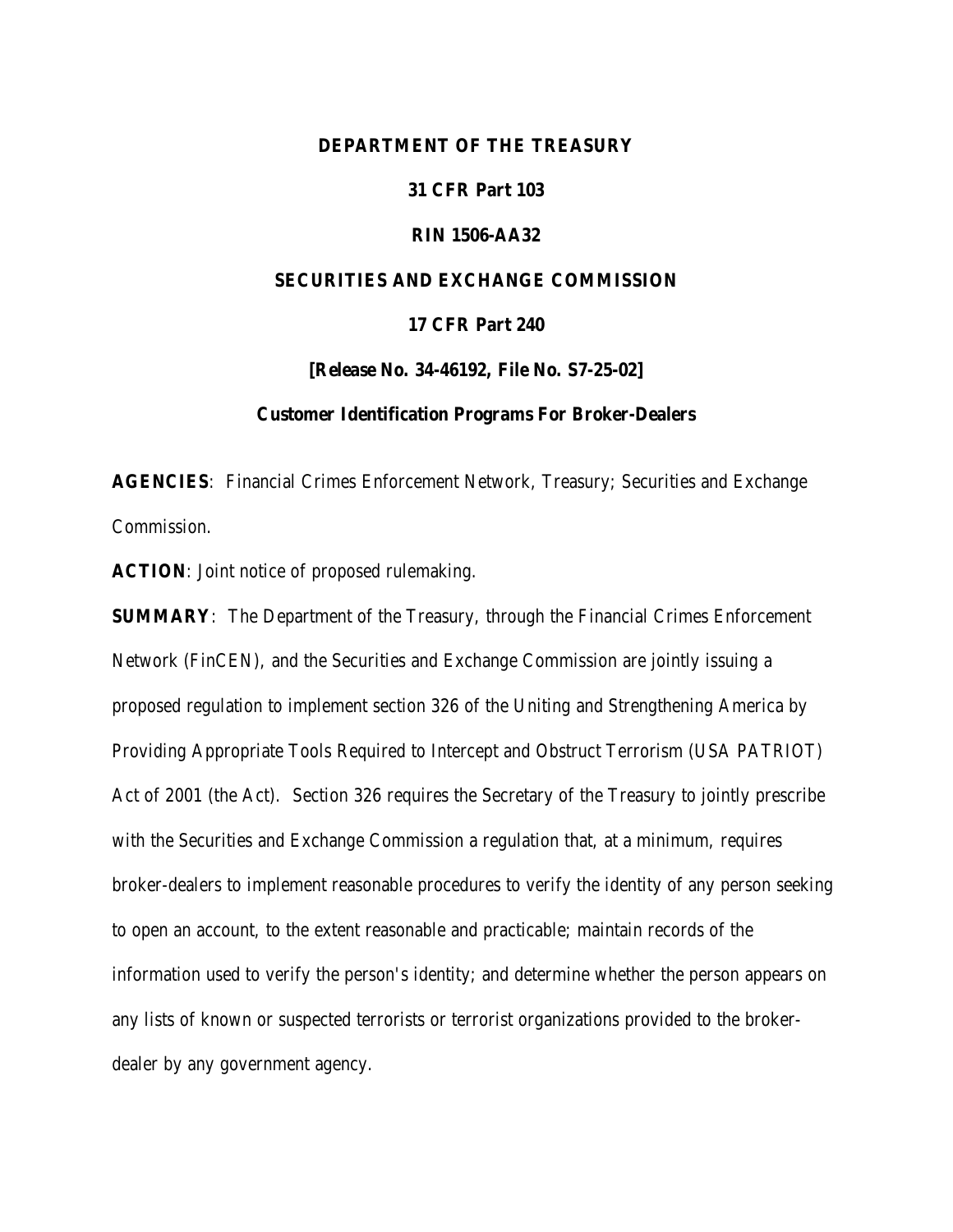**DATES:** Written comments on the proposed rule may be submitted to the Treasury Department and the Securities and Exchange Commission on or before [INSERT DATE 45 DAYS AFTER DATE OF PUBLICATION IN THE FEDERAL REGISTER].

**ADDRESSES:** Because paper mail in the Washington area may be subject to delay, commenters are encouraged to e-mail comments. Comments should be sent by one method only.

Treasury: Comments may be mailed to FinCEN, Section 326 Broker-Dealer Rule Comments, P.O. Box 39, Vienna, VA 22183, or sent to Internet address regcomments@fincen.treas.gov with the caption "Attention: Section 326 Broker-Dealer Rule Comments" in the body of the text. Comments may be inspected at FinCEN between 10 a.m. and 4 p.m. in the FinCEN Reading Room in Washington, D.C. Persons wishing to inspect the comments submitted must request an appointment by telephoning (202) 354-6400 (not a tollfree number).

Securities and Exchange Commission: Comments also should be submitted in triplicate to Secretary, Securities and Exchange Commission, 450 Fifth Street, NW, Washington, DC 20549-0609. Comments also may be submitted electronically at the following e-mail address: rulecomments@sec.gov. Comment letters should refer to File No. S7-25-02; this file number should be included on the subject line if e-mail is used. All comments received will be available for public inspection and copying at the Commission's Public Reference Room, 450 Fifth Street, NW, Washington, DC 20549-0102. Electronically submitted comment letters will be posted on the Commission's Internet web site (http//www.sec.gov). Personal identifying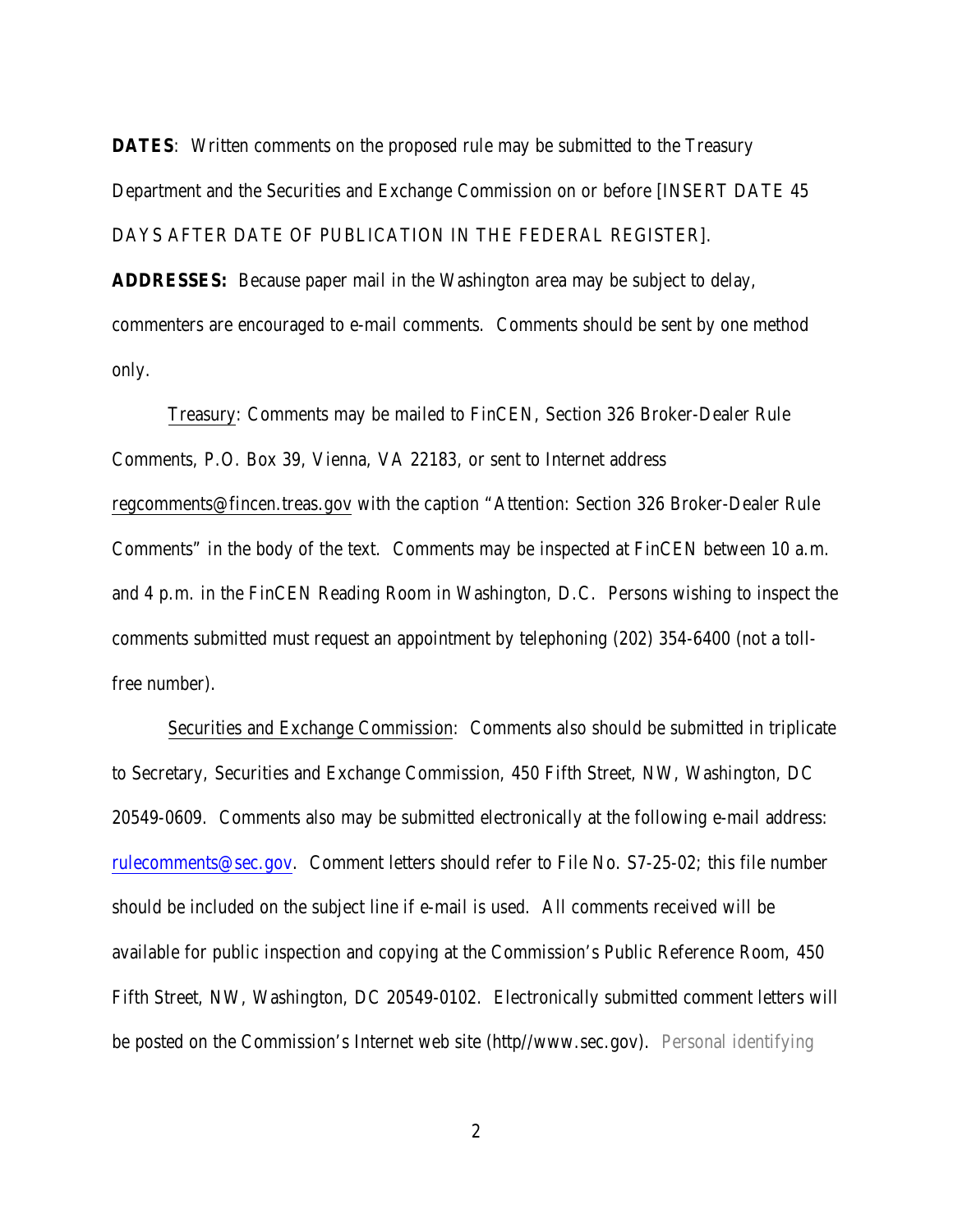information, such as names or e-mail addresses, will not be edited from electronic submissions. Submit only information you wish to make publicly available.

#### **FOR FURTHER INFORMATION CONTACT:**

Treasury: Office of the Chief Counsel (FinCEN), 703/905-3590; Office of the Assistant General Counsel for Enforcement (Treasury), 202/622-1927; or the Office of the Assistant General Counsel for Banking & Finance (Treasury), 202/622-0480.

Securities and Exchange Commission: Division of Market Regulation, 202/942-0177 or marketreg@sec.gov.

## **SUPPLEMENTARY INFORMATION:**

# **I. Background**

## **A. Section 326 of the USA PATRIOT Act**

On October 26, 2001, President Bush signed into law the USA PATRIOT Act.<sup>1</sup> Title III of the Act, captioned "International Money Laundering Abatement and Anti-terrorist Financing Act of 2001," adds several new provisions to the Bank Secrecy Act (BSA). See 31 U.S.C. 5311 et seq. These provisions are intended to facilitate the prevention, detection, and prosecution of international money laundering and the financing of terrorism.

Section 326 of the Act adds a new subsection (l) to 31 U.S.C. 5318 that requires the Secretary of the Treasury (Secretary) to prescribe regulations setting forth minimum standards for financial institutions and their customers regarding the identity of the customer that shall apply in connection with the opening of an account at the financial institution.

 $\frac{1}{1}$ 

Pub. L. 107-56.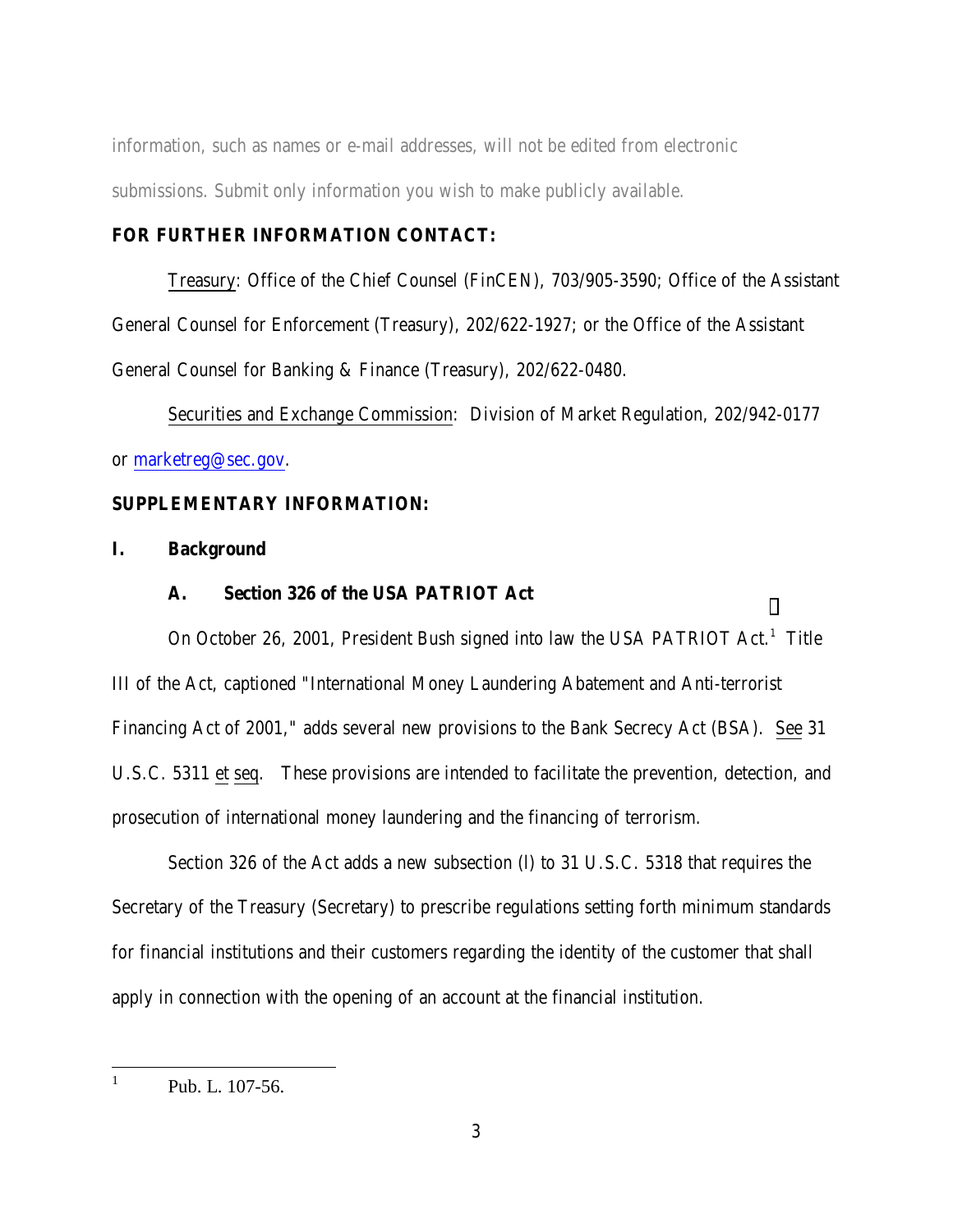Section 326 applies to all "financial institutions." This term is defined very broadly in the BSA to encompass a variety of entities including banks, agencies and branches of foreign banks in the United States, investment companies, thrifts, credit unions, brokers and dealers in securities or commodities, insurance companies, travel agents, pawnbrokers, dealers in precious metals, check-cashers, casinos, and telegraph companies, among many others. See 31 U.S.C. 5312(a)(2).

For any financial institution engaged in financial activities described in section 4(k) of the Bank Holding Company Act of 1956 (section 4(k) institutions), the Secretary is required to prescribe the regulations issued under section 326 jointly with each Federal functional regulator appropriate for such financial institution. The Federal functional regulators include the Securities and Exchange Commission (Commission), the Commodity Futures Trading Commission (CFTC), and the banking agencies (banking agencies), namely, the Office of the Comptroller of the Currency, the Board of Governors of the Federal Reserve System, the Federal Deposit Insurance Corporation, the Office of Thrift Supervision, and the National Credit Union Administration. Final regulations implementing section 326 must be effective before October 25, 2002.

 Section 326 provides that the regulations, at a minimum, must require financial institutions to implement reasonable procedures for (1) verifying the identity of any person seeking to open an account, to the extent reasonable and practicable; (2) maintaining records of the information used to verify the person's identity, including name, address, and other identifying information; and (3) determining whether the person appears on any lists of known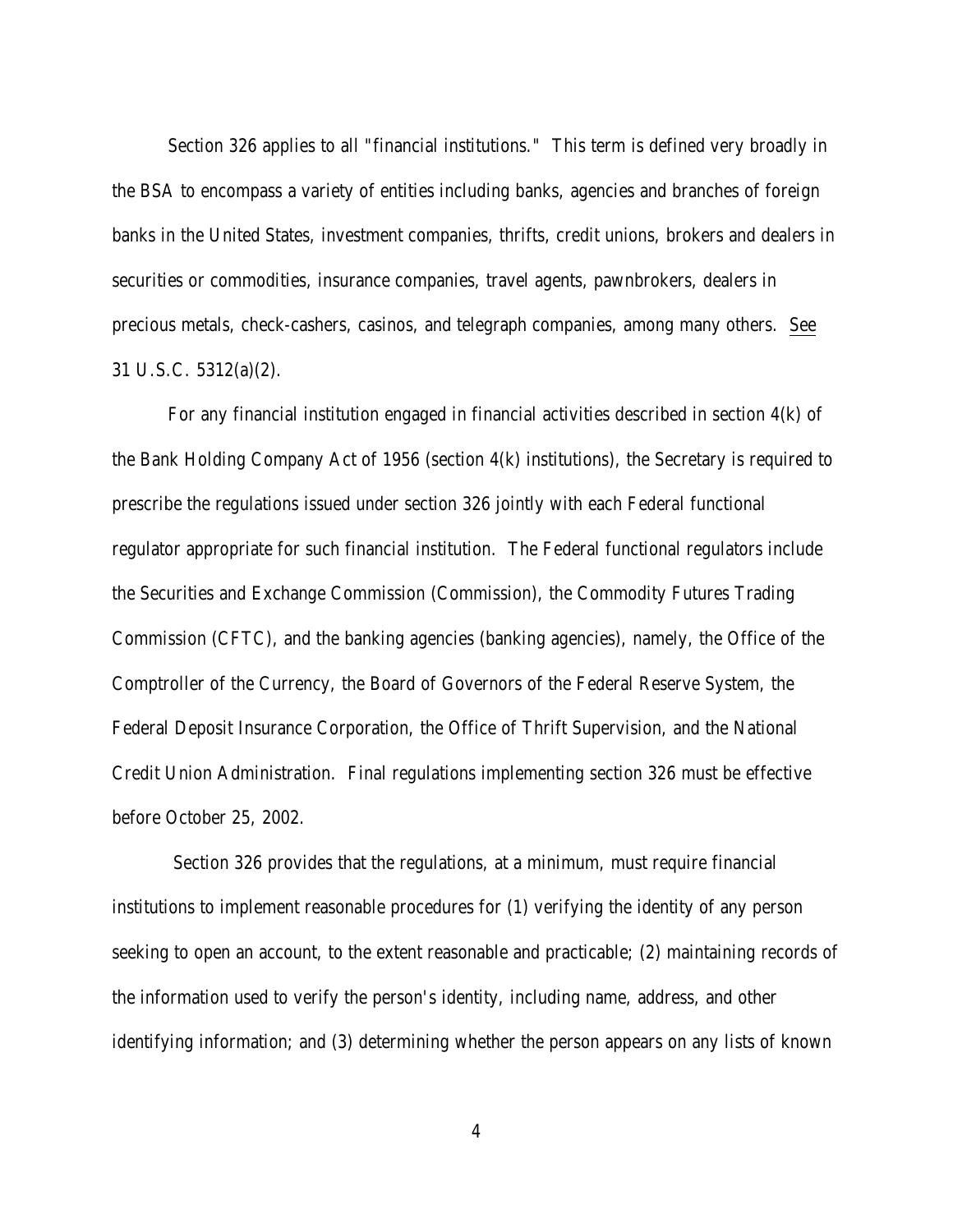or suspected terrorists or terrorist organizations provided to the financial institution by any government agency.

In prescribing these regulations, the Secretary is directed to take into consideration the various types of accounts maintained by various types of financial institutions, the various methods of opening accounts, and the various types of identifying information available.

The following proposal is being issued jointly by Treasury and the Commission. It applies only to persons registered, or required to be registered, with the Commission as brokers or dealers under the Securities Exchange Act of 1934 (Exchange Act), except persons who register pursuant to paragraph (b)(11) of section 15 of the Exchange Act (15 U.S.C. 78o(b)(11)) solely because they effect transactions in security futures products. This class of brokers and dealers will be subject to regulations issued by Treasury and the CFTC separately. Regulations governing the applicability of section 326 to other financial institutions, such as those regulated by the banking agencies, will be issued separately as well.

Treasury, the Commission, the CFTC and the banking agencies consulted extensively in the development of all rules implementing section 326 of the Act. All of the participating agencies intend the effect of the rules to be uniform throughout the financial services industry.

The Secretary has determined that the records required to be kept by section 326 of the Act have a high degree of usefulness in criminal, tax, or regulatory investigations or proceedings, or in the conduct of intelligence or counterintelligence activities, to protect against international terrorism.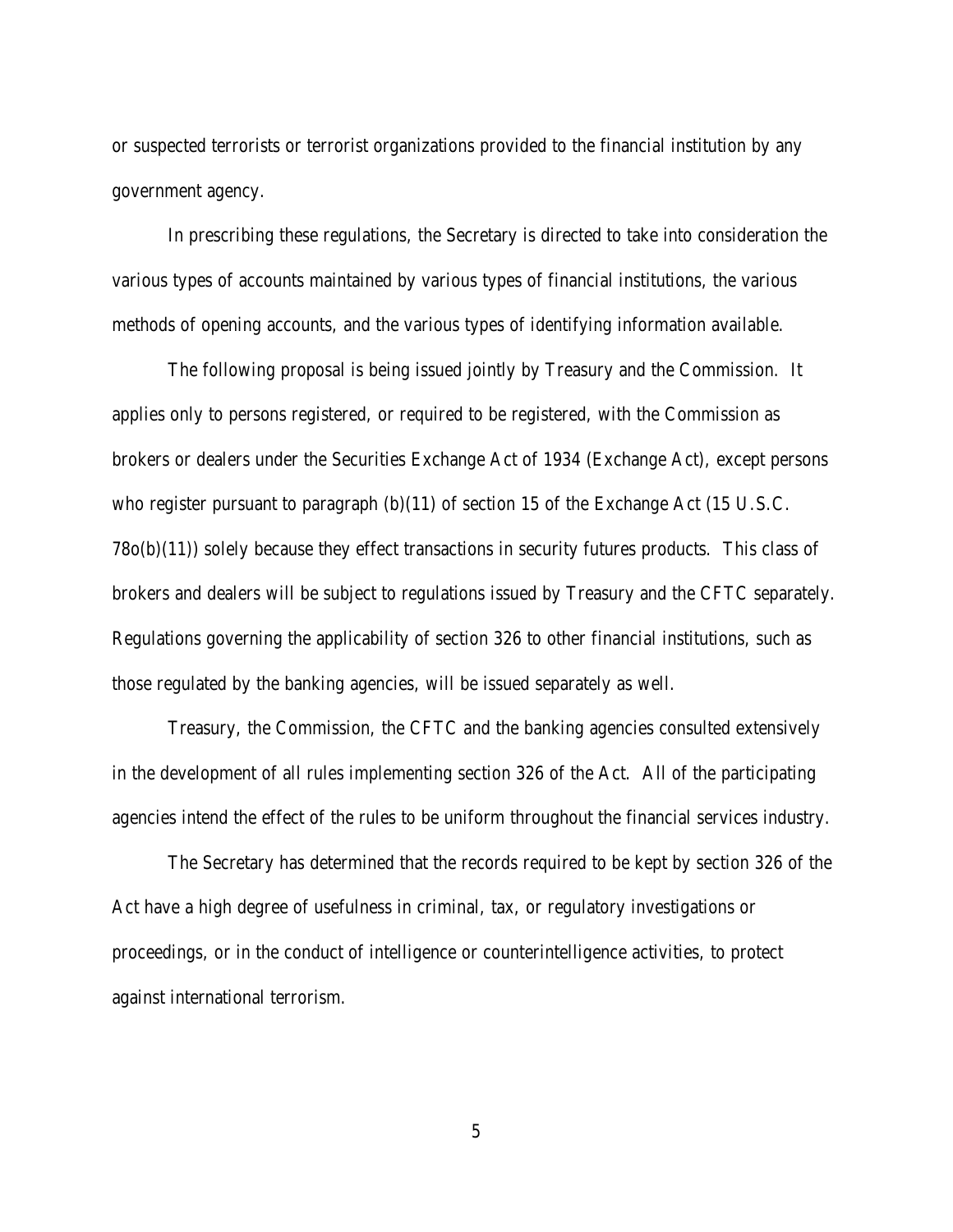In addition, Treasury under its own authority is proposing conforming amendments to 31 CFR 103.35, which currently imposes requirements concerning the identification of bank customers.

#### **B. Codification of the Joint Proposed Rule**

The substantive requirements of the joint proposed rule will be codified with other BSA regulations as part of Treasury's regulations in 31 CFR Part 103. To minimize potential confusion by affected entities regarding the scope of the joint proposed rule, the Commission is also proposing to add a provision in its own regulations in 17 CFR 240 that will crossreference the regulations in 31 CFR Part 103. Although no specific text is being proposed at this time, the cross-reference will be included in a final rule published by the Commission concurrently with the joint final rule issued by Treasury and the Commission implementing section 326 of the Act.

#### **II. Section-by-Section Analysis**

#### **A. § 103.122(a) Definitions**

*§ 103.122(a)(1) Account*. The proposed rule's definition of "account" is intended to include all types of securities accounts maintained by brokers or dealers. These include accounts to purchase, sell, lend or otherwise hold securities or other assets, cash accounts, margin accounts, prime brokerage accounts that consolidate trading done at a number of firms, and accounts for repurchase and stock loan transactions.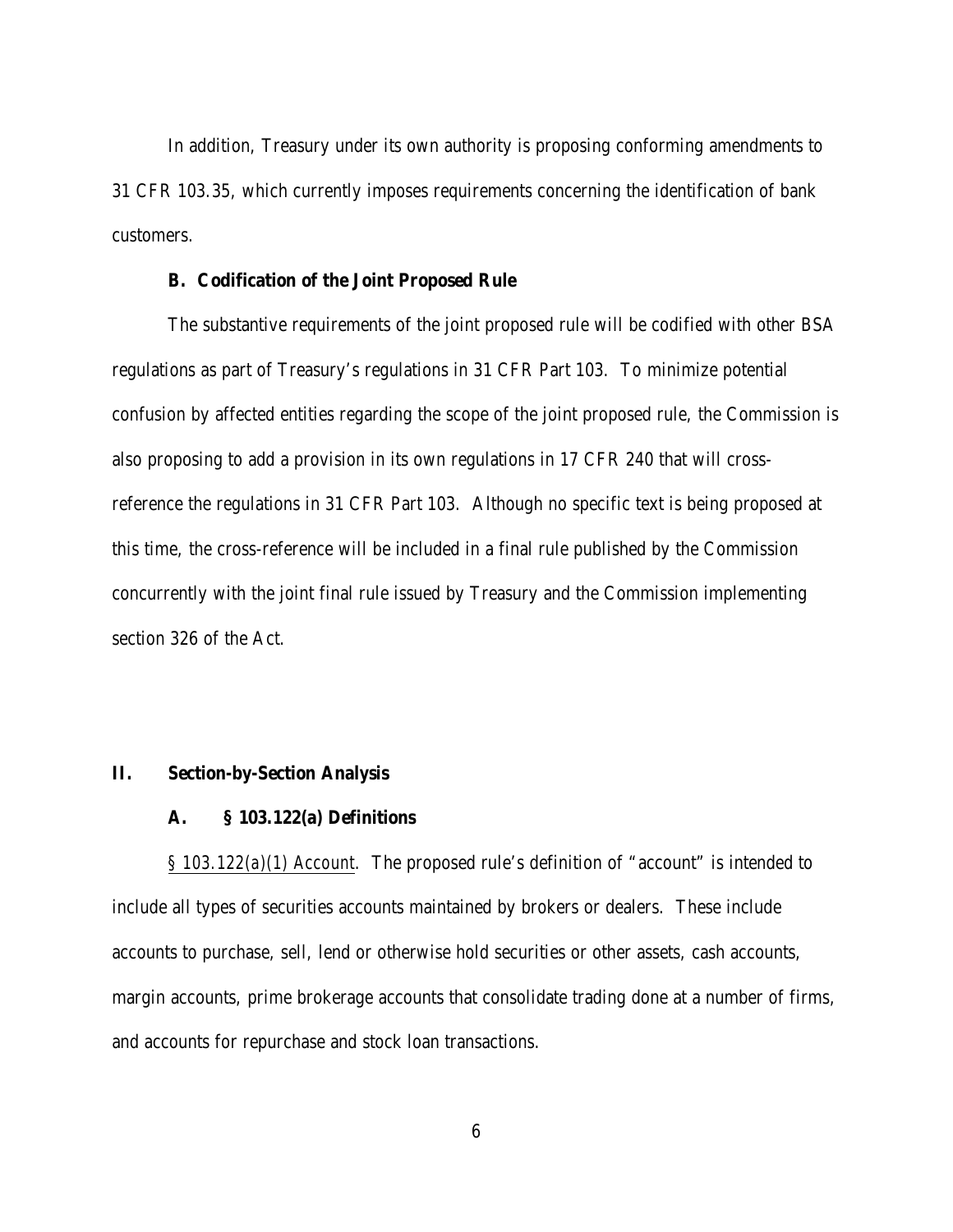*§ 103.122(a)(2) Broker-dealer*. The proposed rule defines "broker-dealer" to include any person registered, or required to be registered, with the Commission as a broker or dealer under the Exchange Act, except persons who register, or are required to be registered, solely because they effect transactions in security futures products. These latter brokers or dealers, which register with the Commission pursuant to section  $15(b)(11)$  of the Exchange Act, will be subject to a separate regulation issued jointly by Treasury and the CFTC implementing section 326.

*§ 103.122(a)(3) Commission*. The proposed rule defines "Commission" to mean the United States Securities and Exchange Commission.

*§ 103.122(a)(4) Customer*. The proposed rule defines "customer" as any person who opens a new account at a broker-dealer or is granted trading authority with respect to an account at a broker-dealer. Under this definition, a person who has an account at a brokerdealer prior to the effective date of the regulation would not be a "customer." However, such a person becomes a "customer" if the person opens a different account. Moreover, a person becomes a "customer" each time the person opens a different type of account at a brokerdealer. Thus, if a person opens a cash account and subsequently opens a margin account, the person would be a "customer" for verification purposes on both occasions.

Similarly, a person with trading authority prior to the effective date of the regulation is not a "customer." However, any person being granted trading authority after the effective date is a customer. This is true even if the person is granted trading authority with respect to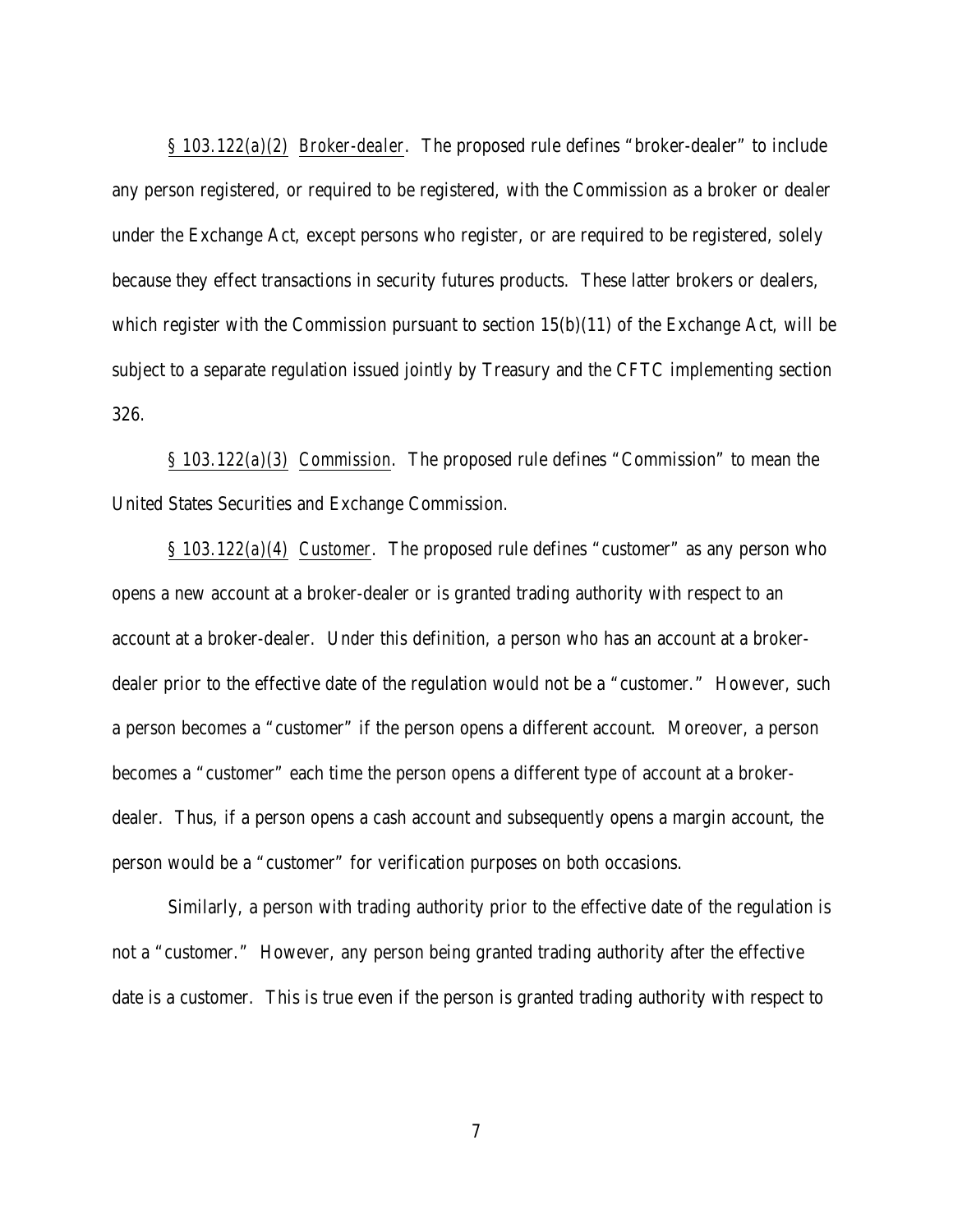an account that existed prior to the effective date or the person had been granted trading authority for another account prior to the effective date.

The requirements of section 326 apply to "customers" (i.e., persons opening new accounts or being granted trading authority), but do not apply to persons seeking information about an account such as a schedule of transaction fees, if an account is not opened. In addition, transfers of accounts from one broker-dealer to another that are not initiated by the customer, for example as a result of a merger, acquisition, or purchase of assets or assumption of liabilities, fall outside of the scope of section 326, and are not covered by the proposed regulation.<sup>2</sup>

*§ 103.122(a)(5) Person*. The proposed rule defines "person" as having the same meaning as that term is defined in section 103.11(z). Thus, the term includes natural persons, corporations, partnerships, trusts or estates, joint stock companies, associations, syndicates, joint ventures, any unincorporated organizations or groups, Indian Tribes, and all entities cognizable as legal entities.

*§ 103.122(a)(6) U.S. person*. The proposed rule defines "U.S. person" because U.S. citizens and persons incorporated under U.S. laws will be required to provide U.S. tax identification numbers whereas other persons, who may not have a U.S. tax identification number, will be required to provide other similar numbers. Thus, the rule defines "U.S.

 $\frac{1}{2}$  However, there may be situations involving the transfer of accounts where it would be appropriate for a broker-dealer to verify the identity of customers associated with the accounts it is acquiring. Therefore, Treasury and the Commission expect procedures for transfers of accounts to be part of a broker-dealer's overall anti-money laundering program required under section 352 of the Patriot Act. See Footnote 5 infra for a discussion of the requirements of section 352.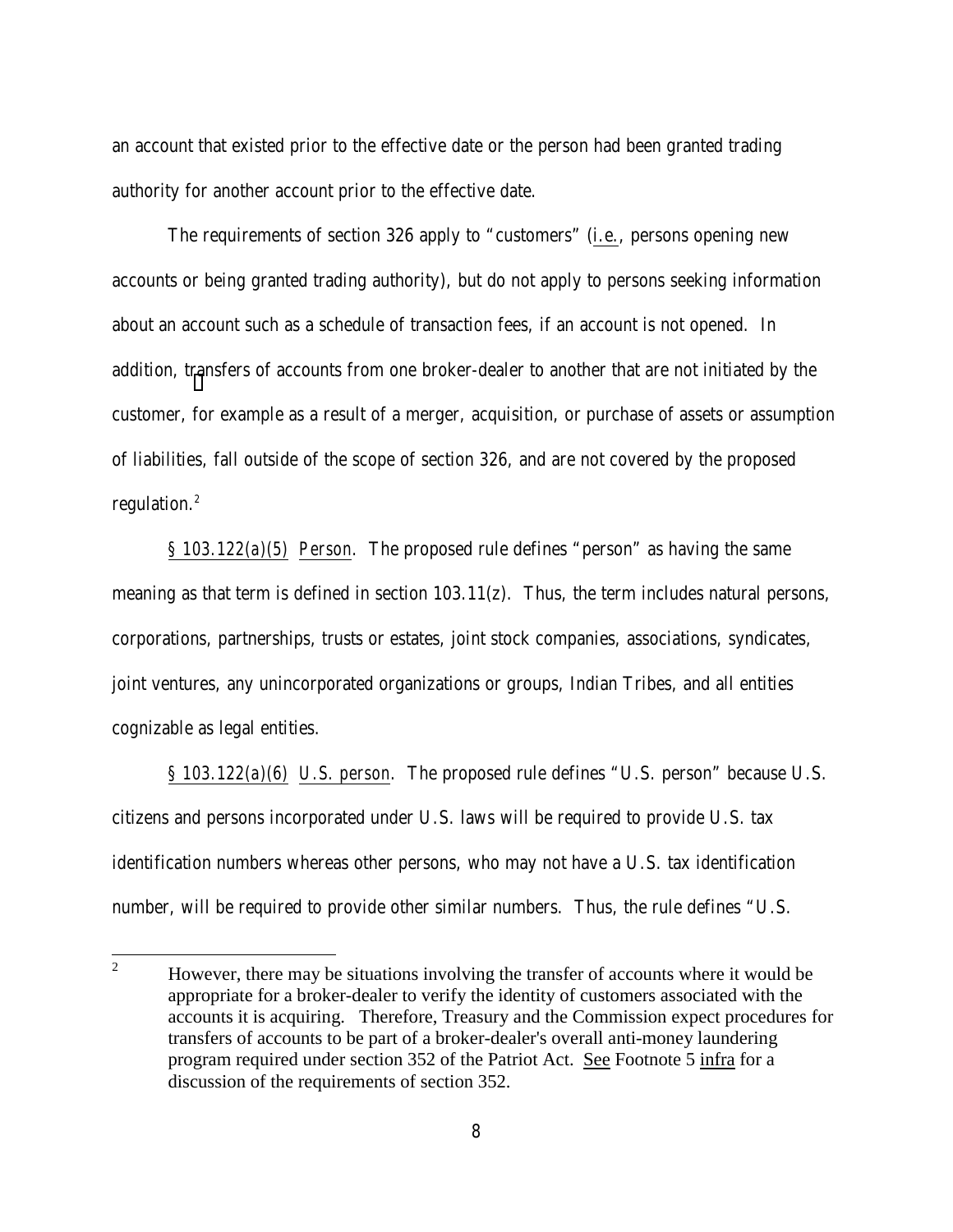person" to mean a U.S. citizen or, for persons other than natural persons, an entity established or organized under the laws of a State or the United States.<sup>3</sup>

*§ 103.122(a)(7) Non-U.S. person*. The proposed rule defines a "Non-U.S. person" as a person that is not a "U.S. person" as that term is defined in the rule.

*§ 103.122(a)(8) Taxpayer identification number*. The proposed rule defines "taxpayer identification number" to have the same meaning as determined under the provisions of section 6109 of the Internal Revenue Code and the regulations of the Internal Revenue Service thereunder.

## **B. § 103.122(b) Customer Identification Program**

Section 326 of the Act requires the Secretary and the Commission to prescribe regulations requiring broker-dealers to implement and comply with "reasonable procedures" for: verifying the identity of customers "to the extent reasonable and practicable;" maintaining records associated with such verification; and consulting lists of known terrorists.

Paragraph (b) of the proposed rule sets forth the requirement that a broker-dealer must develop and operate a customer identification program ("CIP") and sets forth relevant factors for the design of CIP procedures. The degree to which a CIP is effective will be a function of a broker-dealer's assessment of these factors and the nature of its response to them (as manifested in the CIP's procedures and guidelines). In addition, as section 326 and the proposed rule provide, the reasonableness of the CIP also will be a function of what is practicable for the broker-dealer.

3

l

The terms "State" and "United States" are defined in section 103.11.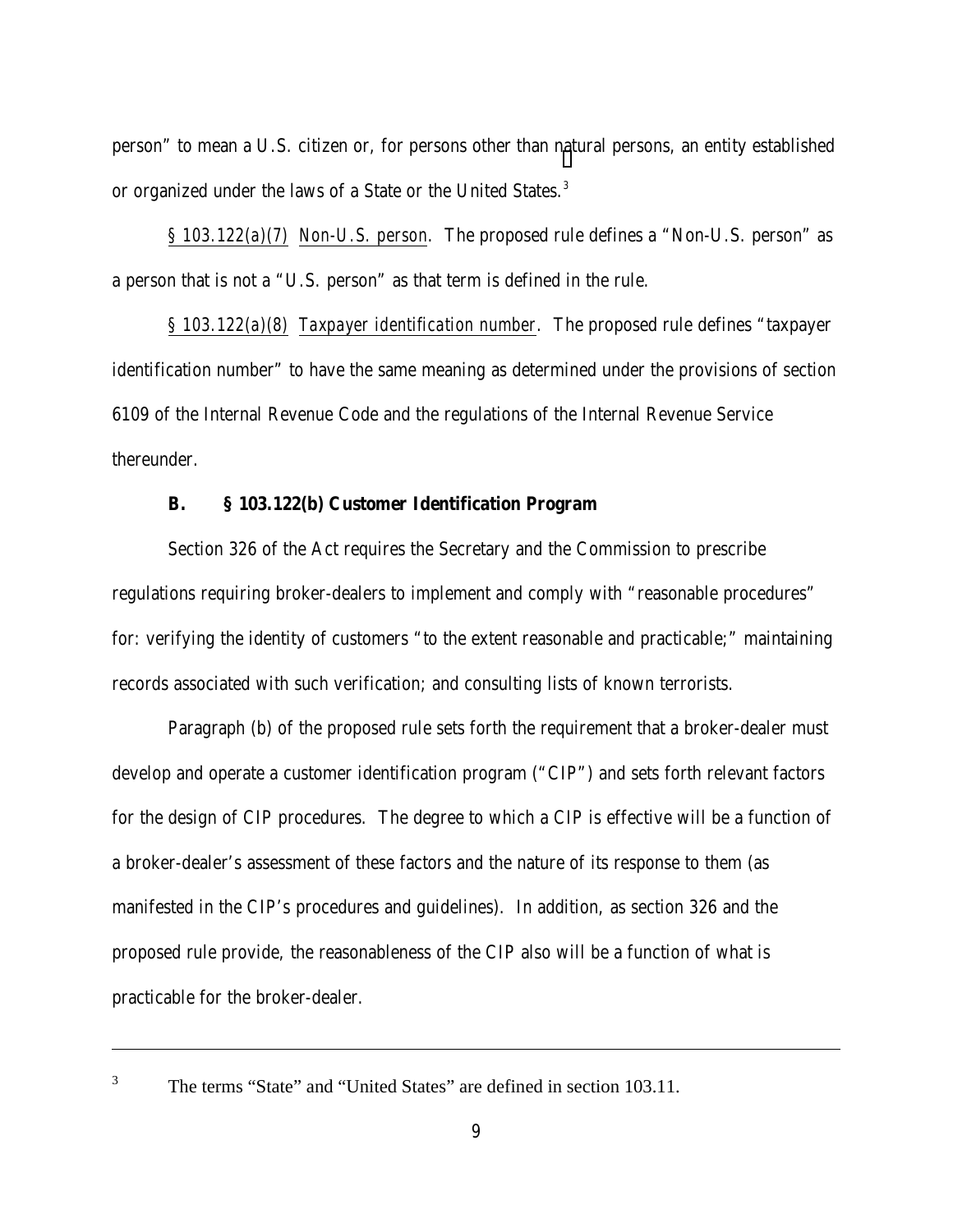In developing and updating CIPs, broker-dealers should consider the type of identifying information available for customers and the methods available to verify that information. While certain minimum identifying information is required in paragraph (c) of this proposed rule and certain suitable verification methods are described in paragraph (d), broker-dealers should consider on an ongoing basis whether other information or methods are appropriate, particularly as they become available in the future.

Broker-dealers must also base their CIPs on the risks associated with their business operations. Some relevant risk factors to be considered are set forth in paragraph (b) and discussed below in general terms.<sup>4</sup>

The first risk factor to consider is the broker-dealer's size. For example, a large firm that opens a substantial number of accounts on any given day will have different risks than one that opens a new account no more than once or twice a month. The same is true with respect to a firm that has many branches as compared to a firm with one office.

The second risk factor is the location of the broker-dealer. Firms should assess whether they are located in areas where money laundering activities have been known to exist or that otherwise raise the risk that attempts will be made to open accounts for money laundering purposes.

 4 This discussion of the risk factors is included in the release because it may be helpful in providing some meaning and context with respect to the factors. However, it is not meant to provide comprehensive definitions of these risk factors or an exhaustive description of the considerations involved in assessing them. Instead, it should serve as a starting point for defining and assessing them.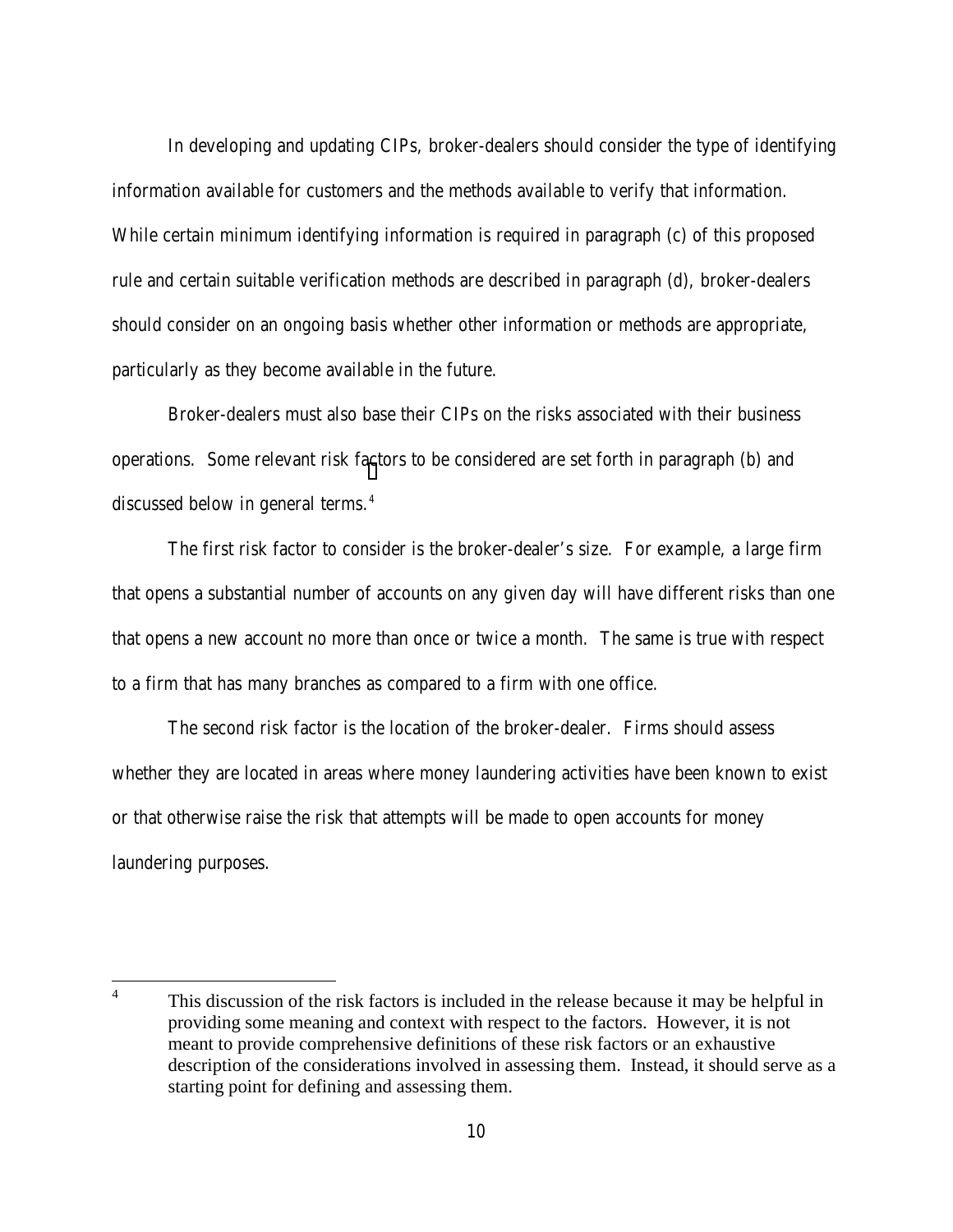The third risk factor is the method by which customers open accounts at the brokerdealer. Accounts opened exclusively on-line present different, and perhaps greater, risks than those opened in person on the firm's premises.

The fourth and fifth risk factors are the types of accounts and transactions offered by the broker-dealer. Broker-dealers should assess whether there are different risks (and degrees of risk) associated with the various types of accounts they provide to customers (e.g., cash, margin, prime-brokerage) and transactions they execute in those accounts (e.g., short sales, over-the-counter derivatives, repurchase and reverse repurchase agreements, block trades).

The sixth risk factor is the customer base. Broker-dealers should assess the risks associated with different types of customers. For example, a firm should examine whether it is opening accounts for customers located in countries the Secretary determines to be of "primary money laundering concern" pursuant to section 311 of the Act. Verification procedures should account for the concerns raised by such customers. In addition, certain legal entities may pose greater risks (e.g., a closely held corporation as opposed to one that is publicly traded).

The seventh risk factor requires an assessment of whether the broker-dealer can rely on another broker-dealer, with which it shares an account relationship, to undertake any of the steps required by this proposed rule with respect to the shared account. A shared account means an account subject to a carrying or clearing agreement governed by New York Stock Exchange (NYSE) Rule 382 or National Association of Securities Dealers, Inc. (NASD) Rule 3230 (i.e., a customer account introduced by a correspondent broker-dealer to a clearing and carrying broker-dealer). Rules 382 and 3230 allow correspondents and clearing firms to set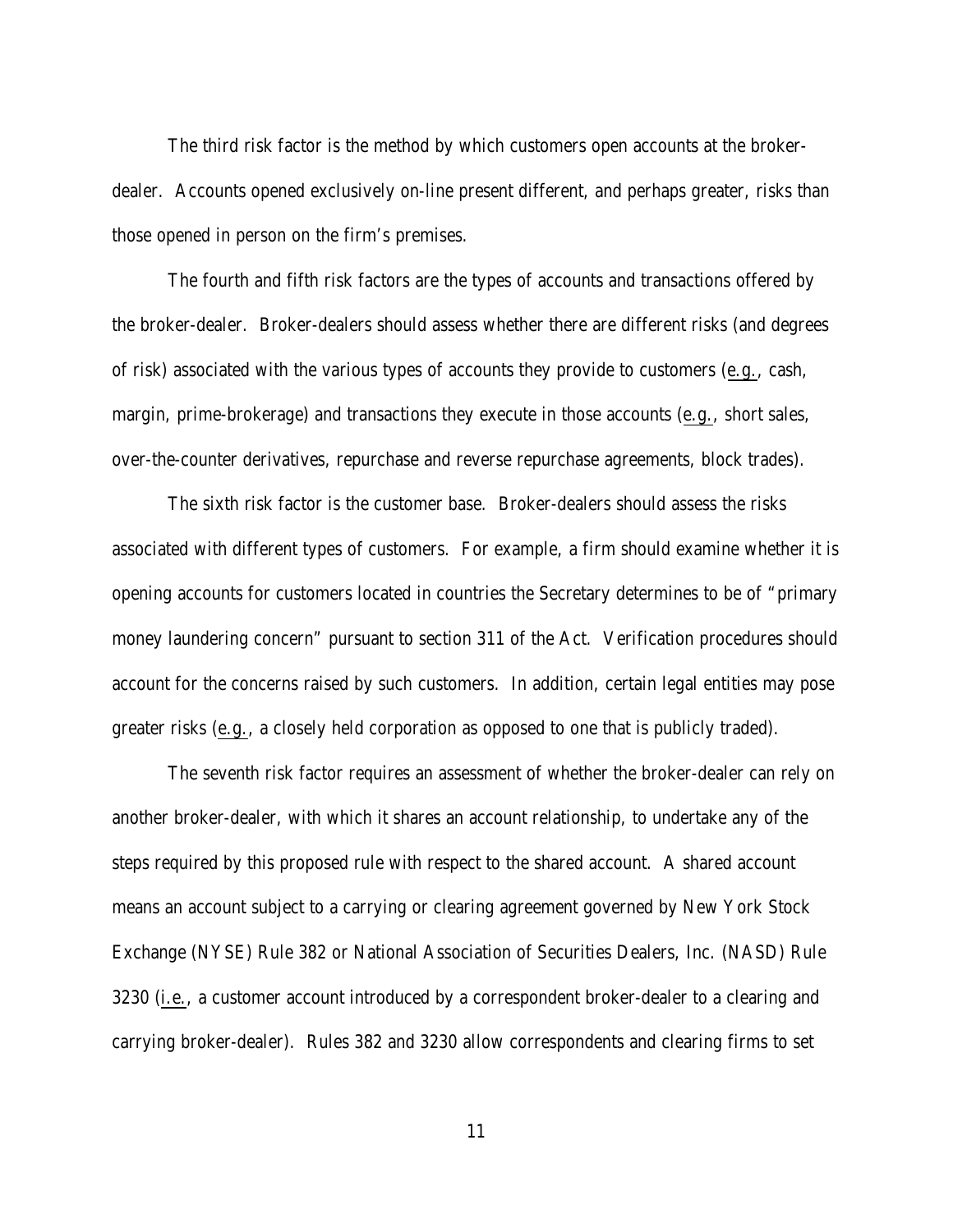forth in written agreements a division of responsibilities with respect to the accounts they share.

We anticipate broker-dealers sharing accounts may realize efficiencies by dividing up the requirements in this proposed rule pursuant to their clearing agreements. For example, the correspondent may undertake to obtain the identifying information from customers as required in paragraph (c), and the clearing firm may undertake the verification procedures as required in paragraph (d). Nonetheless, both firms would still be responsible for ensuring that each requirement in the rule is met with respect to each customer. Accordingly, a broker-dealer must continually assess whether the other firm can be relied on to perform its responsibilities. This would include communicating and coordinating with the other firm on an on-going basis. Moreover, a broker-dealer is expected to cease such reliance if it is no longer reasonable.

Paragraph (b) also requires that the identity verification procedures must enable the broker-dealer to form a reasonable belief that it knows the true identity of the customer. This provision makes clear that, while there is flexibility in establishing these procedures, the broker-dealer is responsible for exercising reasonable efforts to ascertain the identity of each customer.

Finally, paragraph (b) requires that broker-dealers make their CIPs part of their overall anti-money laundering programs required under section 352 of the Act  $(31 \text{ U.S.C. } 5318(h))$ .<sup>5</sup>

 $\overline{a}$ 

<sup>5</sup> Section 352 requires brokers and dealers to establish anti-money laundering programs that, at a minimum, include (1) the development of internal policies, procedures, and controls; (2) the designation of a compliance officer; (3) an ongoing employee training program; and (4) an independent audit function to test programs. On April 22, 2002, the Commission approved rule changes submitted by the NASD and the NYSE.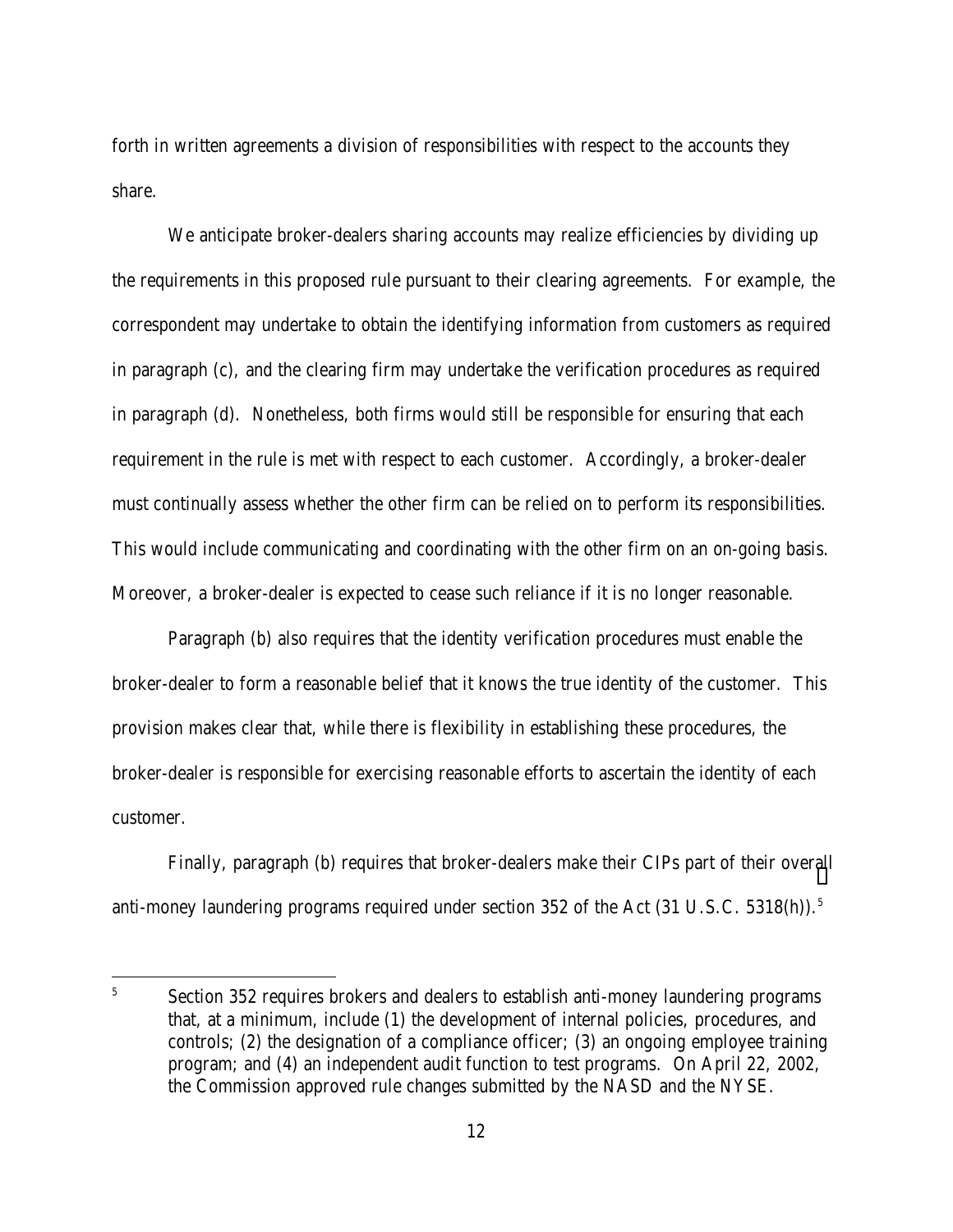This requirement is intended to make it clear that the CIP is not a separate program, but rather should be integrated into a broker-dealer's overall anti-money laundering procedures and policies. However, this should not be read to create any negative inference about a brokerdealer's need to establish and maintain an overall money laundering program that is designed to ensure compliance with all other applicable regulations promulgated under the Act.

# **C. § 103.122(c) Required Information**

 $\overline{a}$ 

The first step in verifying identity is obtaining identifying information from customers. Paragraph (c) of the proposed rule provides that a broker-dealer's CIP must require customers to provide, at a minimum, certain identifying information before an account is opened for the customer or the customer is granted trading authority over an account. Specifically, the broker-dealer must obtain each customer's: (1) name; (2) date of birth, if applicable; (3) addresses;  $6$  and (4) documentary number.<sup>7</sup>

Exchange Act Release No. 45798 (April 22, 2002), 67 FR 20854 (April 26, 2002). These rules (NASD Rule 3011 and NYSE Rule 445) set forth minimum requirements for these programs.

<sup>6</sup> With respect to the address requirement, each customer must provide a mailing address, and, if different, the address of the customer's residence (if a natural person) or principal place of business (if not a natural person).

<sup>7</sup> Each customer that is a U.S. person must provide a U.S. taxpayer identification number (e.g., social security number or employer identification number). Customers that are Non-U.S. persons must provide either a U.S. taxpayer identification number, an alien identification card number, or the number and country of issuance of any other government-issued document evidencing nationality or residence and bearing a photograph or similar safeguard. The term "similar safeguard" is included to permit the use of any biometric identifiers that may be used in addition to, or instead of, photographs.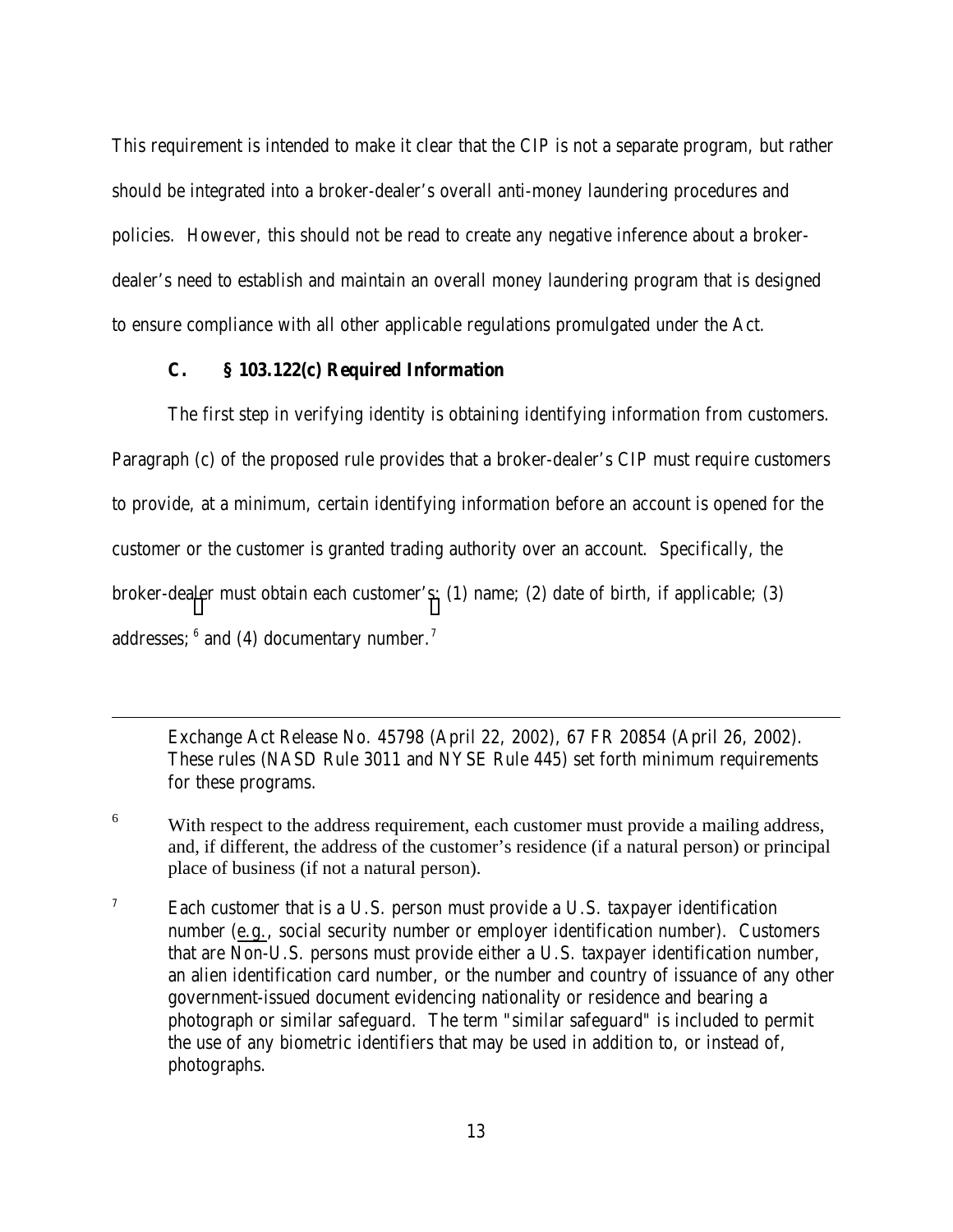The rule requires only that the minimum identifying information be obtained from each customer. Broker-dealers, in assessing the risk factors in paragraph (b), should determine whether other identifying information is necessary to form a reasonable belief as to the true identity of each customer. There may be certain types of customers from whom it is reasonable to obtain other identifying information in addition to the minimum required information. There also may be circumstances that make it appropriate to obtain additional information. If a broker-dealer, in examining the nature of its business and operations, determines that additional information should be obtained in certain cases, it should set forth guidelines in its CIP indicating the types of additional information and the circumstances when it shall be obtained.

Treasury and the Commission recognize that a new business may need to open a brokerage account before it has received an employer identification number (EIN) from the Internal Revenue Service. For this reason, the proposed rule contains a limited exception to the requirement that a taxpayer identification number must be provided prior to the opening of an account or the granting of trading authority. Accordingly, a CIP may permit an account to be opened or trading authority to be granted for a person, other than an individual (such as a corporation, partnership or trust), that has applied for, but has not received, an EIN. However, in such a case, the CIP must require that the broker-dealer obtain a copy of the application for the EIN prior to the time the account is opened or trading authority granted. Currently, the IRS indicates that the issuance of an EIN can take up to five weeks. This length of time, coupled with when the person applied for the EIN, should be considered by the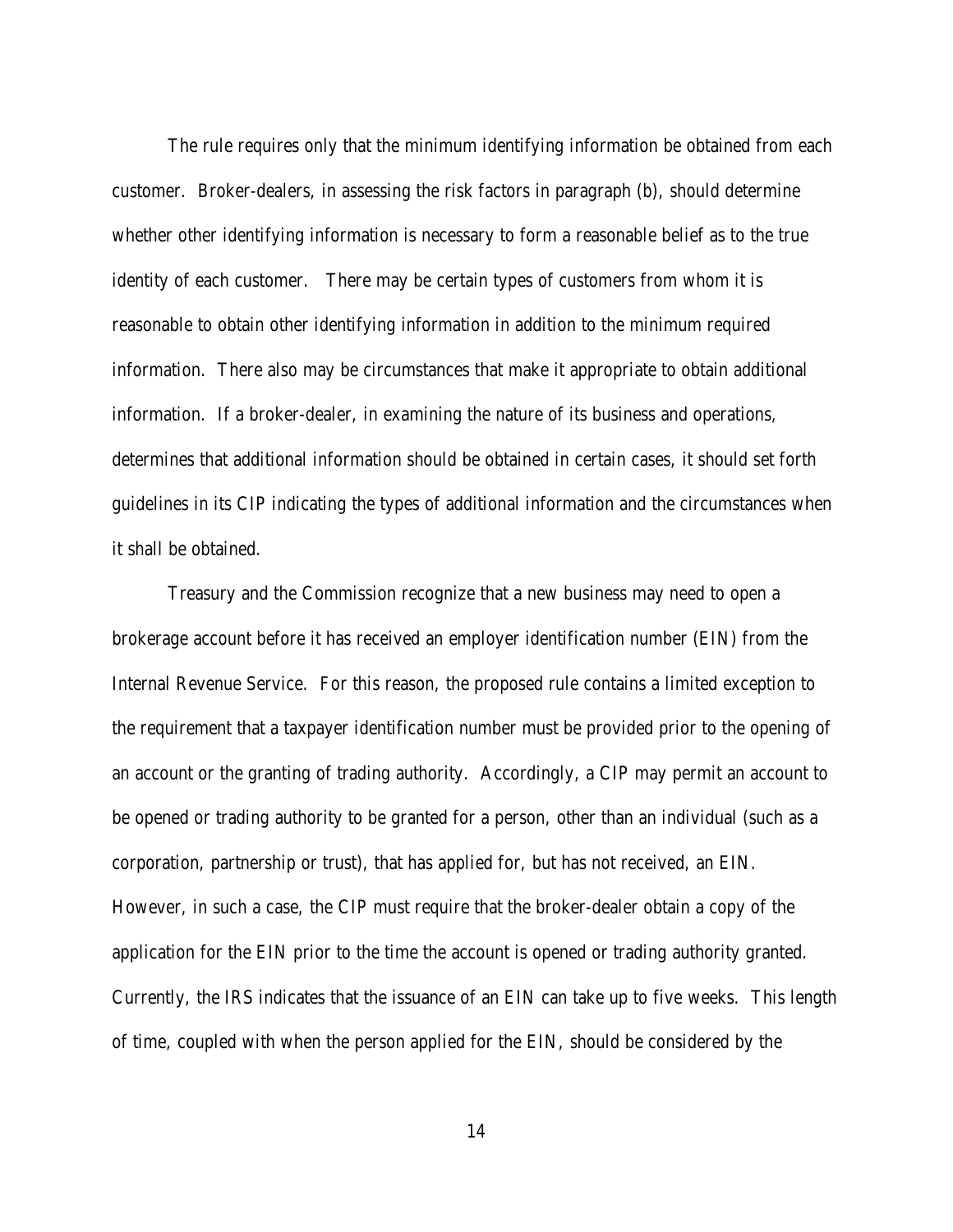broker-dealer in determining the reasonable period of time within which the person should provide its EIN to the broker-dealer.

#### **D. § 103.122(d) Required Verification Procedures**

After obtaining identifying information from a customer, the broker-dealer must take steps to verify the accuracy of that information in order to reach a point where it can form a reasonable belief that it knows the true identity of the customer. Accordingly, paragraph (d) of the proposed rule requires a broker-dealer's CIP to have procedures for verifying the accuracy of the identifying information provided by the customer. The extent of the verification for each customer will depend on the steps necessary for a broker-dealer to reach a reasonable belief that it knows the true identity of the customer.

Paragraph (d) requires that the verification procedures must be undertaken within a reasonable time before or after a customer's account is opened or a customer is granted authority to effect transactions with respect to an account. This flexibility must be exercised in a reasonable manner, given that verifications too far in advance may become stale and verifications too long after the fact may provide opportunities to launder money while verification is pending. The amount of time it will take a broker-dealer to verify the identity of a customer may depend on the type of account opened, whether the customer opens the account in person, and on the type of identifying information available. In addition, although an account is opened, a broker-dealer may choose to place limits on the account, such as restricting the number of transactions or the dollar value of transactions, until a customer's identity is verified. Therefore, the proposed rule provides broker-dealers with the flexibility to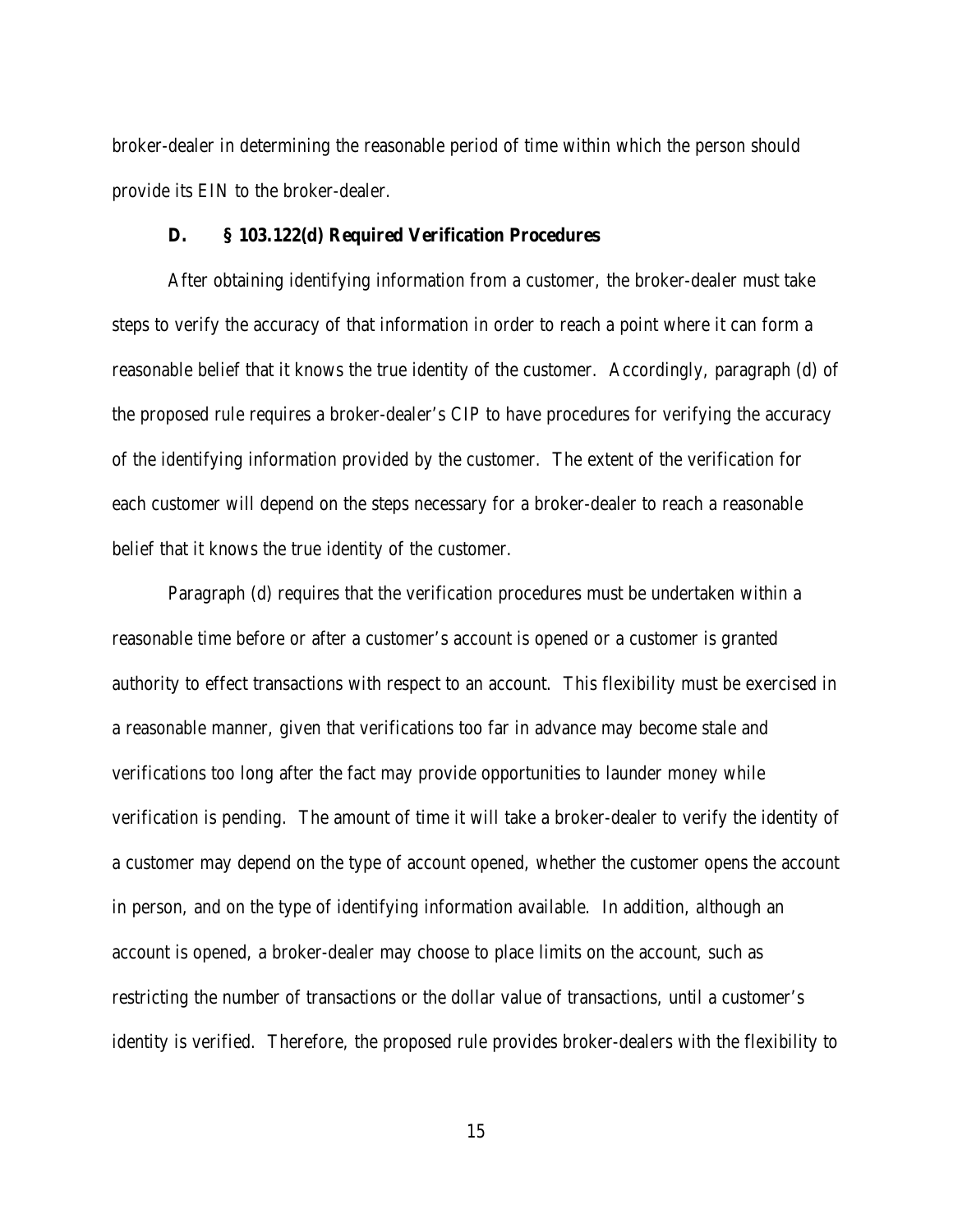use a risk-based approach to determine when the identity of a customer must be verified relative to the opening of an account or the granting of trading authority.<sup>8</sup>

A person becomes a customer each time the person opens a new account at a brokerdealer or is granted trading authority with respect to an account. Therefore, upon the opening of each account or the granting of new authority, the verification requirements of this rule would apply. However, if a customer whose identification has been verified previously opens a new account or is granted new authority, the broker-dealer would not need to verify the customer's identity a second time, provided the broker-dealer (1) previously verified the customer's identity in accordance with procedures consistent with the proposed rule, and (2) continues to have a reasonable belief that it knows the true identity of the customer.

The rule provides for two methods of verifying identifying information: verification through documents and verification through non-documentary means. For example, using documents would include obtaining a driver's license or passport from a natural person or articles of incorporation from a company. Non-documentary methods would include crosschecking the information provided by a customer against that supplied by a credit bureau.

The proposed rule requires that a broker-dealer's CIP address both methods of verification. Depending on the type of customer and the method of opening an account, it may be more appropriate to use either documentary or non-documentary methods. In some cases, it may be appropriate to use both methods. The CIP should set forth guidelines

 8 We note that it is possible a broker-dealer could violate other laws by permitting a customer to transact business prior to verifying the customer's identity. See, e.g., 31 CFR part 500, prohibiting transactions involving designated foreign countries or their nationals.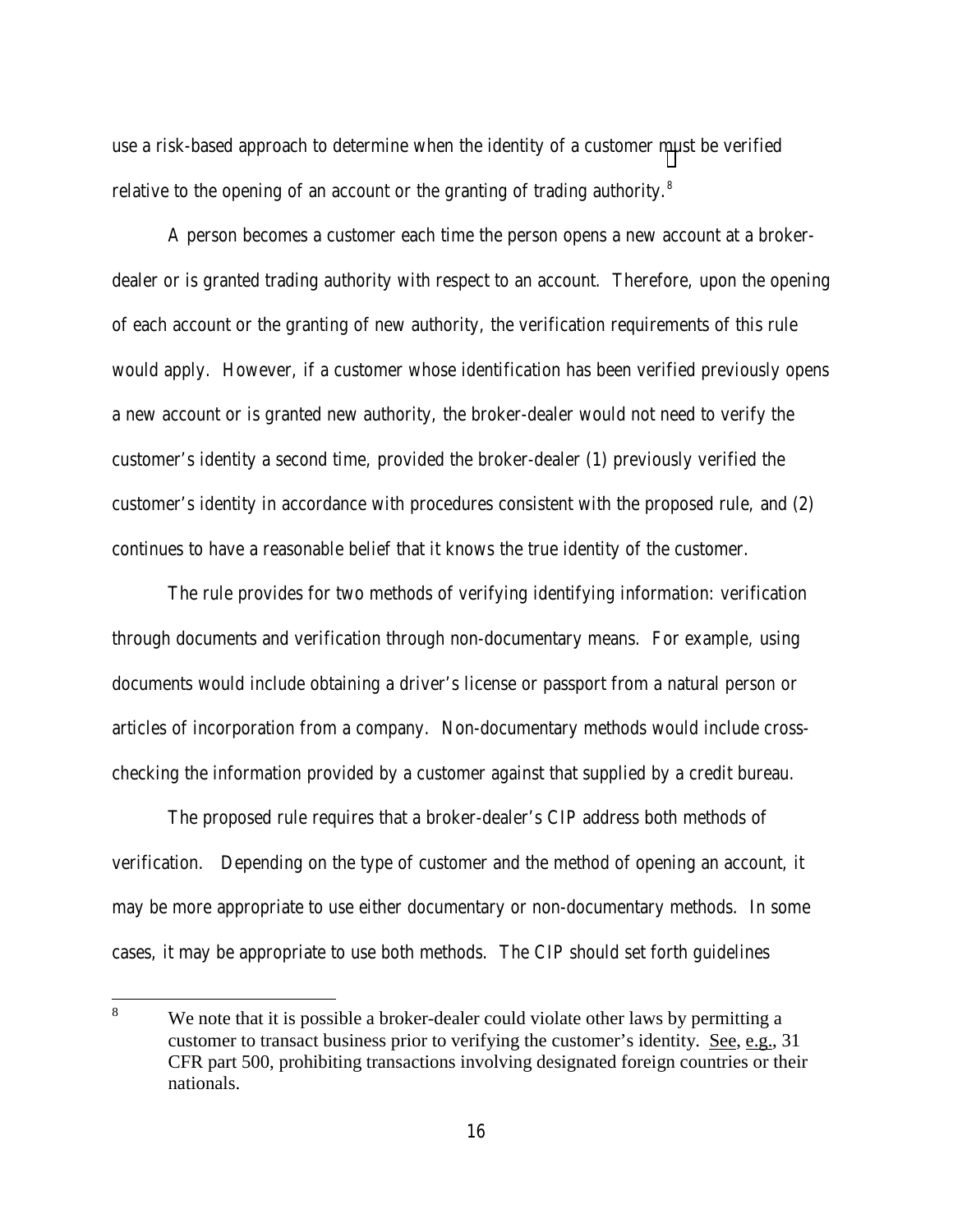describing when documents, non-documentary methods, or a combination of both will be used. These guidelines should be based on the broker-dealer's assessment of the factors described in paragraph (b) of the proposed rule.

The risk a broker-dealer will not know a customer's true identity will be heightened for certain types of accounts, such as accounts opened in the name of a corporation, partnership, or trust that is created or conducts substantial business in a jurisdiction the Secretary determines is a primary money laundering concern or an international body, such as the Financial Action Task Force on Money Laundering, designates as non-cooperative. Obtaining sufficient information to verify a given customer's true identity can reduce the risk a brokerdealer will be used as a conduit for money laundering and terrorist financing.A brokerdealer's identity verification procedures must be based on its assessments of the factors in paragraph (b). Accordingly, when those assessments suggest a heightened risk, the brokerdealer should prescribe additional verification measures.

#### **1. Verification through documents**

l

Paragraph (d)(1) provides that the CIP must describe when a broker-dealer will verify identity through documents and set forth the documents that will be used for this purpose. The rule also lists certain documents that are suitable for verification. For natural persons, these documents may include: unexpired government-issued identification evidencing nationality or residence and bearing a photograph or similar safeguard. For other persons, suitable documents would be ones showing the existence of the entity, such as registered articles of incorporation, a government-issued business license, a partnership agreement, or a trust instrument.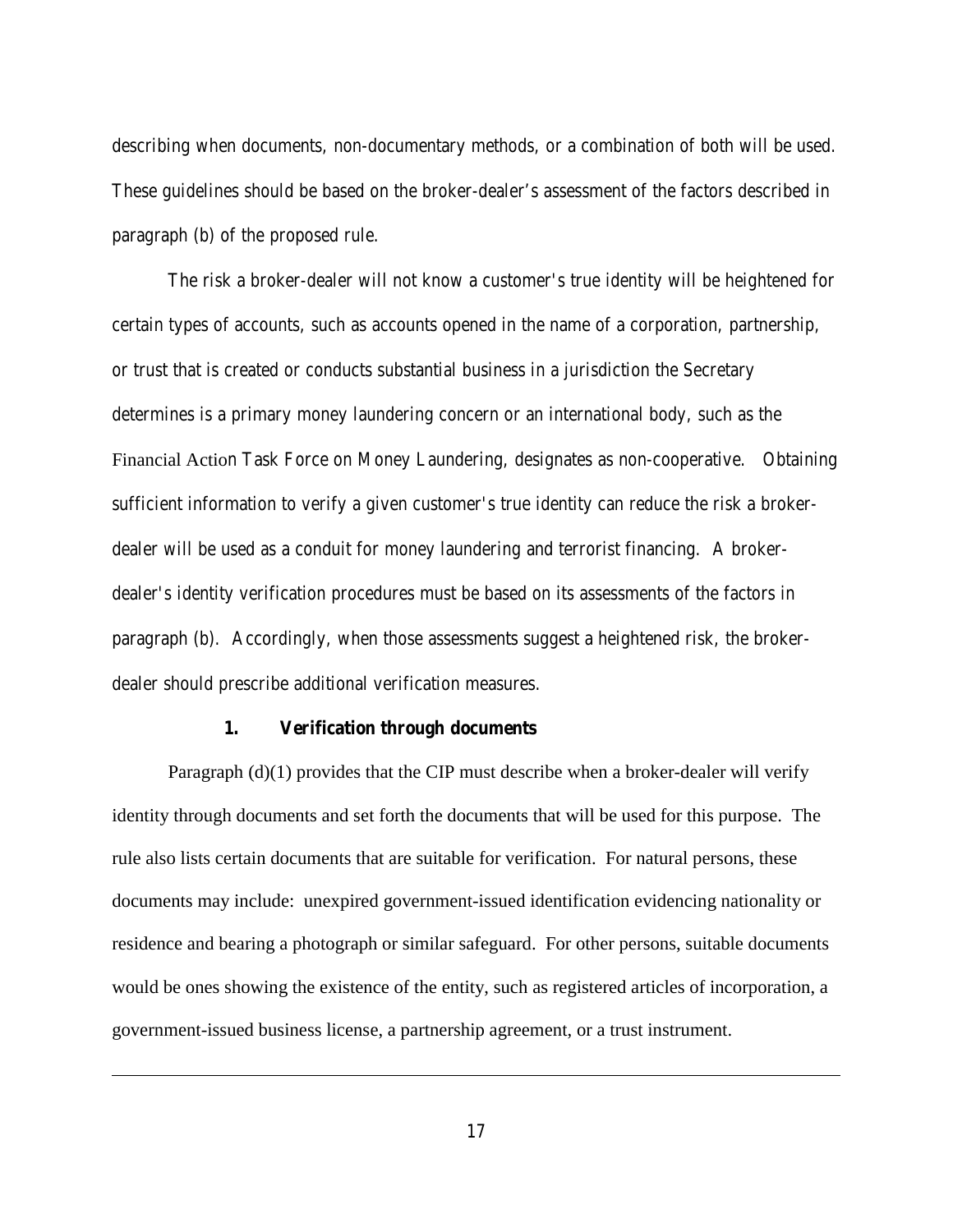#### **2. Verification through non-documentary methods**

Paragraph (d)(2) provides that the CIP must describe non-documentary verification methods and when such methods will be employed in addition to, or instead of, using documents. The rule allows for the exclusive use of non-documentary methods because frequently accounts are opened by telephone, mail, or over the Internet. However, even if the customer presents documents, it may be appropriate to use non-documentary methods as well. Ultimately, the broker-dealer is responsible for employing sufficient verification methods to be able to form a reasonable belief that it knows the true identity of the customer.

The proposed rule sets forth certain non-documentary methods that would be suitable for verifying identity. These methods include contacting a customer after the account is opened; 9 obtaining a financial statement; comparing the identifying information provided by the customer against fraud and bad check databases to determine whether any of the information is associated with known incidents of fraudulent behavior (negative verification); comparing the identifying information with information available from a trusted third party source, such as a credit report from a consumer reporting agency (positive verification); and checking references with other financial institutions. The broker-dealer also may wish to analyze whether there is logical consistency between the identifying information provided, such as the customer's name, street address, ZIP code, telephone number (if provided), date of birth, and social security number (logical verification).

<sup>—&</sup>lt;br>9 The purpose of engaging in verification is to check identifying information about a customer against an independent source. Contacting a customer may be a useful part of the verification process when an account is opened on-line or by mail. However, a broker-dealer should not rely solely on this method as a means of verification.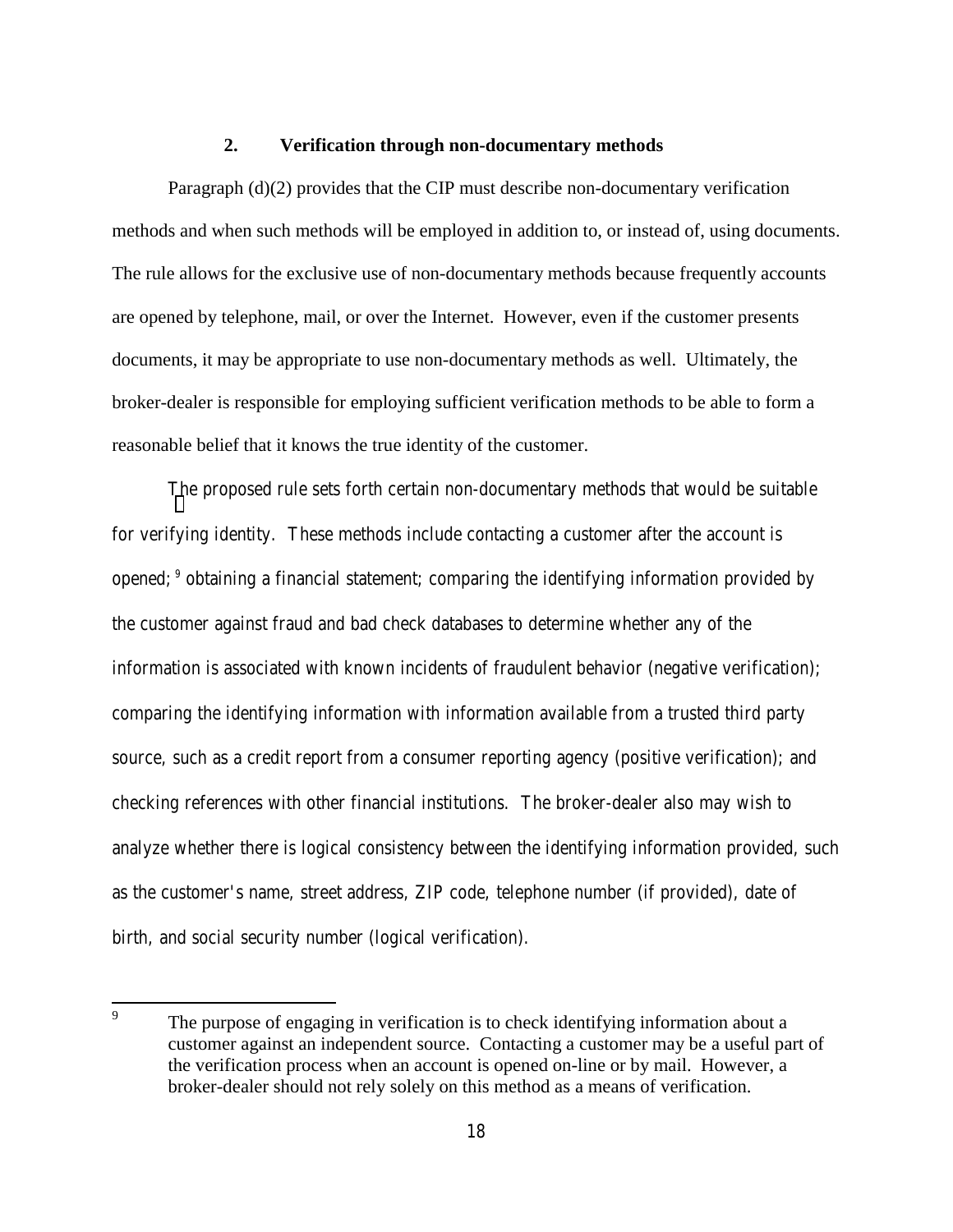Paragraph (d)(2) also provides that the CIP must require the use of non-documentary methods in certain cases; specifically, when a natural person is unable to present an unexpired government issued identification document that bears a photograph or similar safeguard and when the broker-dealer is presented with unfamiliar documents to verify the identity of a customer, does not obtain documents to verify the identity of a customer, does not meet face-toface a customer who is a natural person, or is otherwise presented with circumstances that increase the risk the broker-dealer will be unable to verify the true identity of a customer through documents.

Thus, non-documentary methods should be used when a broker-dealer cannot examine original documents. In addition, Treasury and the Commission recognize that identification documents, including those issued by a government entity, may be obtained illegally and may be fraudulent. In light of the recent increase in identity fraud, broker-dealers are encouraged to use non-documentary methods, even when a customer has provided identification documents.

#### **E. § 103.122(e) Government Lists**

Section 326 of the Act also requires reasonable procedures for determining whether a customer appears on any list of known or suspected terrorists or terrorist organizations provided by any government agency. The proposed rule implements this requirement and clarifies that the requirement applies only with respect to lists circulated by the Federal government. In addition, the proposed rule states that broker-dealers must follow all Federal directives issued in connection with such lists. This provision makes clear that a broker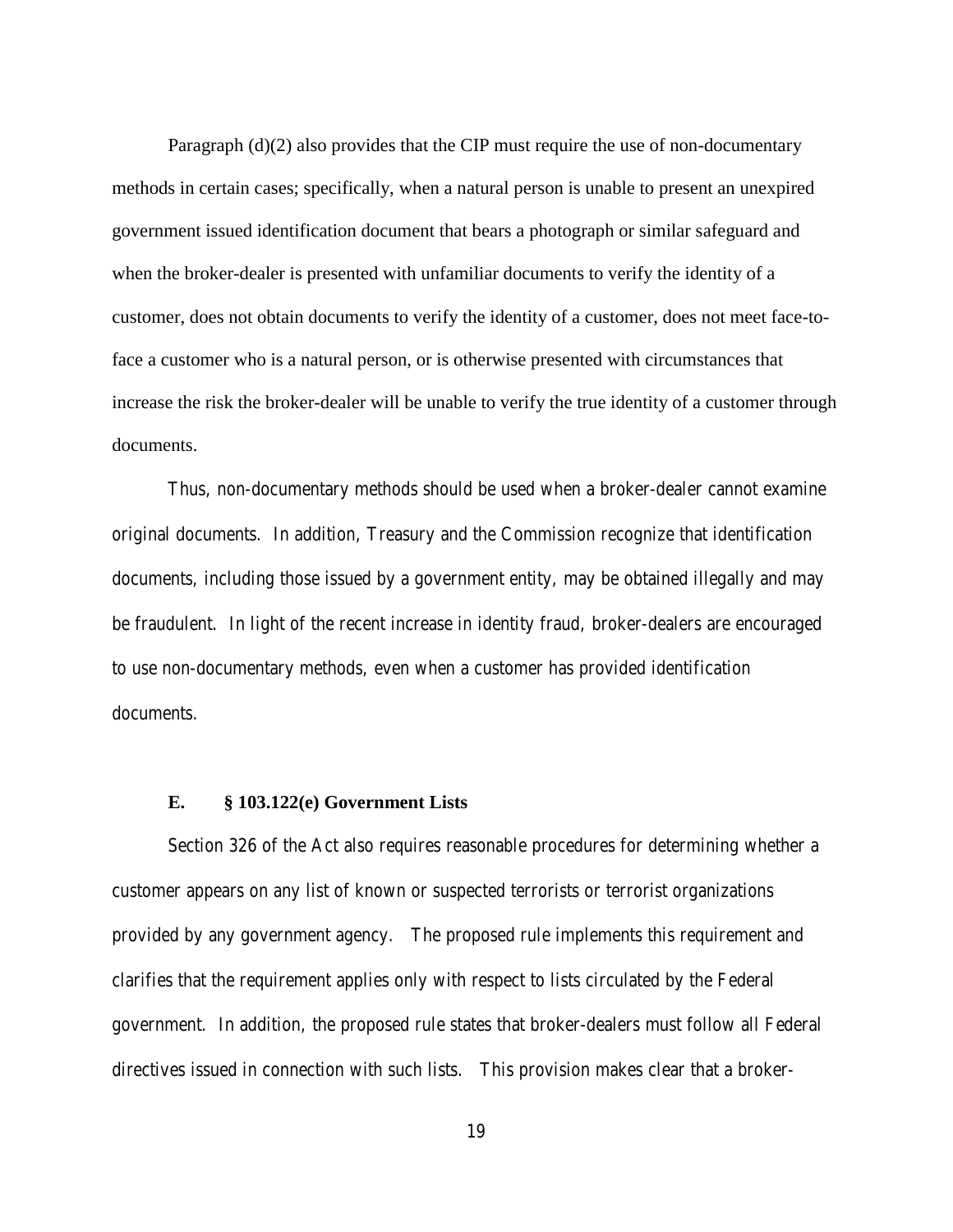dealer must have procedures for responding to circumstances when a customer is named on a list.

#### **F. § 103.122(f) Customer Notice**

Section 326 provides that financial institutions must give their customers notice of their identity verification procedures. Therefore, a broker-dealer's CIP must include procedures for providing customers with adequate notice that the broker-dealer is requesting information to verify their identity. A broker-dealer may satisfy the notice requirement by generally notifying its customers about the procedures the broker-dealer must comply with to verify their identities. For example, the broker-dealer may post a sign in its lobby or provide customers with any other form of written or oral notice. If an account is to be opened electronically, such as through an Internet website, the broker-dealer may provide notice electronically. Notice must be given before an account is opened or trading authority is granted.

## **G. §103.122(g) Lack of Verification**

 $\overline{a}$ 

Paragraph (g) of the proposed rule states that a broker-dealer's CIP must include procedures for responding to circumstances in which it cannot form a reasonable belief that it knows the true identity of a customer. Generally, a broker-dealer should maintain an account for a customer only when it can form a reasonable belief that it knows the customer's true identity.<sup>10</sup> Thus, a broker-dealer's CIP should specify the actions to be taken when it cannot form a reasonable belief. There also should be guidelines for when an account will not be

<sup>&</sup>lt;sup>10</sup> There are some exceptions to this basic rule. For example, a broker-dealer may maintain an account, at the direction of law enforcement, notwithstanding that the broker-dealer does not know the true identity of a customer.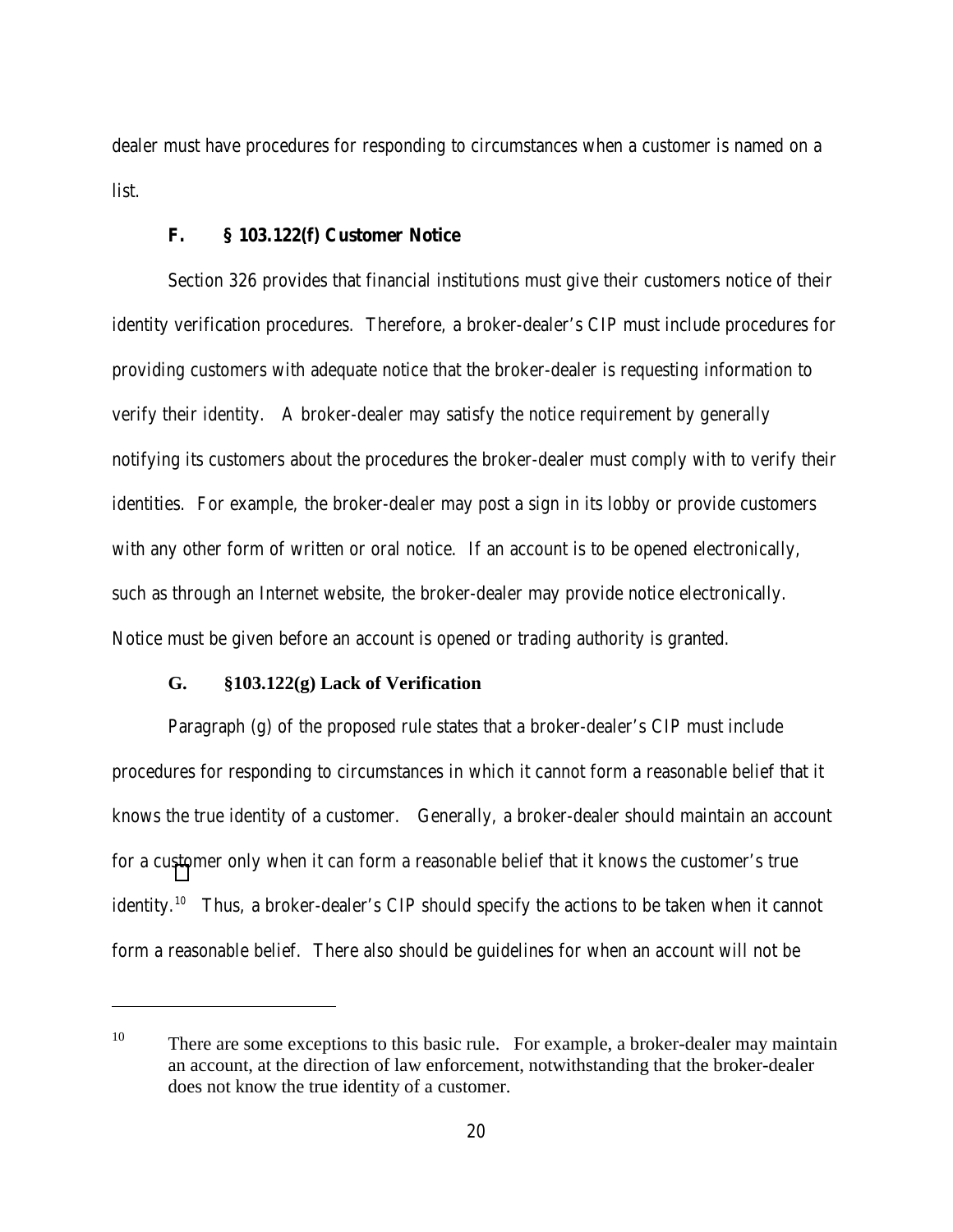opened. In addition, the CIP should address the terms under which a customer may conduct transactions while a customer's identity is being verified. The CIP should specify at what point, after attempts to verify a customer's identity have failed, an account that has been opened will be closed. Finally, the procedures should include a process for determining whether a Suspicious Activity Report should be filed in accordance with applicable laws and regulations.

## **H. §103.122(h) Recordkeeping**

Section 326 of the Act requires procedures for maintaining records of the information used to verify a person's identity, including name, address, and other identifying information. Paragraph (h) of the proposed rule sets forth recordkeeping procedures that must be included in a broker-dealer's CIP. These procedures must provide for the maintenance of all information obtained pursuant to the CIP. Information that must be maintained includes all identifying information provided by a customer pursuant to paragraph (c). Thus, the broker-dealer must make a record of each customer's name, date of birth (if applicable), addresses, and tax identification number or other number. Broker-dealers also must maintain copies of any documents that were relied on pursuant to paragraph  $(d)(1)$  evidencing the type of document and any identification number it may contain. For example, if a customer produces a driver's license, the broker-dealer must make a copy of the driver's license that clearly indicates it is a driver's license and legibly depicts any identification number on the license.

Broker-dealers also must make and maintain records of the methods and results of measures undertaken to verify the identity of a customer pursuant to paragraph (d)(2). For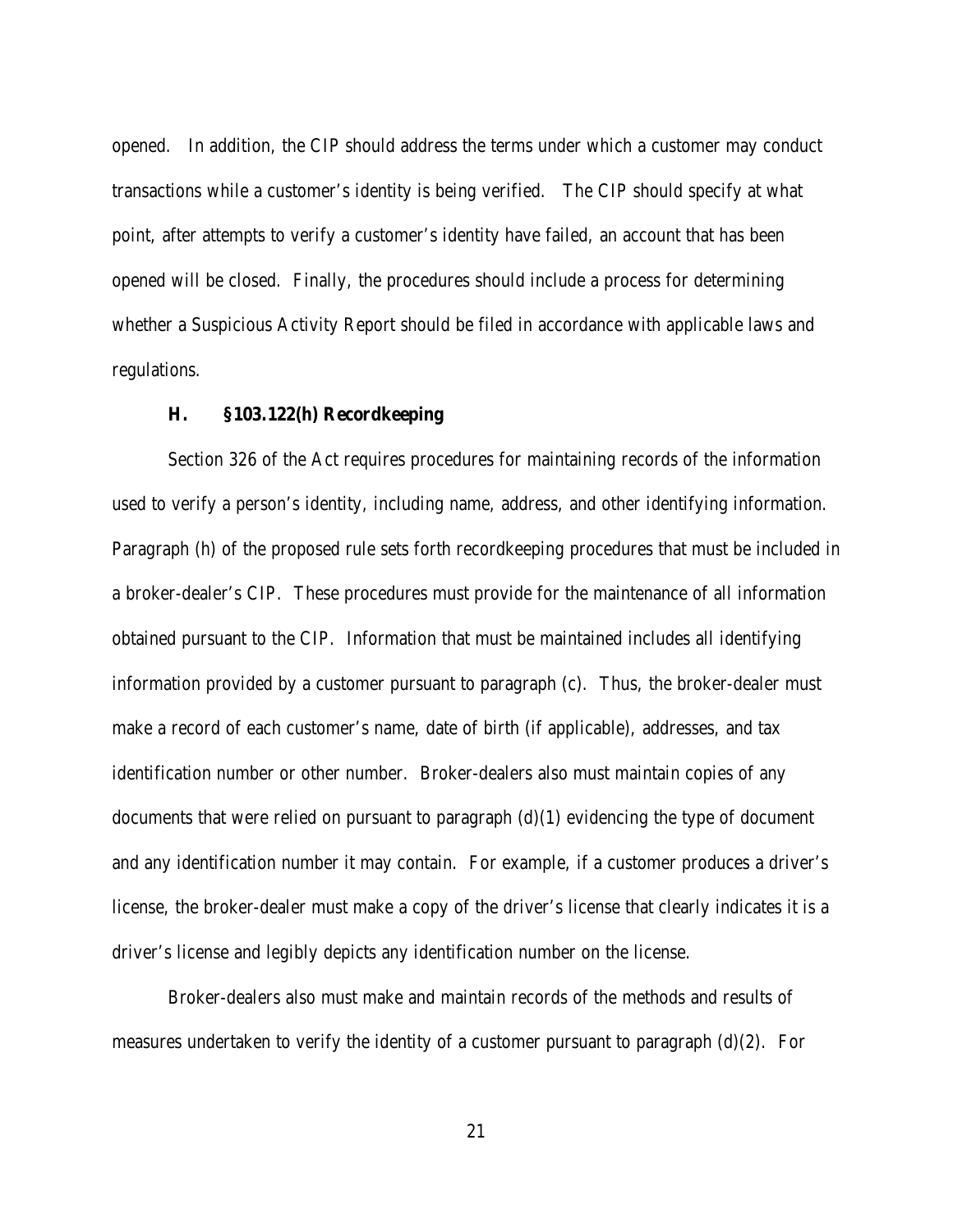example, if a broker-dealer obtains a report from a credit bureau concerning a customer, the report must be maintained. Broker-dealers also must make and maintain records of the resolution of any discrepancy in the identifying information obtained. To continue with the previous example, if the customer provides a residence address that is different than the address shown on the credit report, the broker-dealer must document how it resolves this discrepancy or, if the discrepancy is not resolved, how it forms a reasonable belief notwithstanding the discrepancy.

The broker-dealer must retain all of these records for five years after the date the account is closed or the grant of authority to effect transactions with respect to an account is revoked. In all other respects, the records should be maintained in accordance with the requirements of Rule 17a-4.11

Nothing in this proposed regulation modifies, limits or supersedes section 101 of the Electronic Records in Global and National Commerce Act, Pub. L. 106-229, 114 Stat. 464 (15 U.S.C. 7001) (E-Sign Act). Thus, a broker-dealer may use electronic records to satisfy the requirements of this regulation, as long as the records are maintained in accordance with Rule 17a-4(f), which the Commission has interpreted as being consistent with the requirements in the E-Sign Act. $12$ 

Treasury and the Commission emphasize that the collection and retention of information about a customer, as an ancillary part of collecting identifying information, do not

 $11\,$ <sup>11</sup> 17 CFR 240.17a-4.

<sup>12</sup> See Exchange Act Release No. 44238 (May 1, 2001), 66 FR 22916 (May 7, 2001).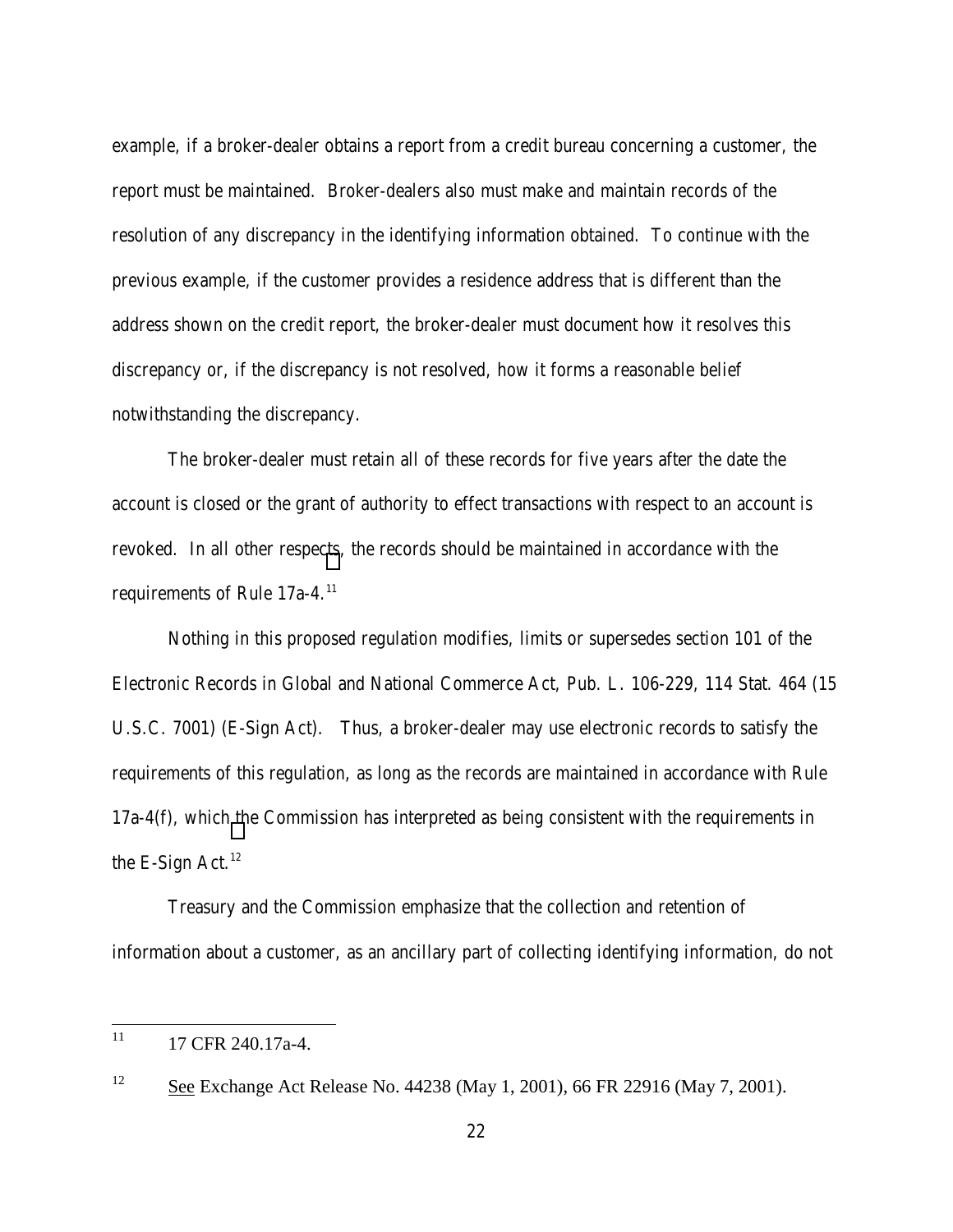relieve a broker-dealer from its obligations to comply with anti-discrimination laws and regulations.

## **I. §103.122(i) Approval of Program**

Paragraph (i) of the proposed rule requires that the broker-dealer's CIP be approved by the most senior level of the firm (e.g., the board of directors, managing partners, board of managers, or other governing body performing similar functions) or by persons specifically authorized by that body to approve such a program.

# **J. § 103.122(j) Exemptions**

Section 326 states that the Secretary and the Federal functional regulator jointly issuing a rule under that section may by order or regulation exempt any financial institution or type of account from the regulation in accordance with such standards and procedures as the Secretary may prescribe. The proposed rule provides that the Commission, with the concurrence of the Secretary, may exempt any broker-dealer that registers with the Commission pursuant to 15 U.S.C. 78o and 78o-4. However, it excludes from this exemptive authority broker-dealers that register pursuant to 15 U.S.C. 78o(b)(11). These are firms that register as broker-dealers solely because they deal in securities futures products. The exemptive authority with respect to these firms will be in the rule issued jointly by Treasury and the CFTC. The proposed rule provides that the Secretary, with the concurrence of the Commission, may exempt any brokerdealer that registers pursuant to 15 U.S.C 78o-5 (i.e., government securities dealers).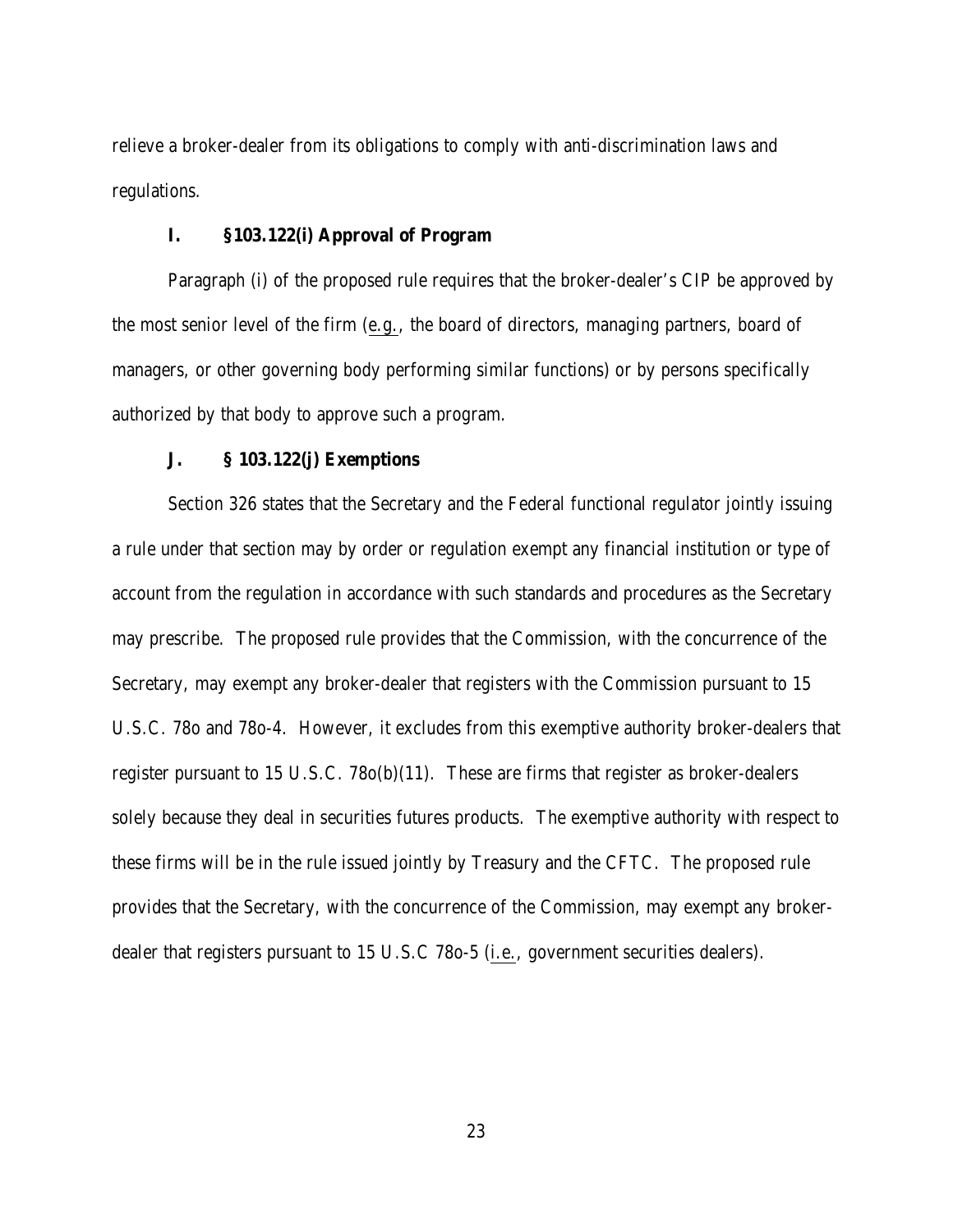In issuing exemptions under the proposed rule, the Secretary and the Commission shall consider whether the exemption is consistent with the purposes of the BSA, and in the public interest, and may consider other necessary and appropriate factors.

#### **III. Conforming Amendments to 31 CFR 103.35**

 $\overline{a}$ 

Current section 103.35(a) sets forth customer identification requirements when certain brokerage accounts are opened. Generally, sections 103.35(a)(1) and (2) require a brokerdealer, within 30 days after an account is opened, to secure and maintain a record of the taxpayer identification number of the customer involved. If the broker-dealer is unable to obtain the taxpayer identification number within 30 days (or a longer time if the person has applied for a taxpayer identification number), it need take no further action under section 103.35 concerning the account if it maintains a list of the names, addresses, and account numbers of the persons for which it was unable to secure taxpayer identification numbers, and provides that information to the Secretary upon request. In the case of a non-resident alien, the broker-dealer is required to record the person's passport number or a description of some other government document used to determine identification.

Section 103.35(a)(3) currently provides that a broker-dealer need not obtain a taxpayer identification number with respect to specified categories of persons<sup>13</sup> opening accounts. The

<sup>&</sup>lt;sup>13</sup> The exemption applies to (i) agencies and instrumentalities of Federal, State, local, or foreign governments; (ii) aliens who are ambassadors; ministers; career diplomatic or consular officers; naval, military, or other attaches of foreign embassies and legations; and members of their immediate families; (iii) aliens who are accredited representatives of certain international organizations, and their immediate families; (iv) aliens temporarily residing in the United States for a period not to exceed 180 days; (v) aliens not engaged in a trade or business in the United States who are attending a recognized college or university, or any training program supervised or conducted by an agency of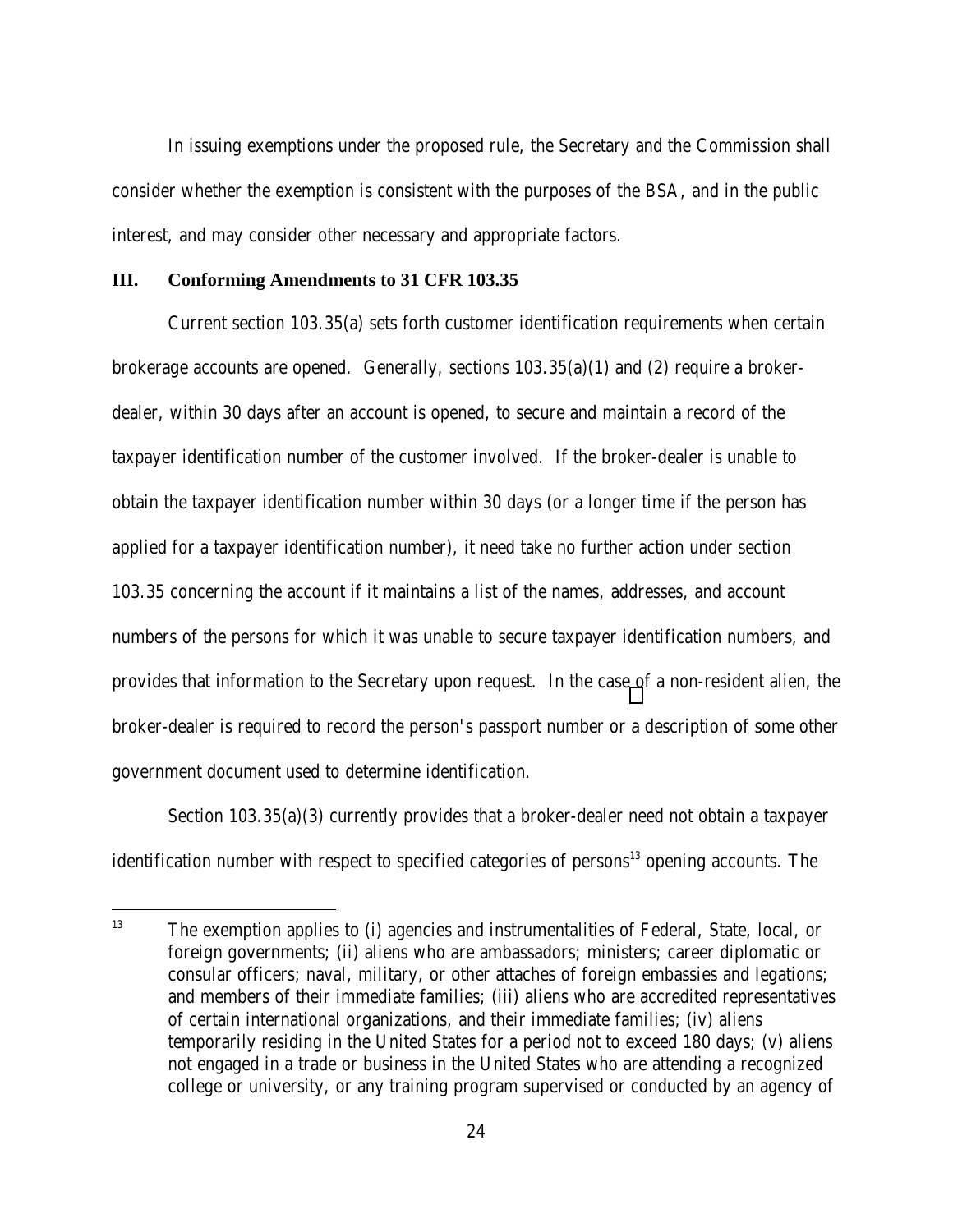proposed rule does not contain any exemptions from the CIP requirements. Treasury believes that the requirements of section  $103.35(a)(1)$  and (2) are inconsistent with the intent and purpose of section 326 of the Act and incompatible with the proposed rule. For these reasons, Treasury, under its own authority, is proposing to repeal section 103.35(a).

In addition, Treasury and the Commission are requesting comments on whether any of the exemptions in Section 103.35(a)(3) should apply in the context of the proposed CIP requirements in light of the intent and purpose of section 326 of the Act.

#### **IV. Request for Comments**

 $\overline{a}$ 

Treasury and the Commission invite comment on all aspects of the proposed regulation, and specifically seek comment on the following issues:

1. Whether the proposed definition of "account" is appropriate and whether other examples of accounts should be added to the rule text.

2. How broker-dealers can comply with the requirement to obtain both the address of a person's residence, and, if different, the person's mailing address in situations involving natural persons who lack a permanent address.

3. Whether non-U.S. persons that are not natural persons will be able to provide a broker-dealer with the identifying information required in § 103.122(c)(4), or whether other categories of identifying information should be added to this section. Commenters on this issue should suggest other means of identification that broker-dealers currently use or should

the Federal Government; and (vi) unincorporated subordinate units of a tax exempt central organization that are covered by a group exemption letter.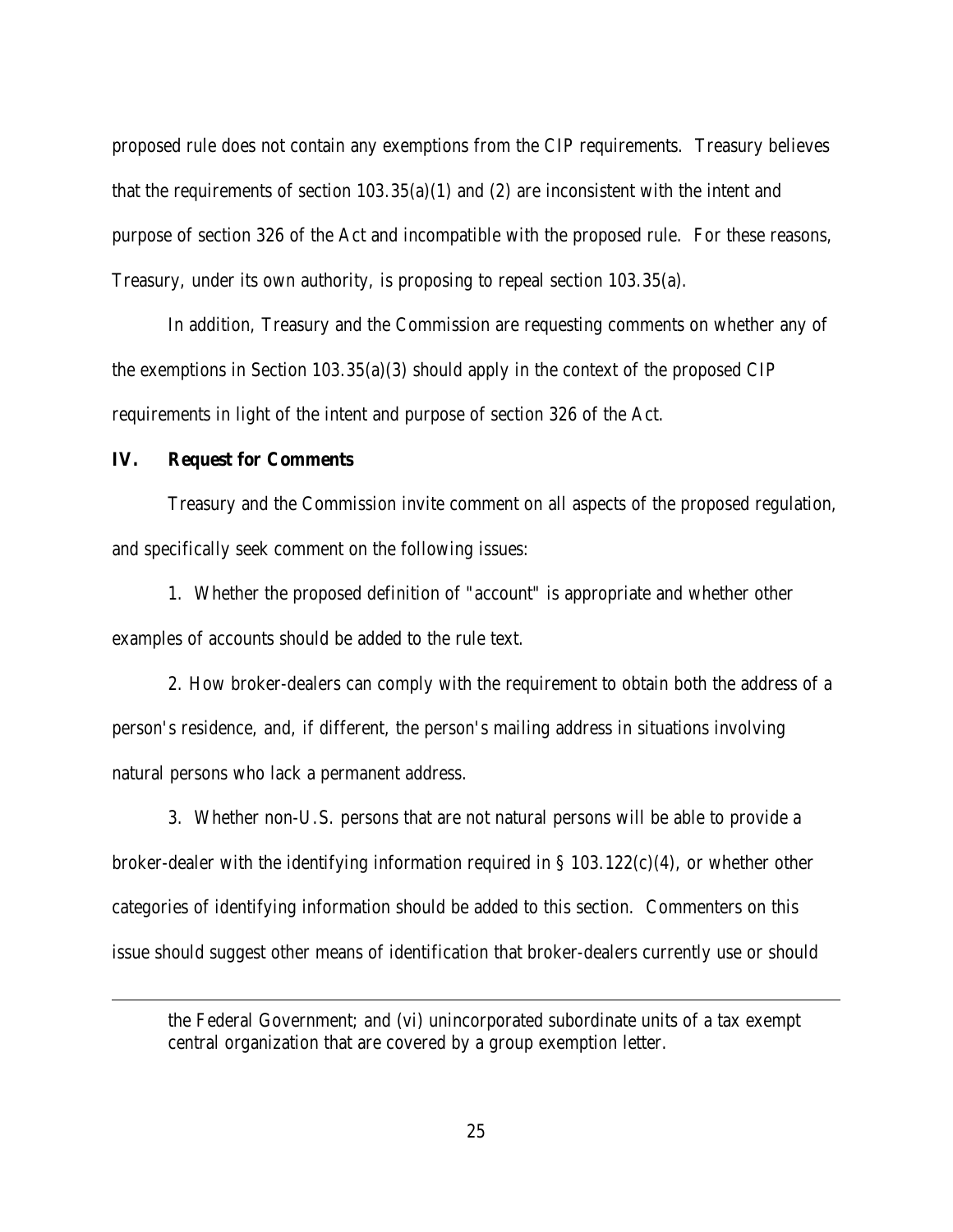use in this circumstance that would allow a broker-dealer to form a reasonable belief that it knows the true identity of the entity.

4. The extent to which the verification procedures required by the proposed rule make use of information that broker-dealers currently obtain in the account opening process. We note that the legislative history of section 326 indicates that Congress intended "the verification procedures prescribed by Treasury [to] make use of information currently obtained by most financial institutions in the account opening process." See H.R. Rep. No. 107-250, pt. 1, at 63 (2001).

5. Whether any of the exemptions from the customer identification requirements contained in current section 103.35(a)(3) should be continued in the proposed rule. In this regard, Treasury and the Commission request that commenters address the standards set forth in paragraph (j) of the proposed rule (as well as any other appropriate factors).

## **V. Paperwork Reduction Act**

Certain provisions of the proposed rule contain "collection of information" requirements within the meaning of the Paperwork Reduction Act of 1995.<sup>14</sup> Treasury has submitted the proposed rule to the Office of Management and Budget (OMB) for review in accordance with 44 U.S.C 3507(d). An agency may not conduct or sponsor, and a person is not required to respond to, a collection of information unless it displays a currently valid control number.

# **A. Collection of Information Under the Proposed Rule**

 $14$ 14 44 U.S.C. 3502 et seq.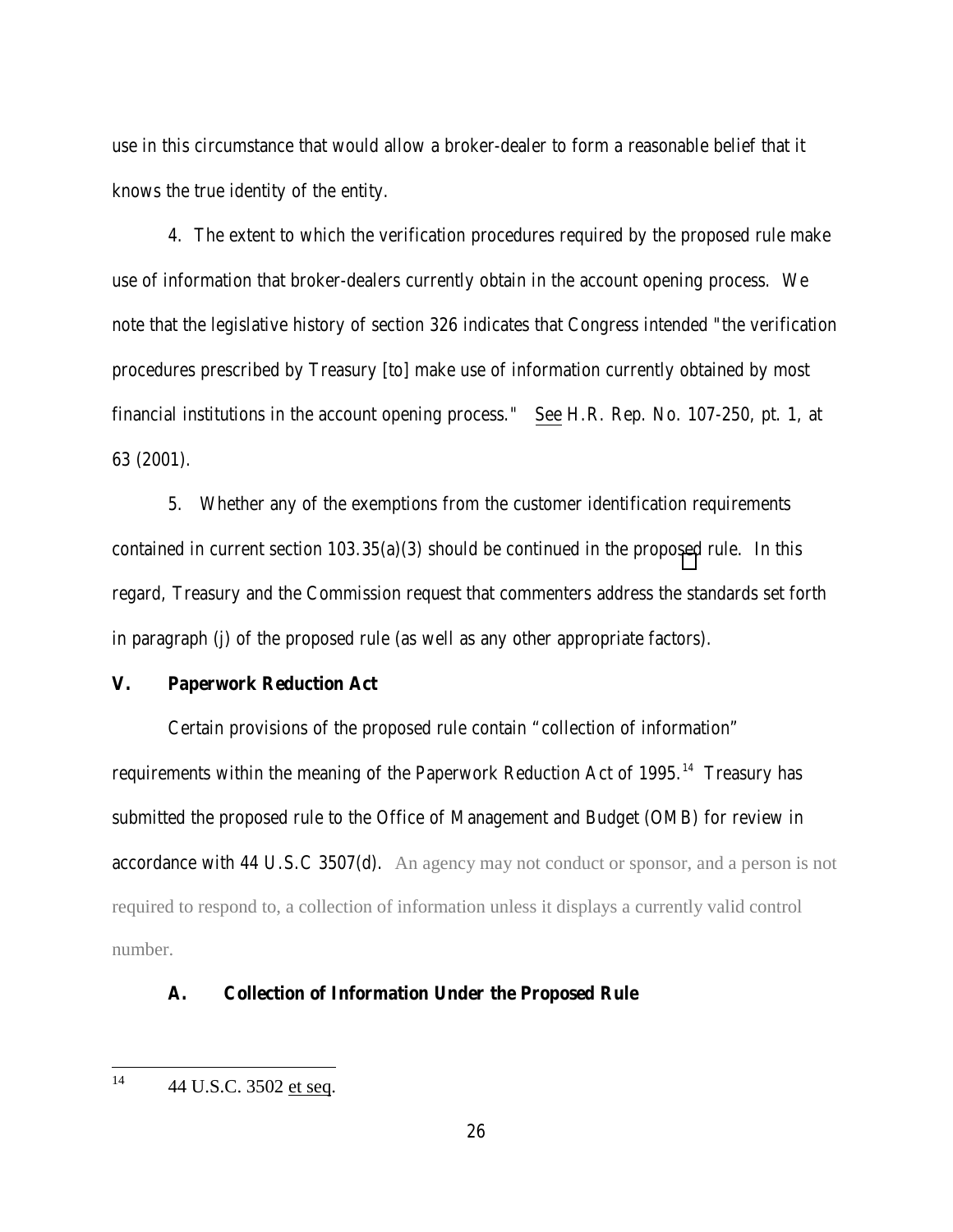The proposed rule contains recordkeeping and disclosure requirements that are subject to the Paperwork Reduction Act of 1995. In summary, the proposed rule requires brokerdealers to implement reasonable procedures to (1) maintain records of the information used to verify the person's identity and (2) provide notice of the CIPs procedures to customers. These recordkeeping and notice requirements are required under section 326 of the Act.

## **B. Proposed Use of the Information**

Section 326 of the Act requires Treasury and the Commission jointly to issue a regulation setting forth minimum standards for broker-dealers and their customers regarding the identity of the customer that shall apply in connection with opening of an account at the broker-dealer. Furthermore, section 326 provides that the regulations, at a minimum, must require broker-dealers to implement reasonable procedures for (1) verifying the identity of any person seeking to open an account, to the extent reasonable and practicable; (2) maintaining records of the information used to verify the person's identity, including name, address, and other identifying information; and (3) determining whether the person appears on any lists of known or suspected terrorists or terrorist organizations provided to the financial institution by any government agency.

The purpose of section 326, and the regulations promulgated thereunder, is to make it easier to prevent, detect and prosecute money laundering and the financing of terrorism. In issuing the proposed rule, Treasury and the Commission are seeking to fulfill their statutorily mandated responsibilities under section 326 and to achieve its important purpose.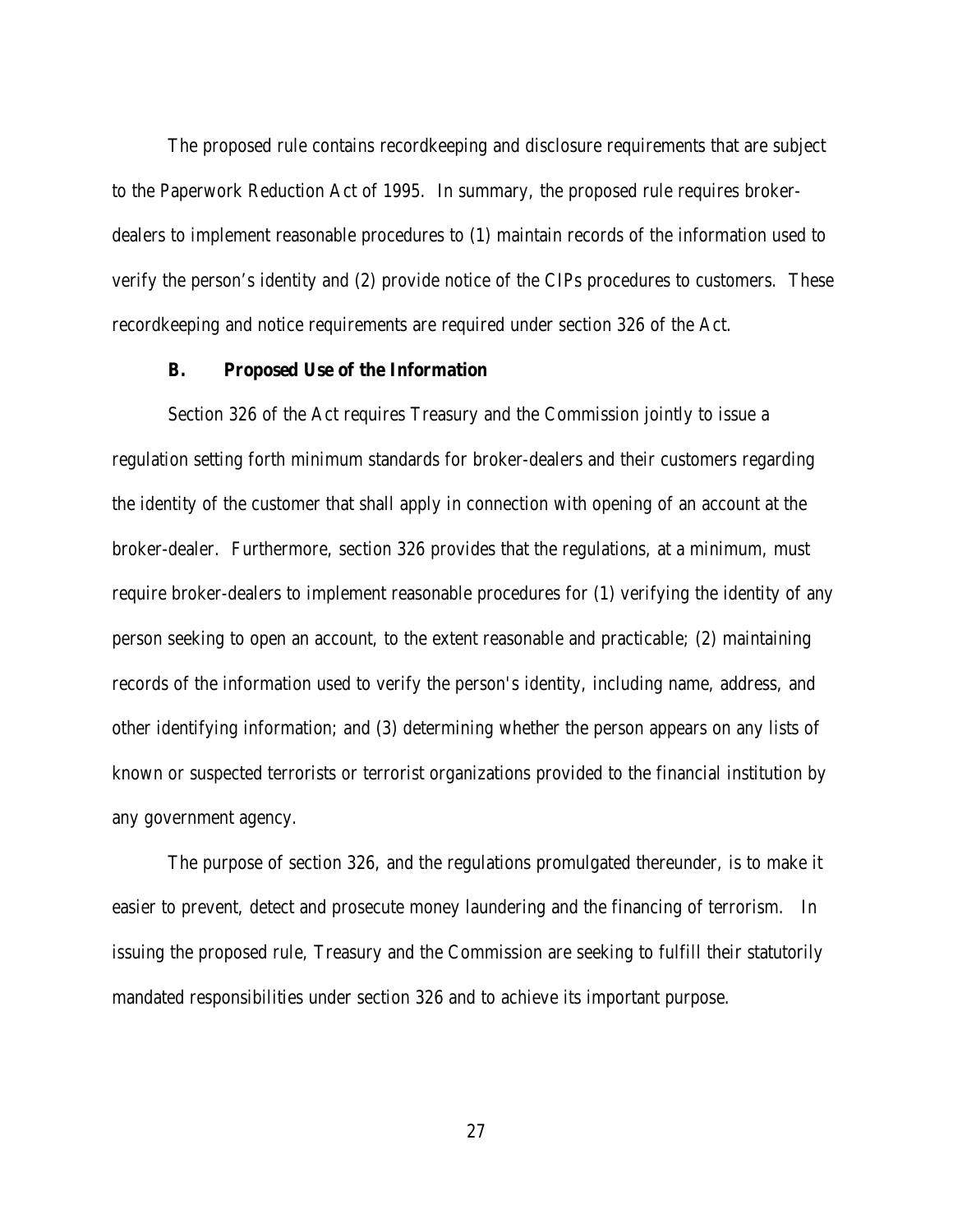The proposed rule requires each broker-dealer to establish a written CIP that must include recordkeeping procedures and procedures for providing customers with notice that the broker-dealer is requesting information to verify their identity. The proposed rule requires a broker-dealer to maintain a record of (1) the identifying information provided by the customer, the type of identification document(s) reviewed, if any, the identification number of the document(s), and a copy of the identification document(s); (2) the means and results of any additional measures undertaken to verify the identity of the customer; and (3) the resolution of any discrepancy in the identifying information obtained.

The proposed rule also requires each broker-dealer to give customers "adequate notice" of the identity verification procedures. A broker-dealer may satisfy this disclosure requirement by posting a sign in the lobby or providing customers with any other form of written or oral notice. If the account is opened electronically, the broker-dealer may provide the notice electronically. Accordingly, a broker-dealer may choose among a variety of methods of providing adequate notice and may select the least burdensome method, given the circumstances under which customers seek to open new accounts.

## **C. Respondents**

The proposed rule would apply to approximately 5,568 broker-dealers, which is the approximate number of firms that conduct business with the general public.

#### **D. Total Annual Reporting and Recordkeeping Burden**

**1. Providing Notice to Customers**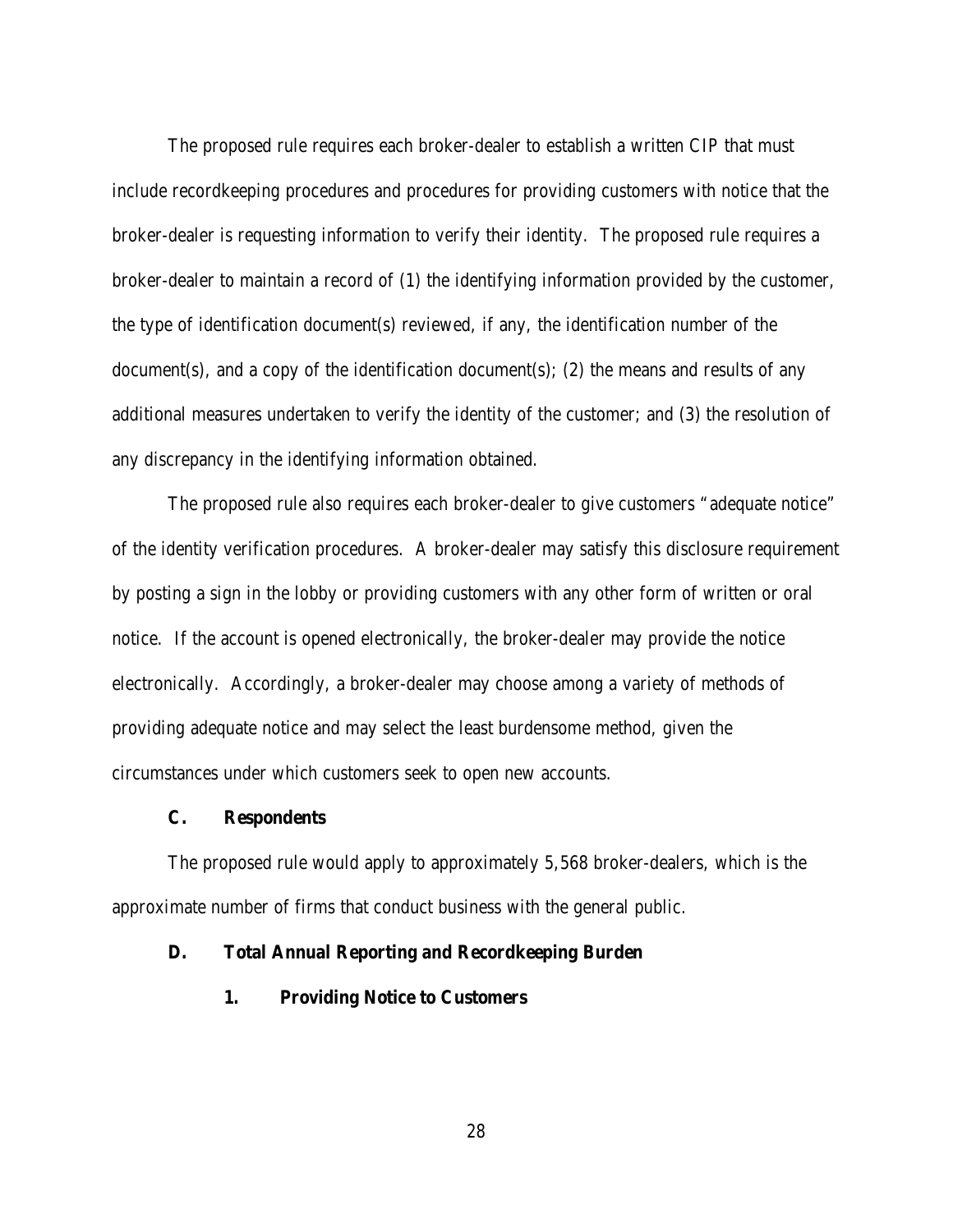The requirement to provide notice to customers generally will be a one-time burden in terms of drafting and posting or implementing the notices. The Commission estimates that broker-dealers will take two hours each to draft and post the required notices. There are approximately 5,568 broker-dealers that will have to undertake this task. Therefore, in complying with this requirement, the Commission estimates that the industry as a whole will spend approximately 11,136 hours.

## **2. Recordkeeping**

The requirement to make and maintain records related to the CIP will be an annual time burden. The total burden to the industry will depend on the number of new accounts added each year. The Commission estimates that broker-dealers, on average, will spend two minutes per account making and maintaining the required records.<sup>15</sup> Therefore, in complying with this

 $15<sup>15</sup>$ The Commission estimates that the number of new accounts in the upcoming years will be: 15,400,000 in 2002, 16,900,000 in 2003, and 18,600,000 in 2004. The Commission arrived at this estimate by considering: (1) the total number of accounts at the 2001 yearend (102,700,000) as reported by broker-dealers on Form X-17a-5 - Financial and Operational Combined Uniform Single (FOCUS) Reports they file pursuant to section 17 of the Exchange Act and rule 17a-5 (17 CFR 240.17a-5) thereunder; and (2) the annualized growth rate in total accounts for the years 1990 through 2001 (ten percent). The Commission also estimates that the number of accounts that are closed each year equals five percent of the total number of accounts. Accordingly, the Commission estimates that the total annualized growth rate for new accounts each year is fifteen percent. Therefore, starting with the 2001 total of 102,700,000 and using an annualized growth rate of fifteen percent, the Commission estimates that 15,400,000 new accounts will be added in 2002, 16,900,000 in 2003 and 18,600,000 in 2004.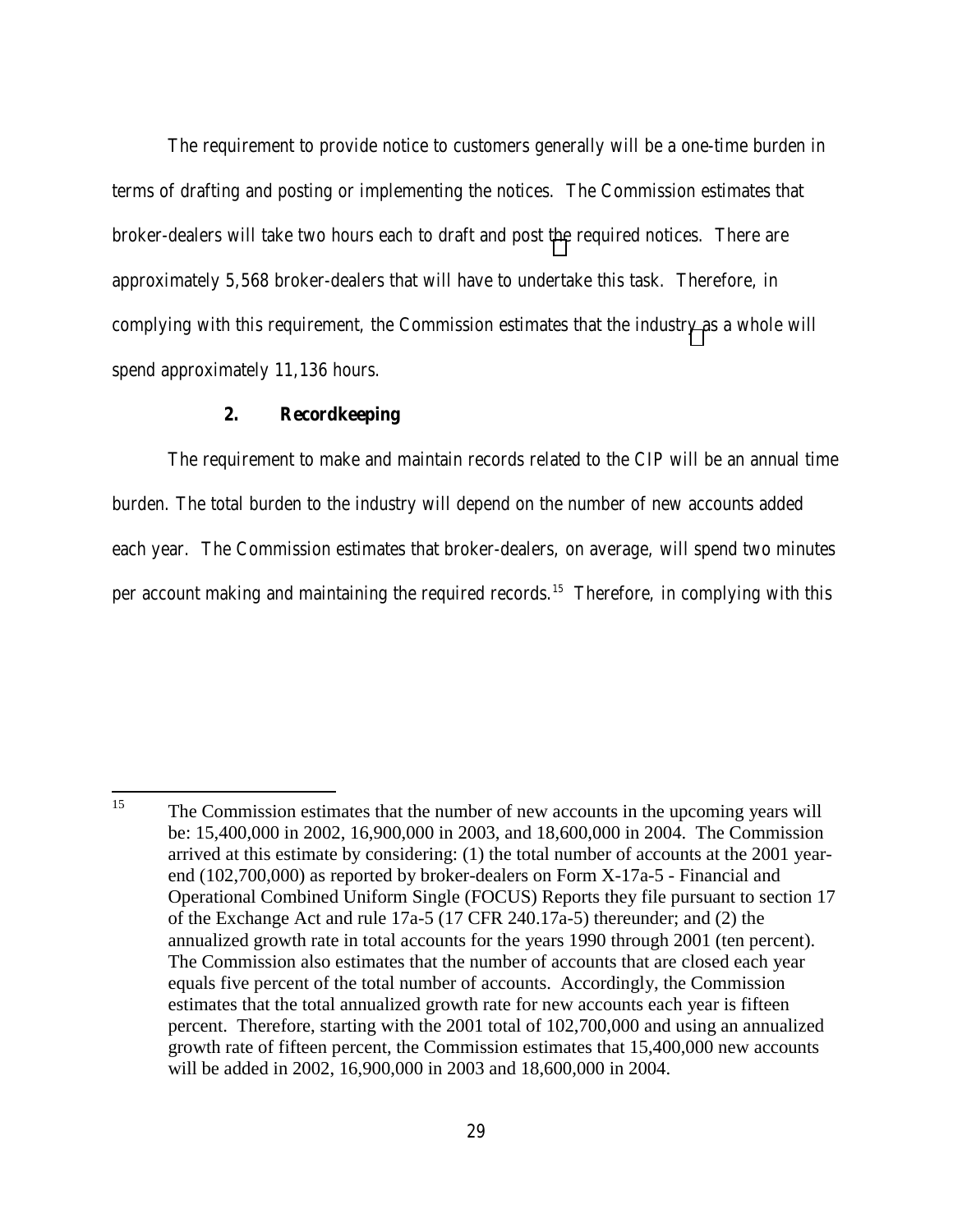requirement, the Commission estimates that the industry as a whole will spend approximately 513,333 hours in 2002, 563,333 hours in 2003, and 620,000 hours in 2004.16

## **E. Collection of Information is Mandatory**

These recordkeeping and disclosure (notice) requirements are mandatory.

## **F. Confidentiality**

The collection of information pursuant to the proposed rule would be provided by customers and other sources to broker-dealers and maintained by broker-dealers. In addition, the information may be used by federal regulators, self-regulatory organizations, and authorities in the course of examinations, investigations, and judicial proceedings. No governmental agency regularly would receive any of the information described above.

## **G. Record Retention Period**

The proposed rule will require that the records with respect to a given customer be retained until five years after the date the account of a customer is closed or the grant of authority to effect transactions with respect to an account is revoked.

## **H. Request for Comment**

Pursuant to 44 U.S.C.  $3506(c)(2)(B)$ , Treasury and the Commission solicit comments to:

(1) Evaluate whether the proposed collections of information are necessary, and whether they would have practical utility,

<sup>16</sup> 16 The Commission derived these estimates by taking the number of new accounts projected for each upcoming year and multiplying the number by two minutes and then dividing that number by 60 to convert minute totals into hour totals.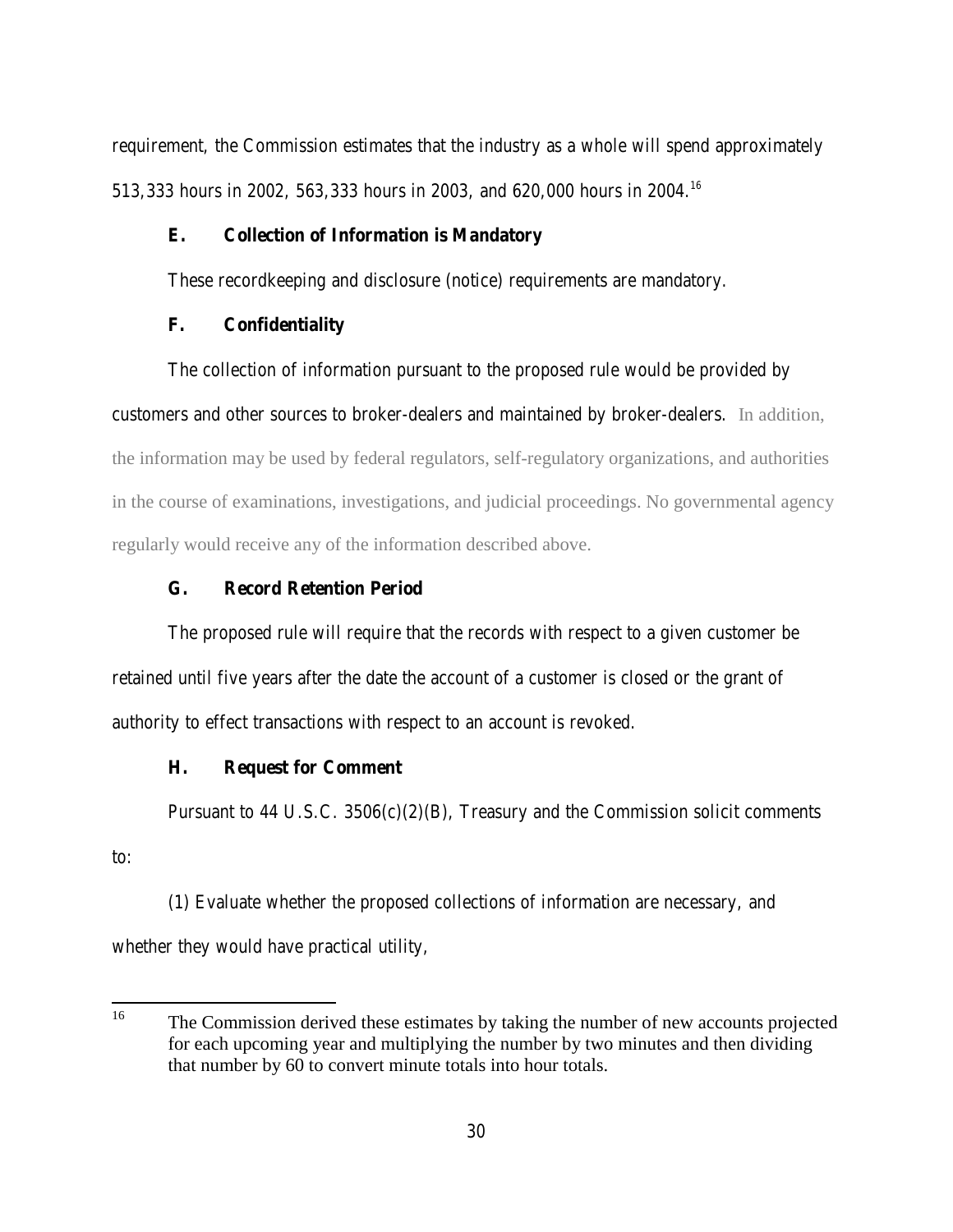(2) Evaluate the accuracy of the estimates of the burden of the proposed collection of information,

(3) Enhance the quality, utility, and clarity of the information to be collected, and

(4) Minimize the burden of the collection of information on those required to respond, including through the use of automated collection techniques or other forms of information technology.

Comments concerning the recordkeeping and disclosure requirements in the proposed rule should be sent (preferably by fax (202-395-6974)) to Desk Officer for the Department of the Treasury, Office of Information and Regulatory Affairs, Office of Management and Budget, Paperwork Reduction Project (1506), Washington, DC 20503 (or by the Internet to jlackeyj@omb.eop.gov), with a copy to FinCEN by mail or the Internet at the addresses previously specified.

# **VI. Commission's Analysis of the Costs and Benefits Associated with the Proposed Rule**

The Commission is considering the costs and benefits associated with the proposal and requesting comment on all aspects of this cost-benefit analysis, including identification and assessment of any other costs and benefits not discussed in the analysis. Commenters are encouraged to identify, discuss, analyze, and supply relevant data concerning the costs and benefits associated with the proposed rule.

Section 326 of the Act requires Treasury and the Commission to prescribe regulations setting forth minimum standards for broker-dealers regarding the identities of customers that shall apply in connection with the opening of an account. The statute also provides that the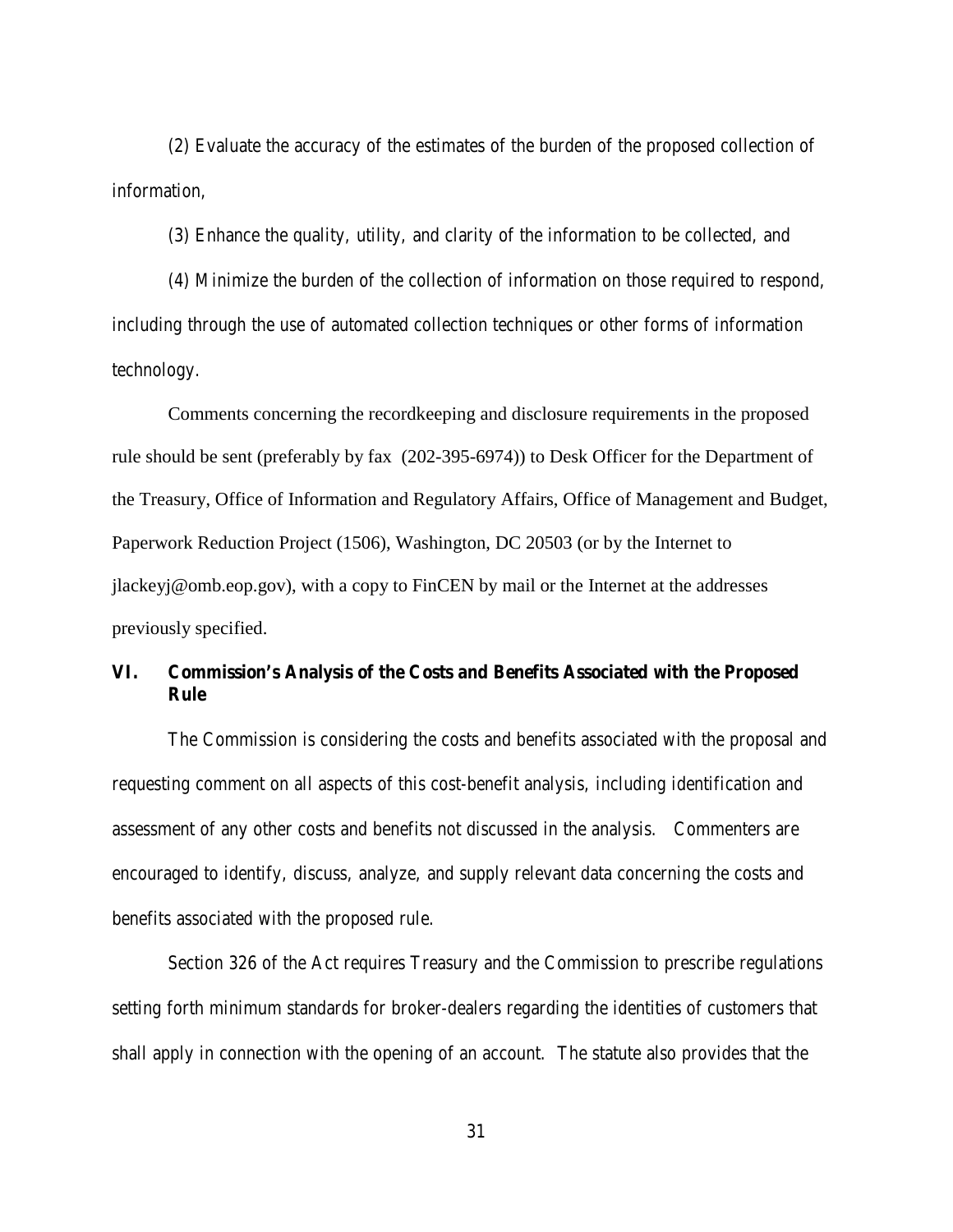regulations issued by Treasury and the Commission must, at a minimum, require financial institutions to implement reasonable procedures for: (1) verification of customers' identities; (2) determination of whether a customer appears on a government list; and (3) maintenance of records related to customer verification. The proposed rule implements this statutory mandate by requiring broker-dealers to (1) establish a CIP; (2) obtain certain identifying information from customers; (3) verify identifying information of customers; (4) check customers against lists provided by federal agencies, (5) provide notice to customers that information may be requested in the process of verifying their identities; and (6) make and maintain records. The Commission believes that these requirements are reasonable and practicable, as required by the section 326 and, therefore, that the costs associated with them are attributable to the statute. Moreover, while the proposed rule specifies certain minimum requirements, broker-dealers will be able to design their CIPs in a manner most appropriate to their business models and customer bases. This flexibility should be beneficial to broker-dealers in helping them to tailor their CIPs appropriately, while still meeting the statutory requirements of section 326.

Even though the Commission believes the costs associated with the proposed rule are attributable to the statute, it nonetheless has undertaken an analysis of the costs and benefits of the requirements. The Commission seeks comment on all aspects of the proposed rule, including whether the proposed rule, by setting forth minimum requirements, creates a benefit or, conversely, imposes costs because broker-dealers will not be able to choose for themselves the minimum procedures they wish to use to meet the requirements of the statute. The Commission also seeks comment on whether the costs are attributable to the statute.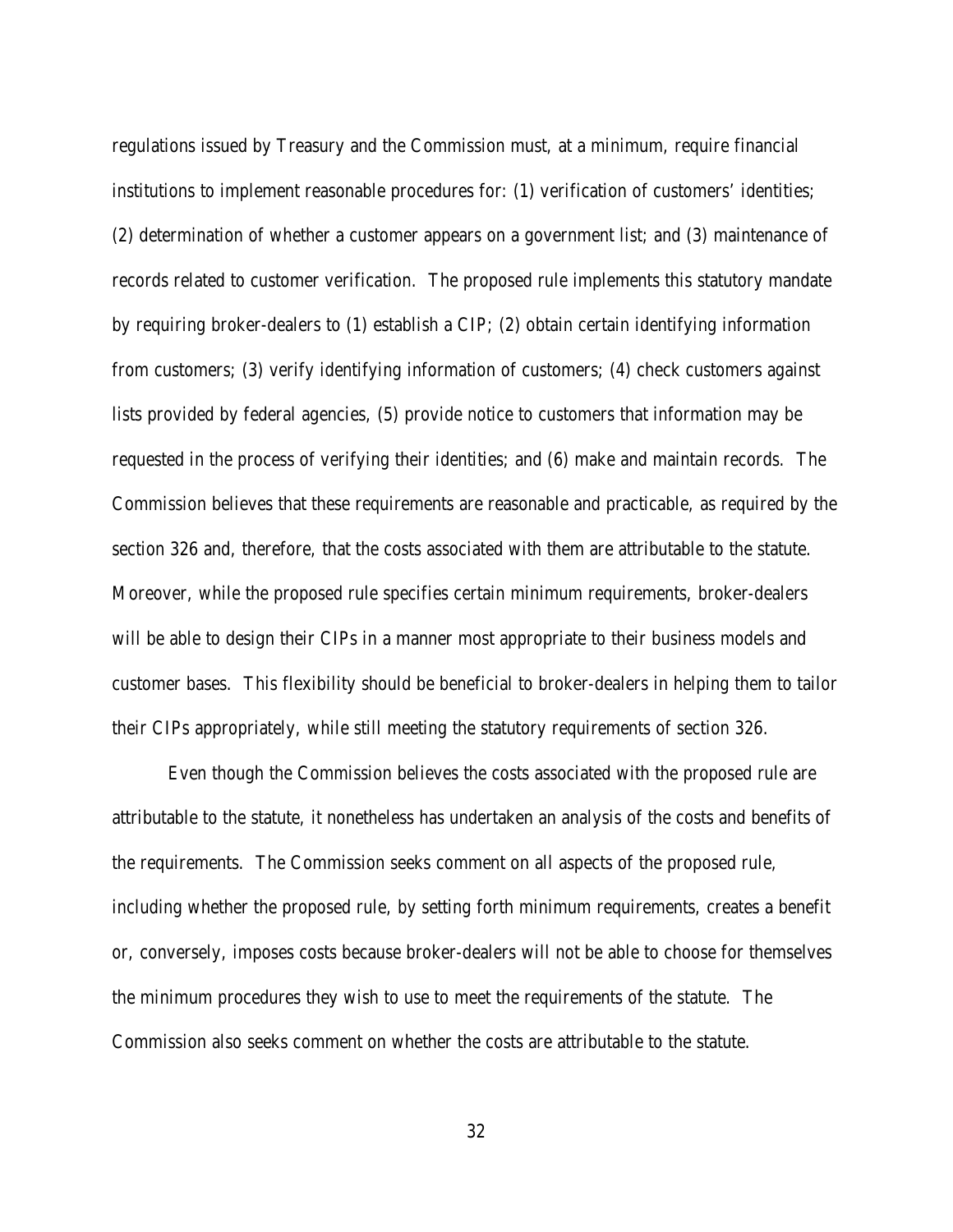## **A. Benefits Associated with the Proposed Rule**

The anti-money laundering provisions in the Act are intended to make it easier to prevent, detect and prosecute money laundering and the financing of terrorism. The proposed rule is an important part of this effort. It fulfills the statutory mandate of section 326 by specifying how a broker-dealer is to establish a program that will assist it in determining the identities of customers. Verifying identities, in turn, will reduce the risk of broker-dealers unwittingly aiding criminals, including terrorists, in accessing U.S. financial markets to launder money or move funds for illicit purposes. Additionally, the implementation of such programs should make it more difficult for persons to successfully engage in fraudulent activities involving identity theft or the placing of fictitious orders to buy or sell securities.

## **B. Costs Associated with the Proposed Rule**

#### **1. Writing Procedures**

Most broker-dealers, as a matter of prudent business practices, should already have procedures in place for verifying identities of customers. In addition, Exchange Act Rule 17a-3(a)(9) requires broker-dealers to obtain the name and address of each beneficial owner of a cash or margin account.<sup>17</sup> Similarly, the self-regulatory organizations have rules requiring broker-dealers to obtain identifying information from customers.<sup>18</sup> Accordingly, firms should already have written procedures for complying with these existing regulations.

<sup>17</sup> 17 CFR 240.17a-3(a)(9).

<sup>&</sup>lt;sup>18</sup> See, e.g., NYSE Rule 405, NASD Rule 3110.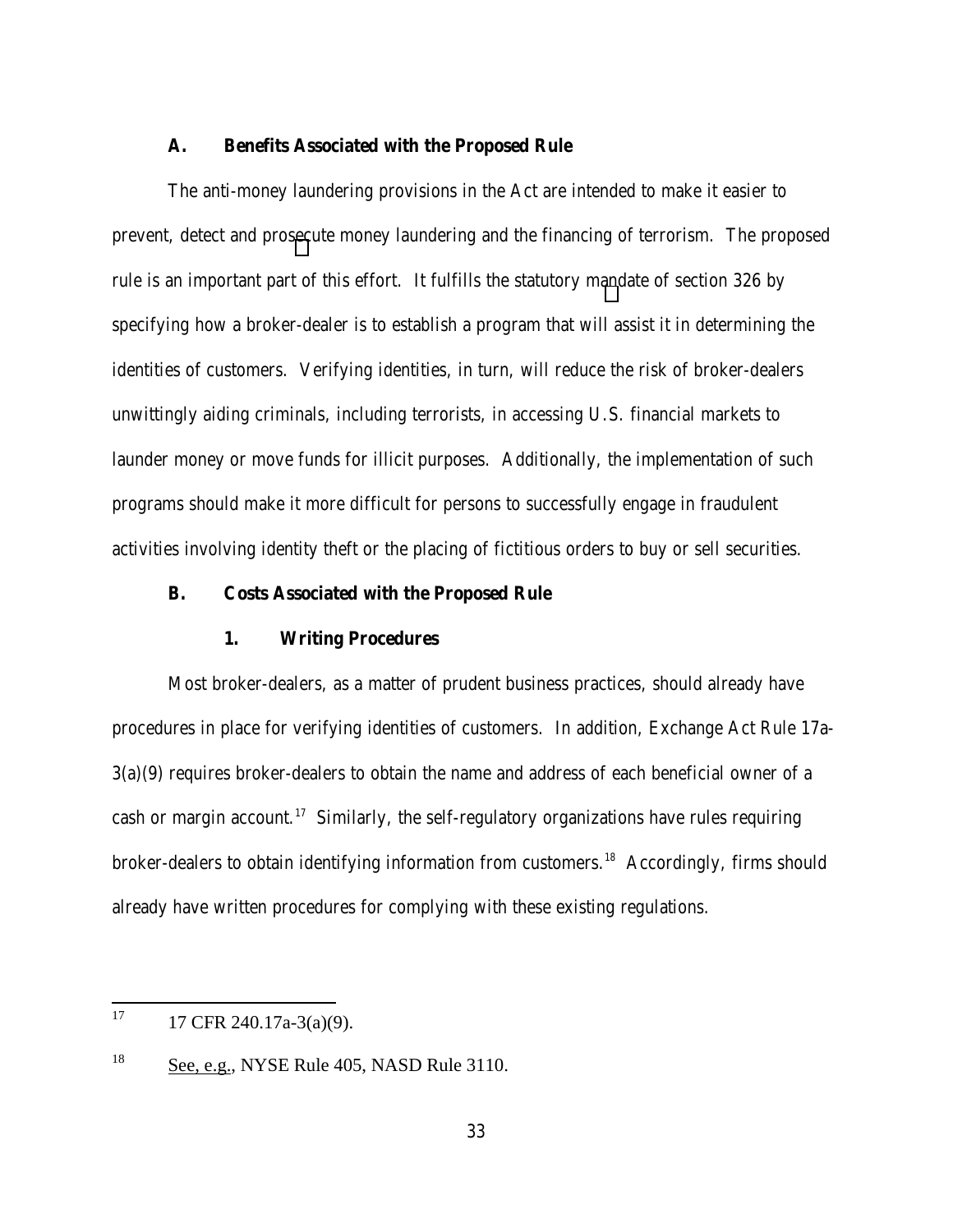Nonetheless, the Commission believes that some broker-dealers will have to update or establish a CIP. The proposed rule seeks to keep the costs low by allowing for great flexibility in establishing a CIP. For example, it is to be based on factors specific to each broker-dealer, such as size, customer base and location. Thus, the analysis and detail necessary for a CIP will depend on the complexity of the broker-dealer and its operations. Given the considerable differences among broker-dealers, it is difficult to quantify a cost per broker-dealer. Highly complex firms will have more risk factors to consider, given, for example, their size, multiple offices, variety of services and products offered, and range of customers. However, most large firms already have some procedures in place for verifying customer identities. Smaller and less complex firms will not have as many risk factors.

The Commission estimates that establishing a written CIP could result in additional costs for some broker-dealers to the extent they do not have verification procedures that meet the minimum requirements in the rule. This includes broker-dealers that would need to augment their procedures to make them compliant. On average, the Commission estimates the additional cost per broker-dealer to establish a compliant CIP to be approximately \$2,244, resulting in a one time overall cost to the industry of approximately \$12,494,592.19

<sup>19</sup> The Commission estimates that it will take broker-dealers on average approximately 20 hours to establish a written CIP. This estimate seeks to account for the fact that many firms already have customer identification and verification procedures and that discrepancies in size and complexity will result in differing time burdens. The Commission believes that broker-dealers will have senior compliance personnel draft their CIPs and that this will take an average of 16 hours. The Commission anticipates that in-house counsel will spend on average 4 hours reviewing the CIP. According to the Securities Industry Association ("SIA") Management and Professional Earnings 2000 report ("SIA Earnings Report"), Table 051, the hourly cost of a compliance manager plus 35% overhead is \$101.25. The hourly cost for an in-house counsel plus 35% overhead is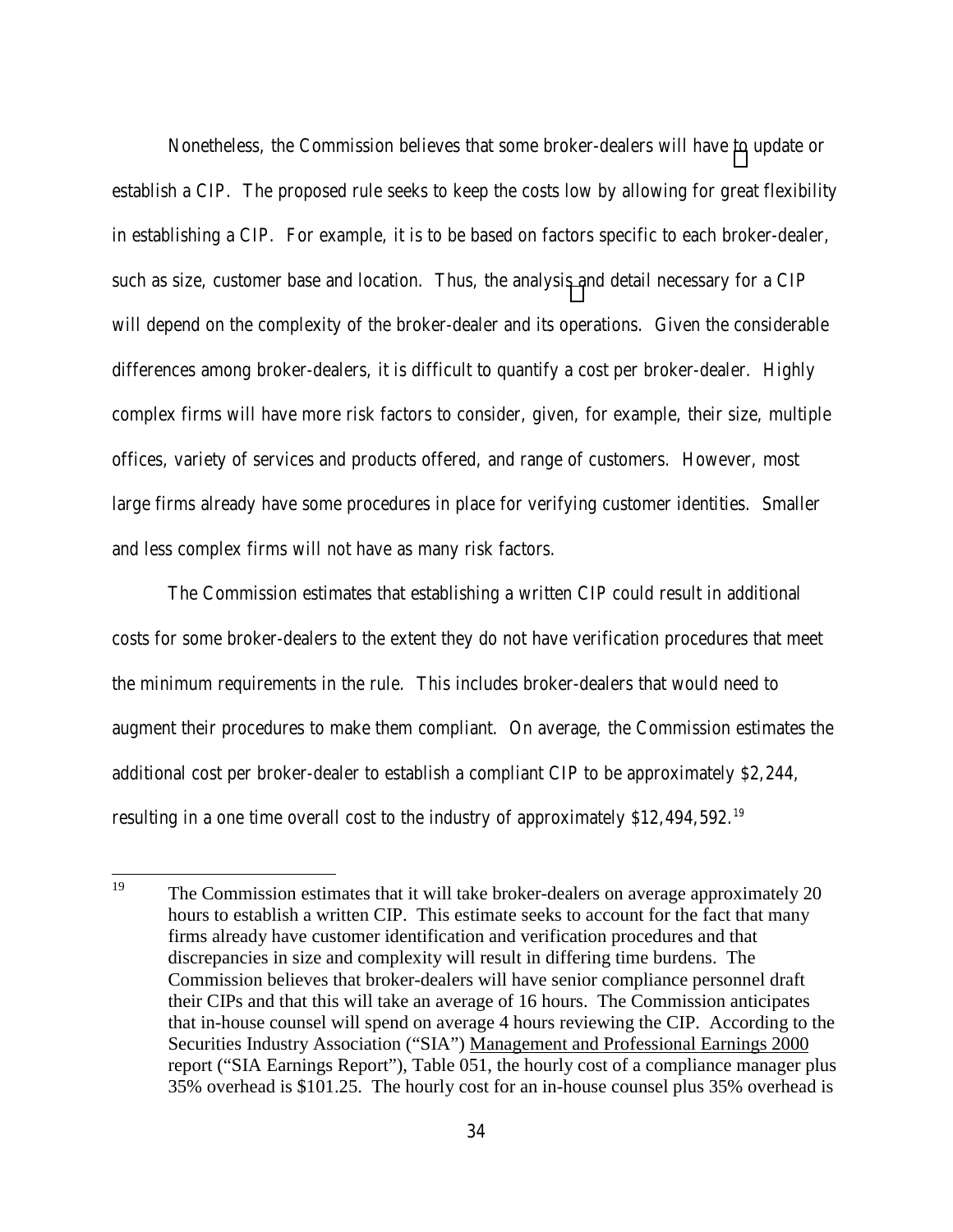# **2. Obtaining Identifying Information**

The Commission believes that broker-dealers already obtain from customers most, if not all, of the information required under the proposed rule.<sup>20</sup> Rule  $17a-3(a)(9)$  requires broker-dealers to obtain, with respect to each margin and cash account, the name and address of each beneficial owner, provided that the broker-dealer need only obtain such information from the persons authorized to transact business for the account if it is a joint or corporation  $\arccon\atop{0}$ 

Further, broker-dealers are already required, pursuant to NASD Rule 3110, to obtain certain identifying information with respect to each account.<sup>22</sup> For example, if the customer is

\$156.00 (SIA Earnings Report, Table 107 (Attorney)). Therefore, the Commission estimates that the total cost per broker-dealer to establish a CIP would be \$2,244 per broker-dealer  $[(16 \times $101.25) + (4 \times $156.00)]$ . As of the 2000 year-end, there were approximately 5,568 broker-dealers that engaged in some form of a public business. Therefore, the Commission estimates that the total cost to the industry would be \$2,244 multiplied by 5,568 or \$12,494,592.

<sup>20</sup> For example, the Anti-Money Laundering Committee of the SIA recommended in its Preliminary Guidance for Deterring Money Laundering Activity (February 2002) that broker-dealers obtain certain identifying information from customers at the commencement of the business relationship, including, for natural persons: name, address, date of birth, investment experience and objectives, social security number or taxpayer identification number, net worth, annual income, occupation, employer's address, and the names of any persons authorized to effect transactions in the account. For non-resident aliens, the SIA Committee recommended that the broker-dealer obtain, in addition to the information above, a passport number or other valid government identification number. The SIA Committee also made a number of recommendations with respect to customers that are not natural persons.

<sup>21</sup> 17 CFR 240.17a-3(a)(9).

l

<sup>22</sup> Section 15(b)(8) of the Exchange Act (15 U.S.C. 78o(b)(8)) requires each broker-dealer to become a member of a securities association registered pursuant to section 15A of the Exchange Act (15 U.S.C. 78o-3) unless the broker-dealer effects transactions solely on a national securities exchange of which it is a member. The NASD is the only securities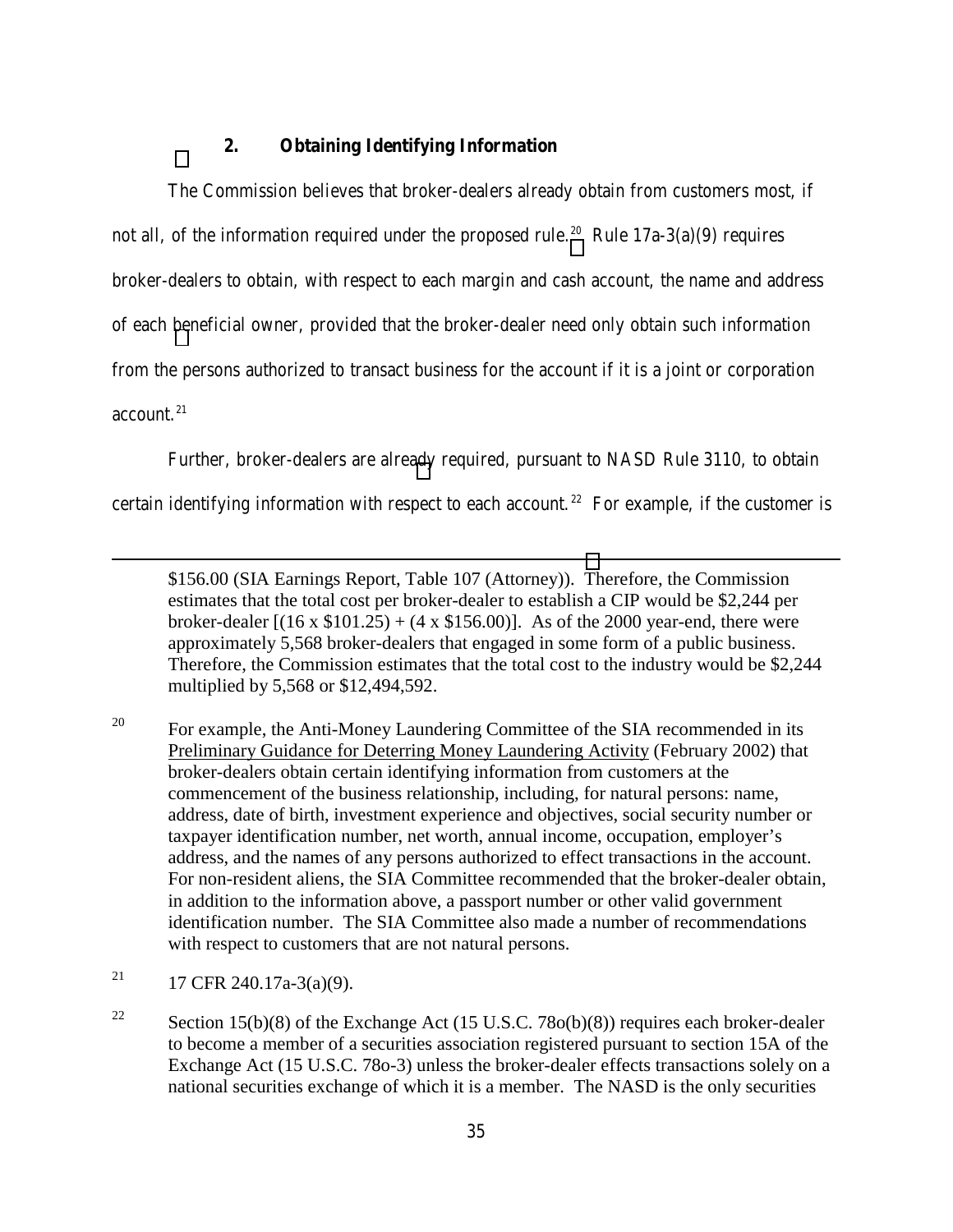a natural person, the rule requires the broker-dealer to obtain the customer's name and address.<sup>23</sup> In addition, the broker-dealer must determine whether the customer is of legal age, and, if the customer purchases more than just open-end investment company shares or is solicited to purchase such shares, the broker-dealer must obtain the customer's tax identification or social security number.<sup>24</sup> If the customer is a corporation, partnership, or other legal entity, the broker-dealer must obtain its name, residence, and the names of any persons authorized to transact business on behalf of the entity.<sup>25</sup> If the account is a discretionary account, the broker-dealer must obtain the signature of each person authorized to exercise discretion over the account.<sup>26</sup> Finally, the broker-dealer must maintain all of this information as a record of the firm.

In addition, NYSE Rule 405 requires broker-dealers to "[u]se due diligence to learn the essential facts relative to every customer, every order, every cash or margin account accepted

association registered pursuant to section 15A. Exchange Act Rule 15b9-1 (17 CFR 240.15b9-1) exempts broker-dealers from this requirement to register with the NASD if they (1) are an exchange member, (2) carry no customer accounts, and (3) derive gross annual income from purchases and sales of securities other than on a national securities exchange of not greater than \$1,000. Generally then, most broker-dealers that carry customer accounts are members of the NASD and subject to Rule 3110.

<sup>23</sup> NASD Rule  $3110(c)(1)$ .

l

- <sup>24</sup> NASD Rule  $3110(c)(2)$ .
- <sup>25</sup> NASD Rule  $3110(c)(1)$ .
- <sup>26</sup> NASD Rule  $3110(c)(3)$ .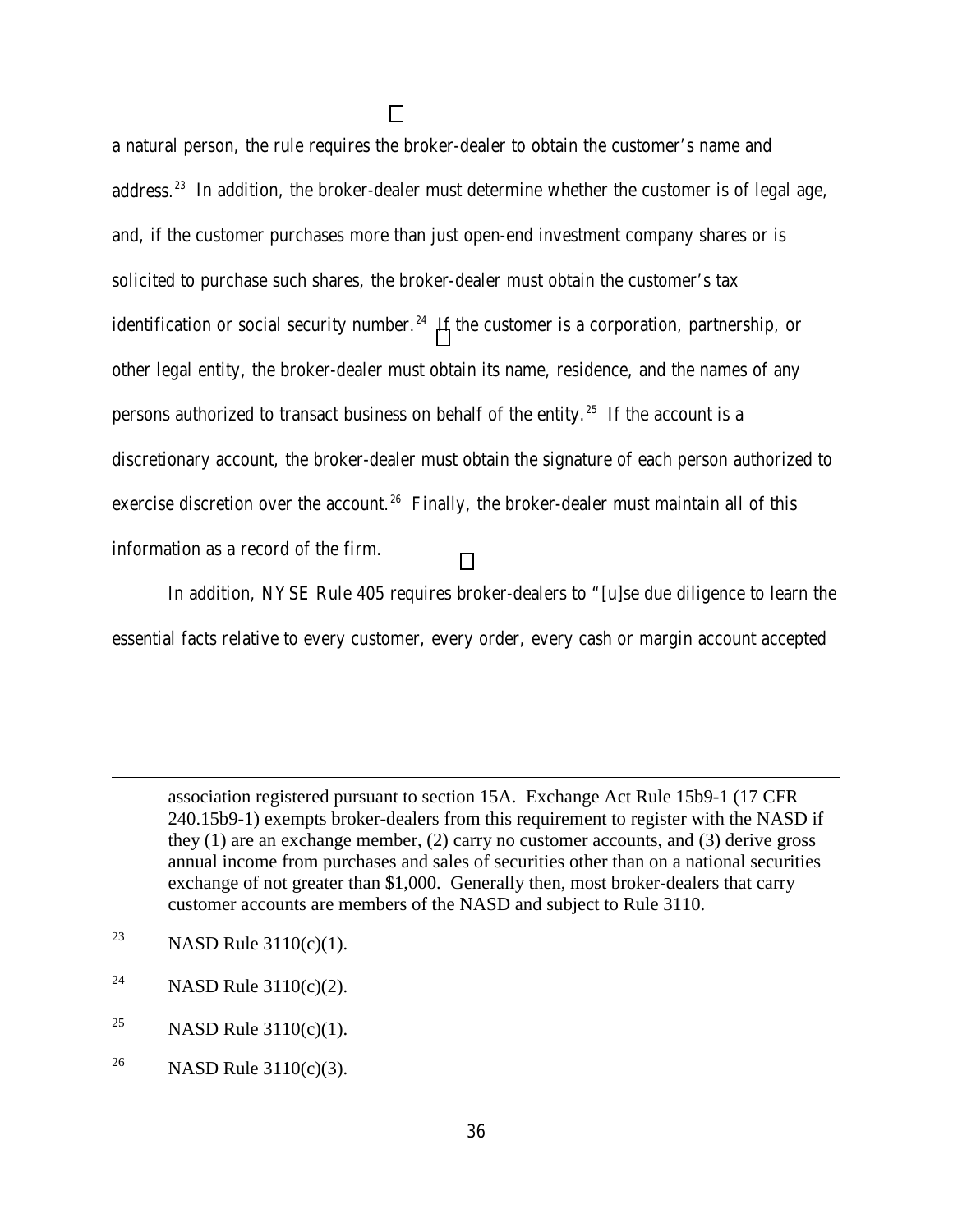or carried by such organization and every person holding power of attorney over any account accepted or carried by such organization."27

While broker-dealers are required currently to obtain most of this information, the Commission estimates that there will be some new costs for broker-dealers because some may not be obtaining all the required information. The Commission estimates that the total cost to the industry to obtain the minimum identifying information will be \$5,826,333 in 2002, \$6,393,833 in 2003, and \$7,037,000 in 2004.28 The Commission also estimates that some broker-dealers will have to update their account opening applications or account opening websites in order to insert line items requesting customers to provide the required information. The Commission estimates that this will result in a one-time cost to the industry of \$563,760.<sup>29</sup>

# **3. Verifying Identifying Information**

<sup>27</sup> NYSE Rule  $405(1)$ .

<sup>&</sup>lt;sup>28</sup> The Commission estimates that obtaining the required minimum identifying information will take broker-dealers approximately one minute per account. This takes into consideration the fact that approximately 97% of customer accounts are held at the 70 largest broker-dealers. These firms likely already obtain the required identifying information from their customers. Therefore, requiring that each piece of identifying information be obtained should not impose a significant additional burden. The average hourly cost of the person who would be obtaining this information is \$22.70 per hour (per the SIA Earnings Report, Table 082 (Retail Sales Assistant, Registered) and including 35% in overhead charges). Therefore, the costs to the industry would be: (number of new accounts per year) x  $(1/60 \text{ of an hour})$  x  $(\$22.70)$ . As indicated previously, the Commission estimates that the number of new accounts in the upcoming years will be: 15,400,000 in 2002, 16,900,000 in 2003, and 18,600,000 in 2004.

<sup>&</sup>lt;sup>29</sup> The Commission estimates that it will take each broker-dealer, on average, one hour to update account opening applications or electronic account opening systems. The Commission believes that broker-dealers will have a compliance manager implement the necessary changes. The hourly cost for a compliance manager is \$101.25 (SIA Earnings Report, Table 051 (Compliance manager)). Accordingly, the total cost to the industry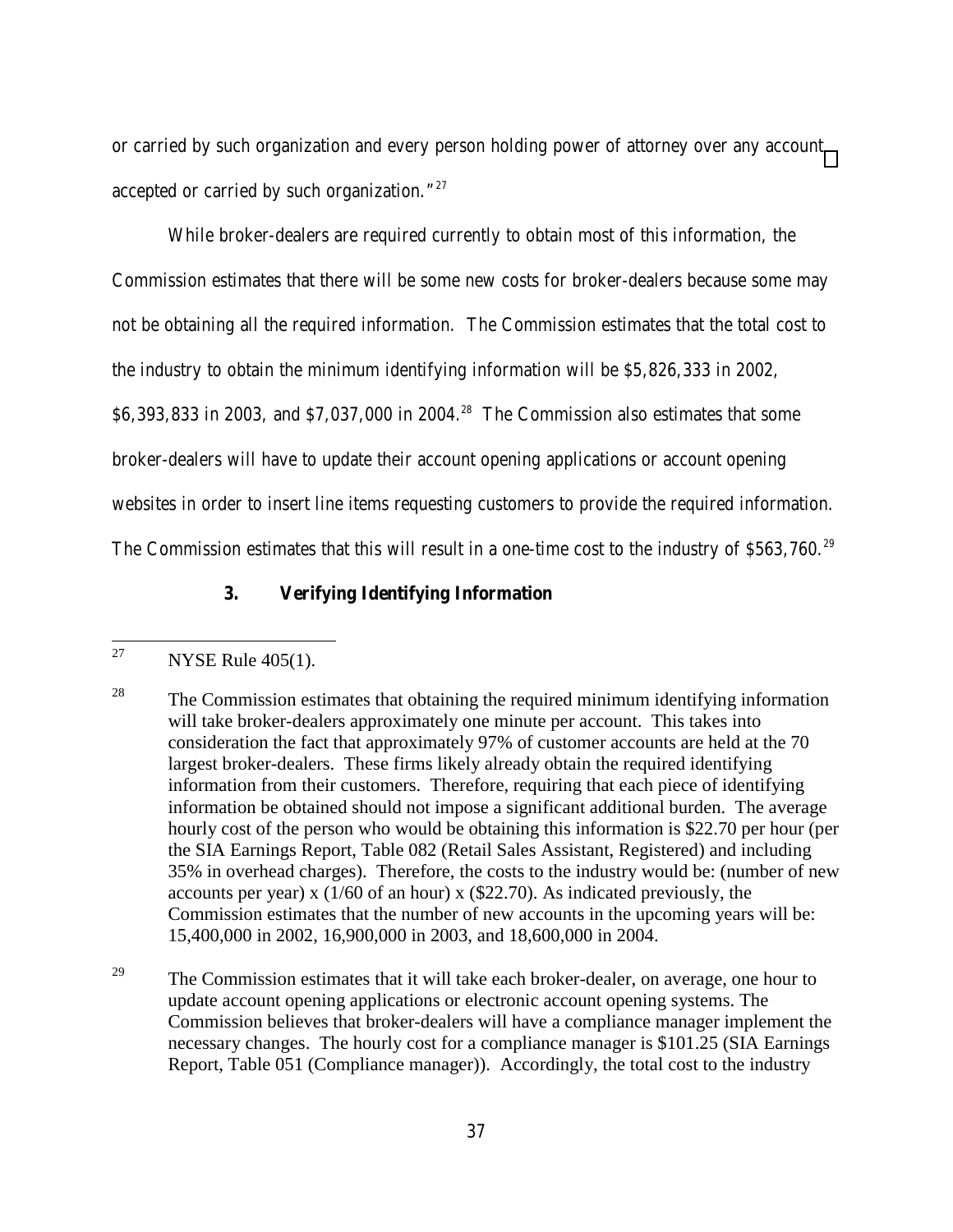The proposed rule provides broker-dealers with substantial flexibility in establishing how they will independently verify the information provided by customers. For example, customers that open accounts on a broker-dealer's premises can simply provide a driver's license or passport, or if the customer is not a natural person, it can provide a copy of any documents showing its existence as a legal entity (e.g., articles of incorporation, business licenses, partnership agreements or trust instruments). There are also a number of options for customers that open accounts via the telephone or Internet. In these cases, broker-dealers may obtain a financial statement from the customer, check the customer's name against a credit bureau or database, or check the customer's references with other financial institutions.

The documentary and non-documentary verification methods set forth in the rule are not meant to be an exclusive list of the appropriate means of verification. Other reasonable methods may be available now or in the future. The purpose of making the rule flexible is to allow broker-dealers to select verification methods that are, as section 326 requires, reasonable and practicable. Methods that are appropriate for a smaller broker-dealer with a fairly localized customer base may not be sufficient for a larger firm with customers from many different countries. The proposed rule recognizes this fact and, therefore, allows broker-dealers to employ such verification methods as would be suitable to a given firm to form a reasonable belief that it knows the true identities of its customers.

The Commission estimates that verifying the identifying information could result in costs for broker-dealers because some firms currently may not use verification methods. The

l

would be: (\$101.25) x (the number of broker-dealers doing a public business or 5,568) or \$563,760.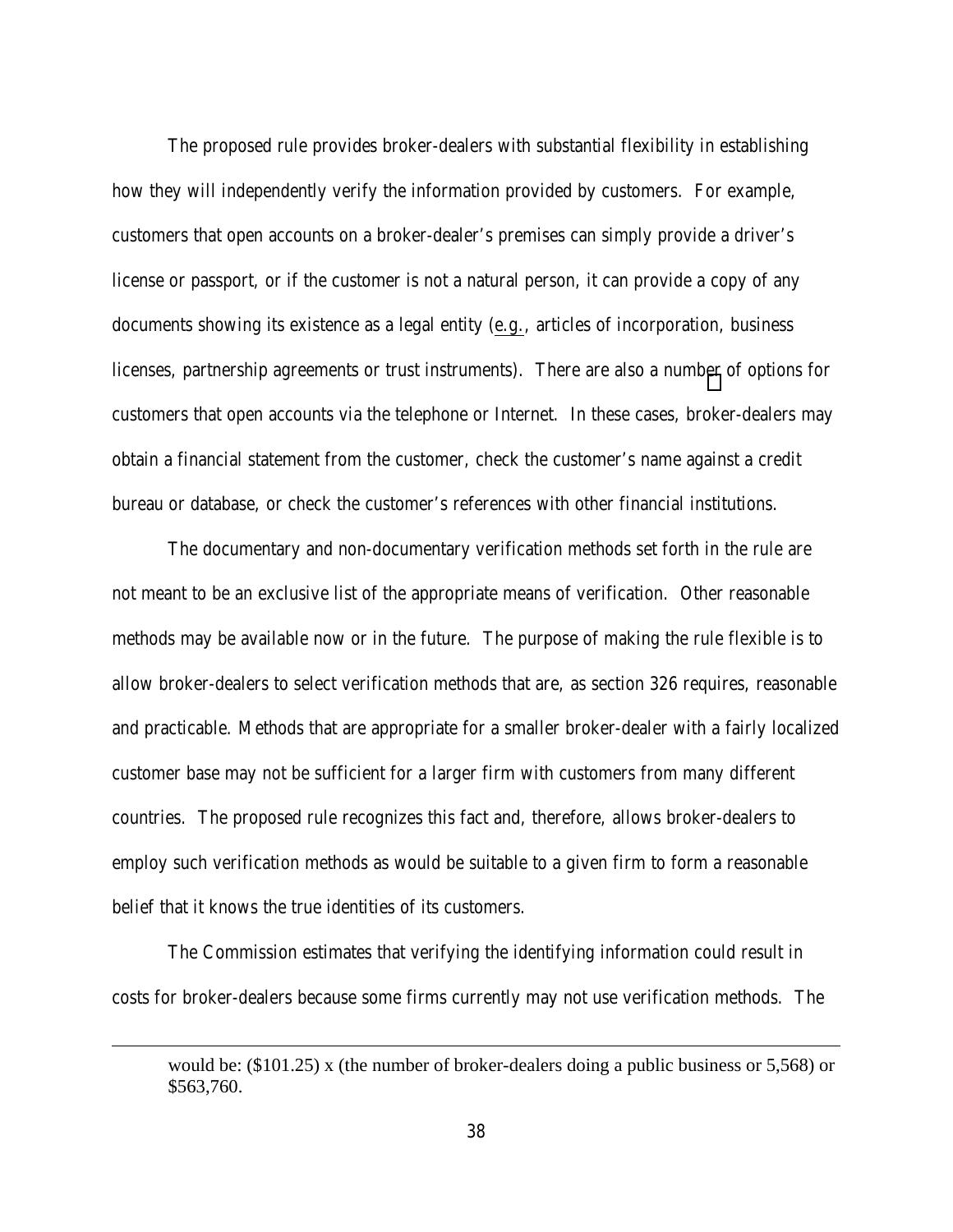Commission estimates that the total cost to the industry to verify the identifying information will be \$48,628,333 in 2002, \$53,375,833 in 2003, and \$58,745,000 in 2004.<sup>30</sup>

# **4. Determining Whether Customers Appear on a Federal Government List**

The Commission believes that broker-dealers who receive federal government lists, chiefly clearing firms, already have procedures for checking customers against them. First, there are substantive legal requirements associated with the lists circulated by Treasury's Office of Foreign Asset Control of the U.S. Treasury (OFAC). The failure of a firm to comply with these requirements could result in criminal and civil penalties. The Commission believes that, given the events of September 11, 2001, most broker-dealers that receive lists from the federal government have implemented procedures for checking their customers against them.

The Commission estimates that this requirement could result in some additional costs for broker-dealers because some may not already check such lists. The Commission estimates

<sup>30</sup> The Commission estimates that the processing costs associated with verification methods will be approximately \$1.00 per account. The Commission further estimates that the average time spent verifying an account will be five minutes. The hourly cost of the person who would undertake the verification is \$25.90 per hour (per the SIA Earnings Report, Table 086 (Data Entry Clerk, Senior) and including 35% in overhead charges). Therefore, the costs to the industry reported above are: (number of new accounts per year) x  $(\$1.00) +$  (number of new accounts per year) x  $(1/12 \text{ of an hour})$  x  $(\$25.90)$ . The Commission estimates that the number of new accounts in the upcoming years will be: 15,400,000 in 2002, 16,900,000 in 2003, and 18,600,000 in 2004.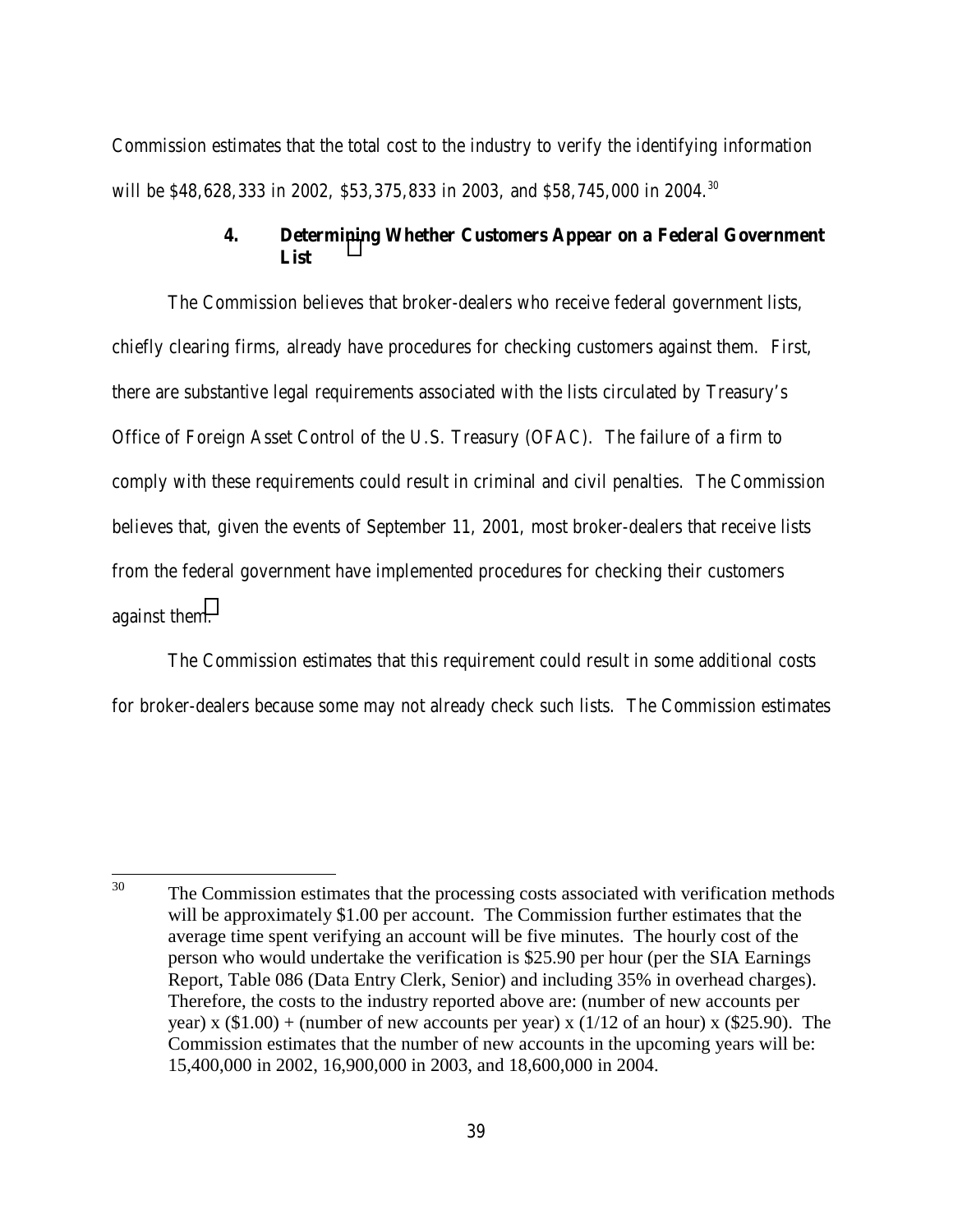that the total cost to the industry to check such lists will be \$3,323,833 in 2002, \$3,647,583 in 2003, and \$4,014,500 in 2004.<sup>31</sup>

## **5. Providing Notice to Customers**

A broker-dealer may satisfy the notice requirement by generally notifying its customers about the procedures the broker-dealer must comply with to verify their identities. For example, the broker-dealer may post a sign in its lobby or provide customers with any other form of written or oral notice. If an account is opened electronically, such as through an Internet website, the broker-dealer may provide notice electronically. The Commission estimates the total one-time cost to the industry to provide notice to customers to be \$1,432,368.<sup>32</sup>

<sup>31</sup> The Commission believes that most of the firms that receive these lists already check their customers against them. Moreover, as indicated previously, 97% of customer accounts are held at the 70 largest firms. The Commission understands that most of these firms have automated processes for complying with many regulatory requirements. Accordingly, the Commission estimates that it will take broker-dealers on average thirty seconds to check whether a person appears on a government list. The hourly cost of the person who would check the list is \$25.90 per hour (per the SIA Earnings Report, Table 086 (Data Entry Clerk, Senior) and including 35% in overhead charges). Therefore, the costs to the industry reported above are: (number of new accounts per year) x (1/120 of an hour) x (\$25.90). The Commission estimates that the number of new accounts in the upcoming years will be: 15,400,000 in 2002, 16,900,000 in 2003, and 18,600,000 in 2004.

<sup>&</sup>lt;sup>32</sup> The Commission estimates that it will take each broker-dealer, on average, two hours to create and implement the appropriate notice. This estimate takes into consideration the fact that many small firms will be able to provide adequate notice by hanging signs in their premises. Larger firms will be able to provide notice by updating account opening documentation or electronic account opening systems. The Commission believes that broker-dealers will have an attorney draft the appropriate notice, and that this will take approximately one hour. The hourly cost for an in-house counsel plus 35% overhead is \$156.00 (SIA Earnings Report, Table 107, (Attorney)). The Commission believes that broker-dealers will have a compliance manager implement the notice, and that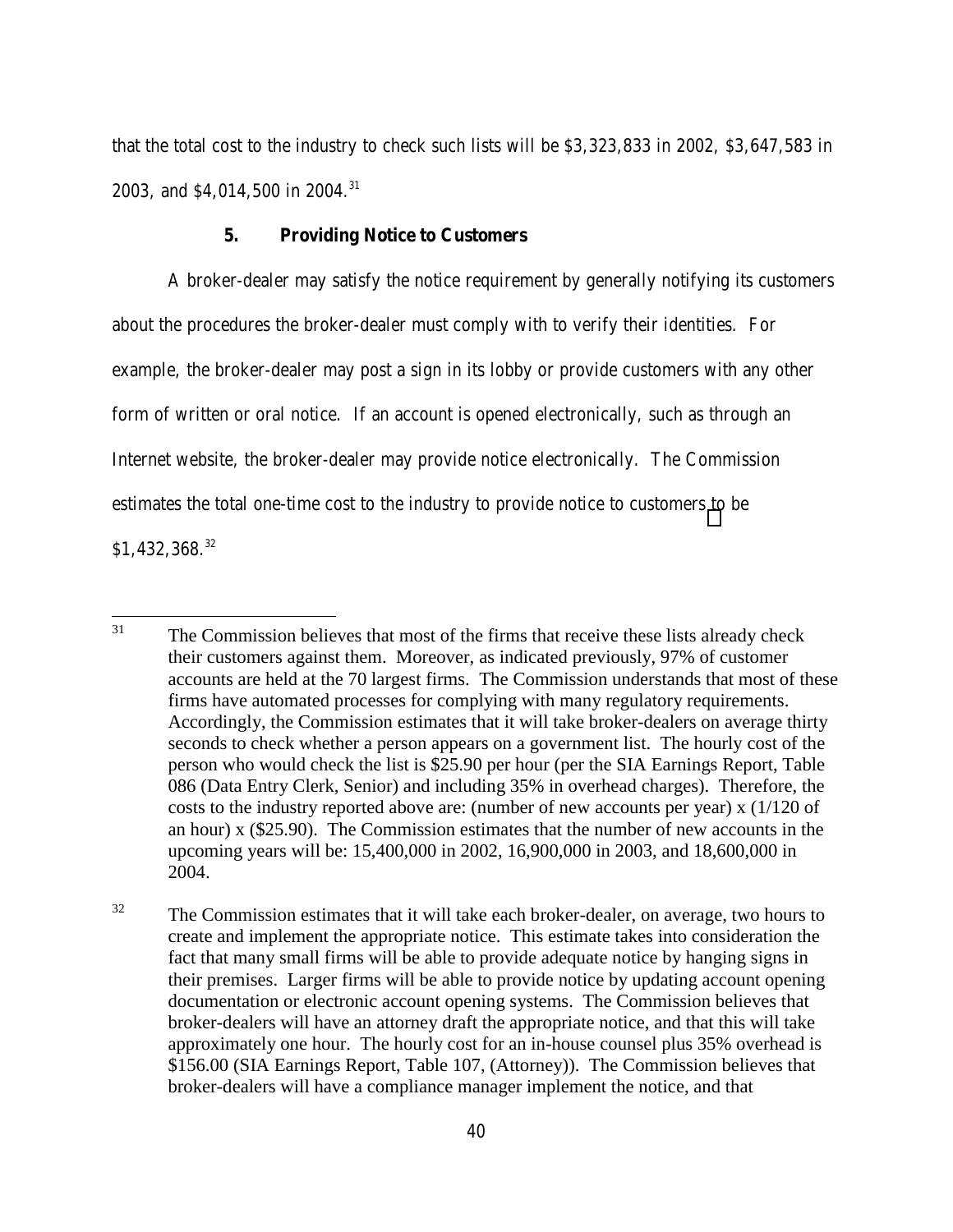## **6. Recordkeeping**

The Commission estimates that many of the records required by the rule are already made and maintained by broker-dealers. As discussed above, Commission and self-regulatory organization rules already require broker-dealers to obtain much of the minimum identifying information specified in the proposed rule. These regulations also require that records be made and kept of this information. The Commission estimates that the recordkeeping requirement could result in additional costs for some broker-dealers that currently do not maintain certain of the records for the prescribed time period. The Commission estimates that the total cost to the industry to make and maintain the required records in the upcoming years will be \$13,295,333 in 2002, \$14,590,333 in 2003, and \$16,058,000 in 2004.<sup>33</sup>

# **VII. Regulatory Flexibility Act**

l

implementation will take approximately one hour. The hourly cost for a compliance manager is \$101.25 (SIA Earnings Report, Table 051 (Compliance manager)). Accordingly, the total cost to the industry would be:  $(\$156.00 + 101.25)$  x (the number of broker-dealers doing a public business or 5,568) or \$1,432,368.

<sup>33</sup> The Commission estimates that it will take approximately two minutes per new account to make and maintain the required records. This estimate takes into account the fact that many broker-dealers already make and maintain many of the required records. In addition, for many new accounts, the recordkeeping will be fairly simple (e.g., making a photocopy of a driver's license or financial statement, or keeping a record of the results of a public database search or credit bureau query. The hourly cost of the person who would undertake the verification is \$25.90 per hour (per the SIA Earnings Report, Table 086 (Data Entry Clerk, Senior) and including 35% in overhead charges). Therefore, the costs to the industry reported above are: (number of new accounts per year) x (1/30 of an hour) x (\$25.90). The Commission estimates that the number of new accounts in the upcoming years will be: 15,400,000 in 2002, 16,900,000 in 2003, and 18,600,000 in 2004.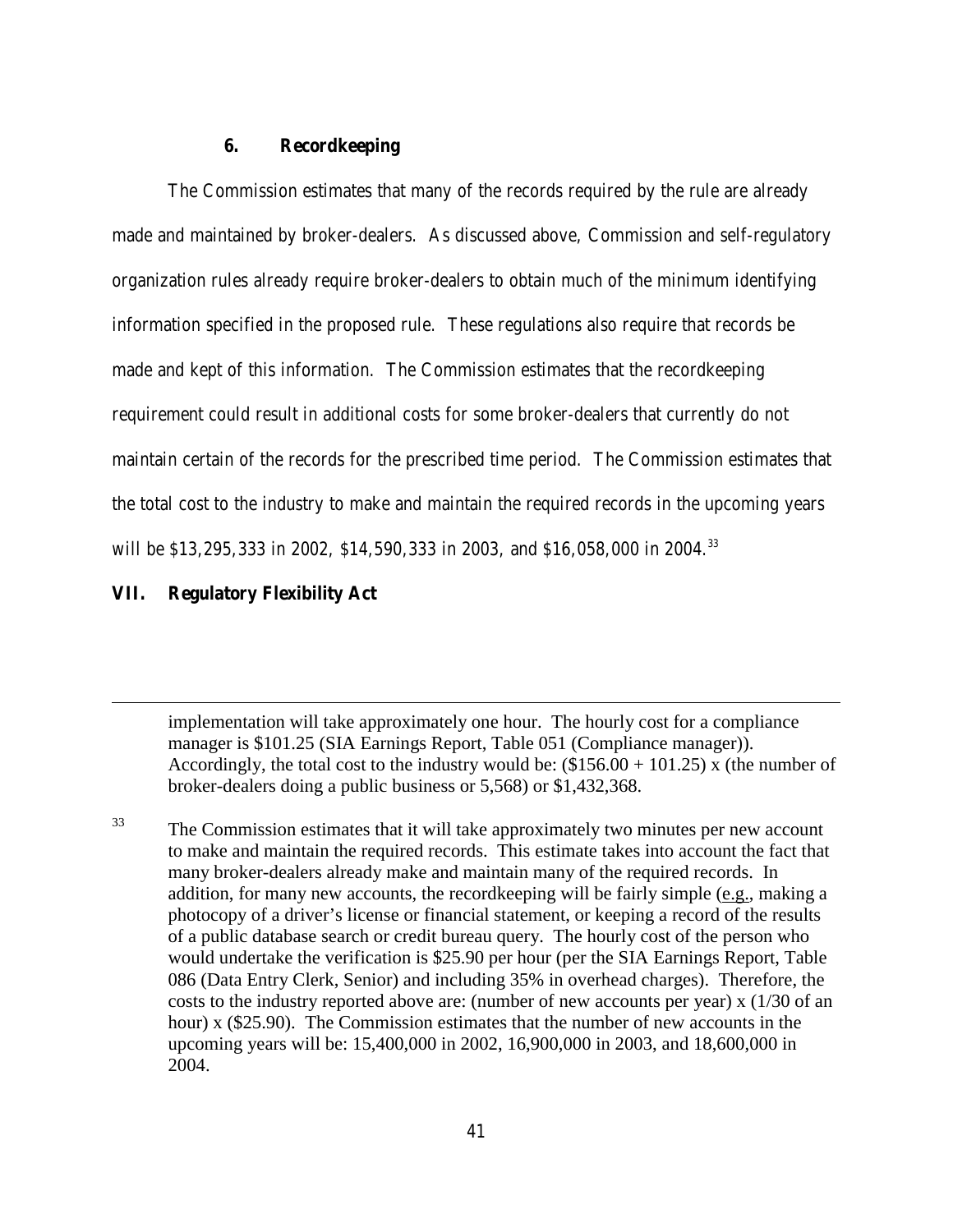Treasury and the Commission are sensitive to the impact our rules may impose on small entities. Congress enacted the Regulatory Flexibility Act, 5 U.S.C. 601 et seq., to address concerns related to the effects of agency rules on small entities. In this case, Treasury and the Commission believe that the proposed rule likely would not have a "significant economic impact on a substantial number of small entities." 5 U.S.C. 605(b). First, the economic impact on small entities should not be significant because most small entities are likely to have a relatively small number of accounts, and thus compliance should not impose a significant economic impact. Second, as discussed in Section VI (the Commission's cost benefit analysis), the economic impact on broker-dealers, including small entities, is imposed by the statute itself, and not by the proposed rule. Treasury and the Commission seek comment on whether the proposed rule would have a significant economic impact on a substantial number of small entities and whether the costs are imposed by the statute itself, and not the proposed rule.

While Treasury and the Commission believe that the proposed rule likely would not have a significant economic impact on a substantial number of small entities, Treasury and the Commission do not have complete data at this time to make this determination. Therefore, an Initial Regulatory Flexibility Analysis has been prepared in accordance with 5 U.S.C. 603.

#### **A. Reason for the Proposed Action**

Section 326 of the Act requires Treasury and the Commission jointly to issue a regulation setting forth minimum standards for broker-dealers and their customers regarding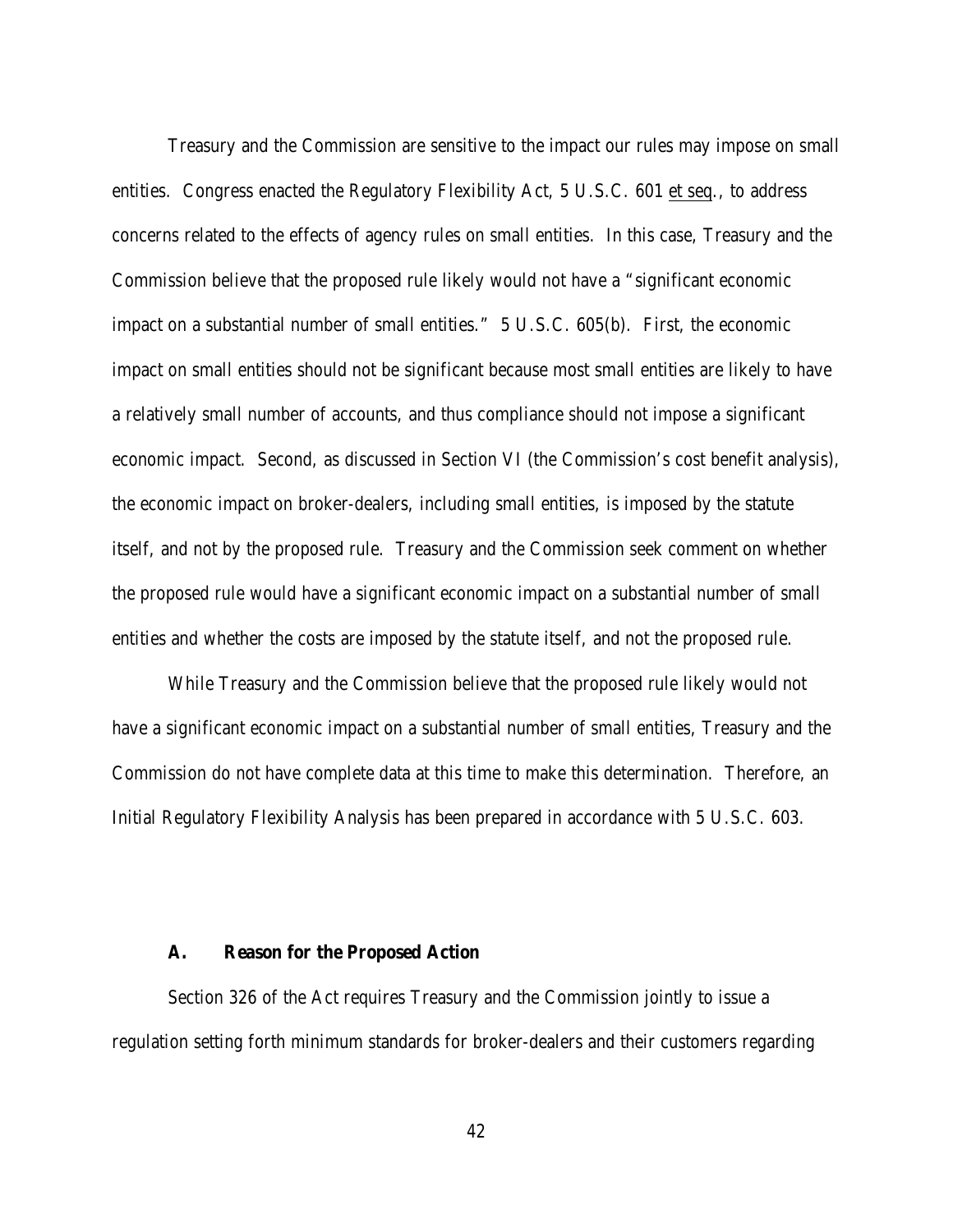the identity of the customer that shall apply in connection with the opening of an account at the broker-dealer. Furthermore, section 326 requires, at a minimum, that broker-dealers implement reasonable procedures for (1) verifying the identity of any person seeking to open an account, to the extent reasonable and practicable; (2) maintaining records of the information used to verify the person's identity, including name, address, and other identifying information; and (3) determining whether the person appears on any lists of known or suspected terrorists or terrorist organizations provided to the financial institution by any government agency.

The purpose of section 326, and the regulations promulgated thereunder, is to make it easier to prevent, detect and prosecute money laundering and the financing of terrorism. In issuing the proposed rule, Treasury and the Commission are seeking to fulfill their statutorily mandated responsibilities under section 326 and to achieve its important purpose.

#### **B. Objective**

The objective of the proposed regulation is to make it easier to prevent, detect and prosecute money laundering and the financing of terrorism. The proposed rule seeks to achieve this goal by specifying the information broker-dealers must obtain from or about customers that can be used to verify the identity of the customers. This will make it more difficult for persons to use false identities to establish customer relationships with brokerdealers for the purposes of laundering money or moving funds to effectuate illegal activities, such as financing terrorism.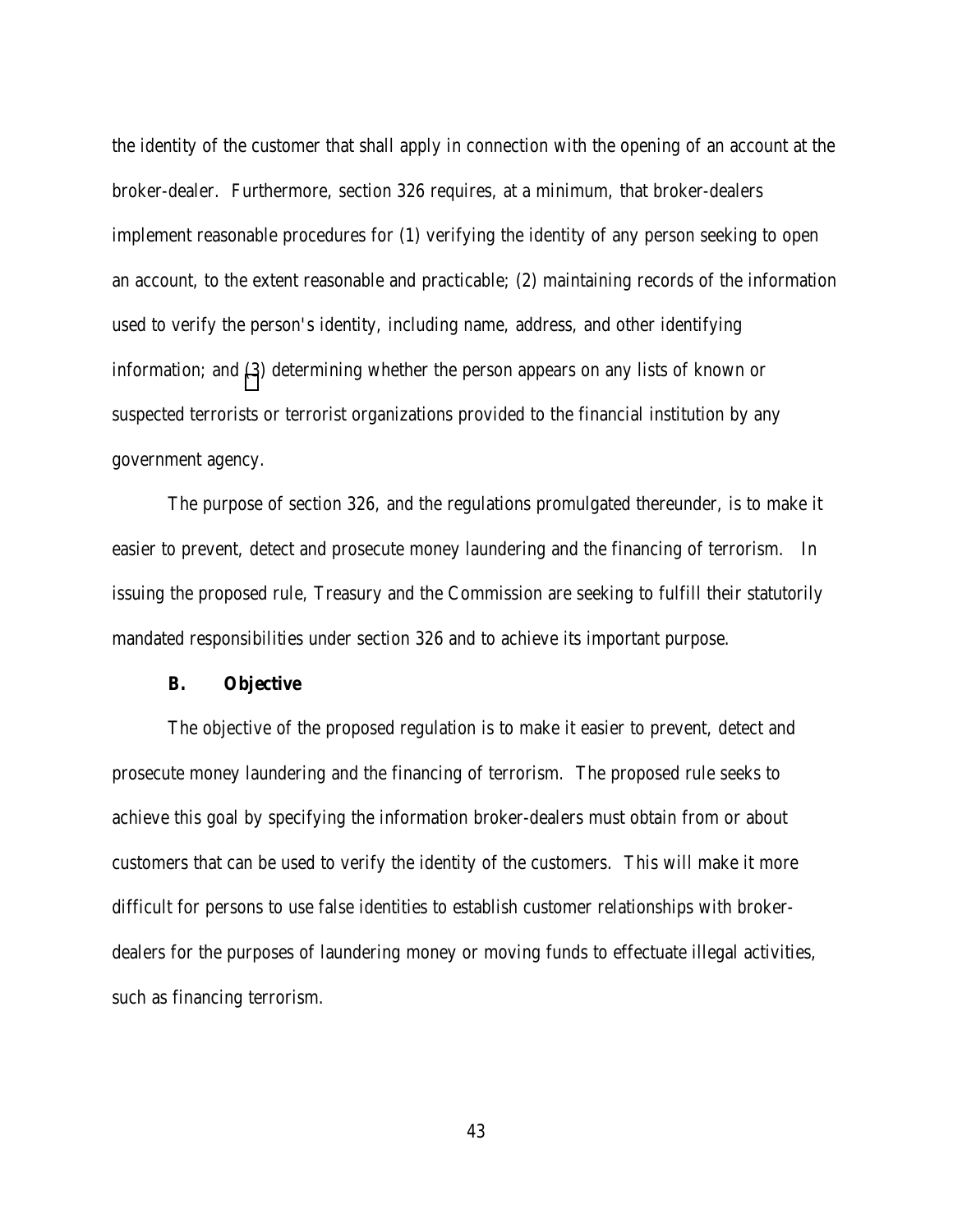#### **C. Legal Basis**

The proposed rule is being promulgated pursuant to section 326 of the Act, which mandates that Treasury and the Commission issue a regulation setting forth minimum standards for financial institutions and their customers regarding the identity of customers that shall apply in connection with the opening of accounts at financial institutions.

#### **D. Small Entities Subject to the Rule**

The proposed rule would affect broker-dealers that are small entities. Rule 0-10 under the Exchange  $Act^{34}$  defines a broker-dealer to be small if it (1) had total capital (net worth plus subordinated liabilities) of less than \$500,000 on the date in the prior fiscal year as of which its audited financial statements were prepared pursuant to § 240.17a-5(d) or, if not required to file such statements, a broker or dealer that had total capital (net worth plus subordinated liabilities) of less than \$500,000 on the last business day of the preceding fiscal year (or in the time that it has been in business, if shorter); and (2) is not affiliated with any person (other than a natural person) that is not a small business or small organization as defined in the rule.

As of December 31, 2000, the Commission estimates there were approximately 873 broker-dealers that were "small" for purposes of Rule 0-10 that would be subject to this rule because they conduct business with the general public. The Commission bases its estimate on the information provided in broker-dealer FOCUS Reports.

## **E. Reporting, Recordkeeping and other Compliance Requirements**

<sup>34</sup> 17 CFR 240.0-10(c).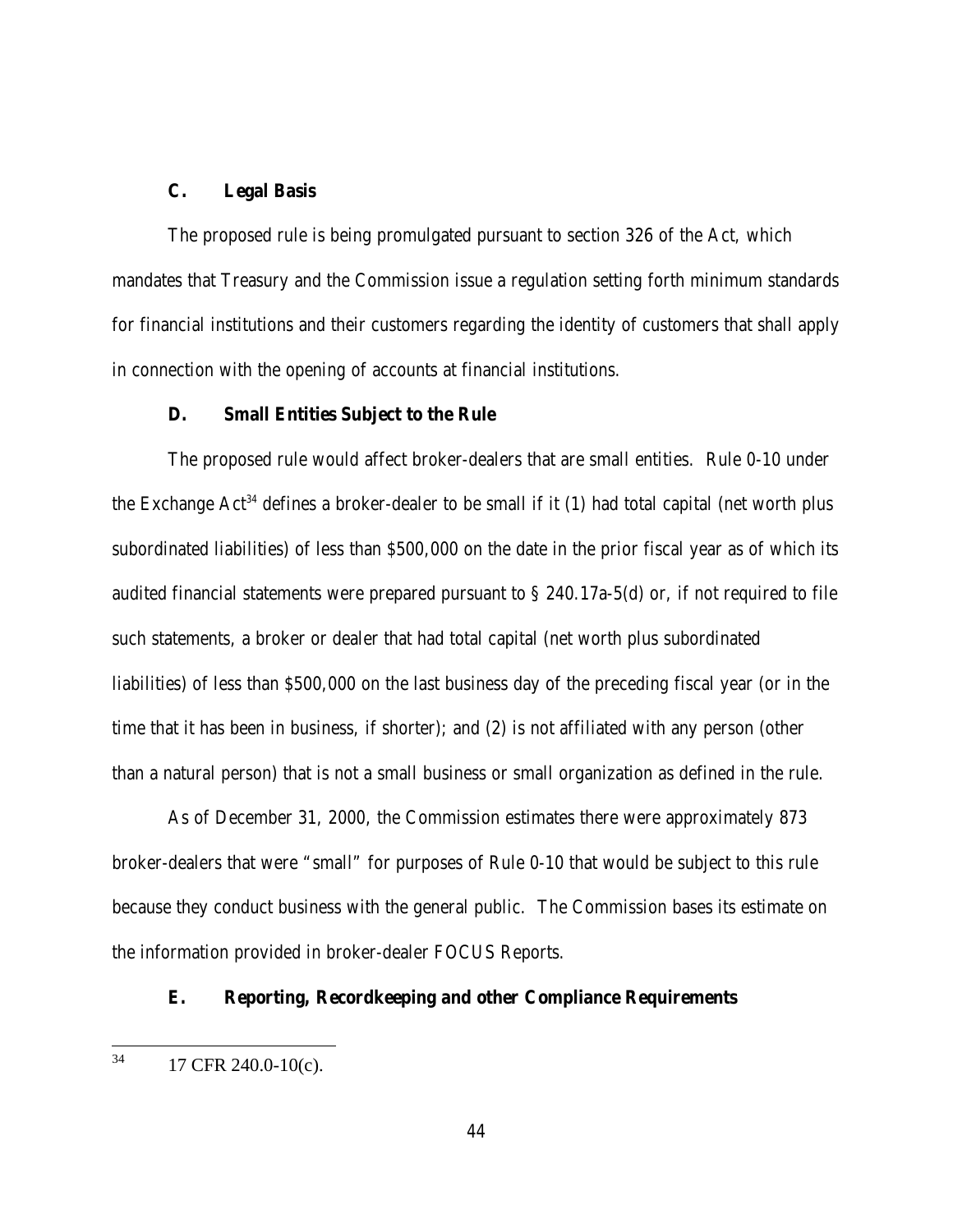The proposed rule would require broker-dealers to (1) establish a CIP; (2) obtain certain identifying information from customers; (3) verify identifying information of customers; (4) check customers against lists provided by federal agencies; (5) provide notice to customers that information may be requested in the process of verifying their identities; and (6) make and maintain records related to the CIP.

# **F. Duplicative, Overlapping or Conflicting Federal Rules**

As discussed throughout this preamble, there are other federal rules that contain requirements for collecting certain information from customers. However, these other requirements do not provide sufficient information for broker-dealers to verify the identity of their customers. Congress has mandated that Treasury and the Commission issue a regulation that requires broker-dealers to undertake such verifications.

#### **G. Significant Alternatives**

If an agency does not certify that a rule will not have a significant economic impact on a substantial number of small entities, the Regulatory Flexibility Act directs Treasury and the Commission to consider significant alternatives that would accomplish the stated objective, while minimizing any adverse impact on small entities.

In connection with the proposed amendments, we considered the following alternatives: (1) the establishment of differing compliance or reporting requirements or timetables that take into account the resources of small entities; (2) the clarification, consolidation, or simplification of compliance and reporting requirements under the rule for small entities; (3) the use of performance rather than design standards; and (4) an exemption from coverage of the proposed amendments, or any part thereof, for small entities.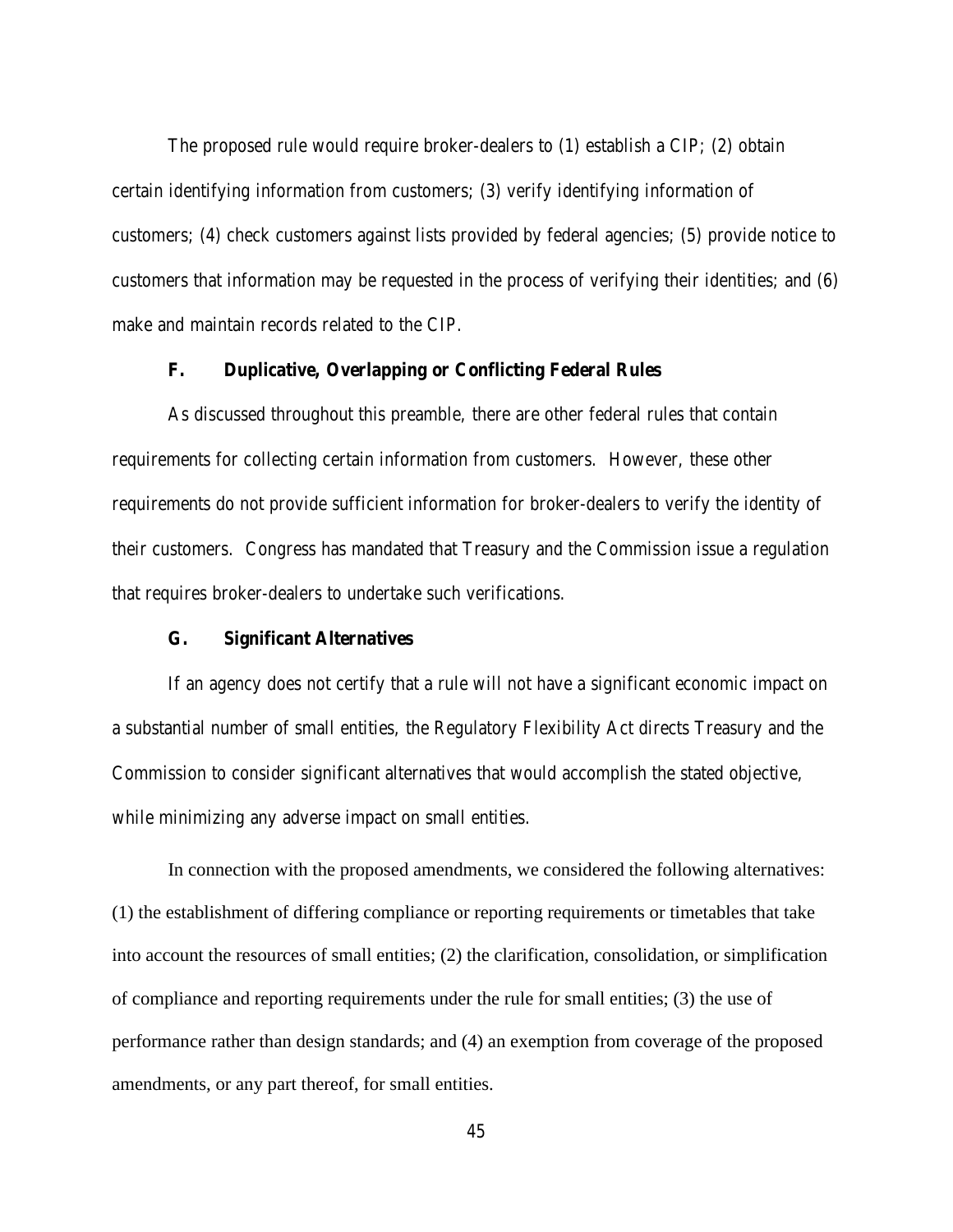The proposed rule provides for substantial flexibility in how each broker-dealer may meet its requirements. This flexibility is designed to account for differences between brokerdealers, including size. Nonetheless, Treasury and the Commission did consider alternatives such as exempting certain small entities from some or all of the requirements of the proposed rule. Treasury and the Commission do not believe that such an exemption is appropriate, given the flexibility built into the rule to account for, among other things, the differing sizes and resources of broker-dealers, as well as the importance of the statutory goals and mandate of section 326. Money laundering can occur in small firms as well as large firms.

#### **H. Solicitation of Comments**

Treasury and the Commission encourage the submission of comments with respect to any aspect of this Initial Regulatory Flexibility Analysis, including comments regarding the number of small entities that may be affected by the proposed rule. Such comments will be considered by Treasury and the Commission in determining whether a Final Regulatory Flexibility Analysis is required, and will be placed in the same public file as comments on the proposed amendment itself. Comments should be submitted to Treasury or the Commission at the addresses previously indicated.

#### **VIII. Executive Order 12866**

The Department of the Treasury has determined that this rule is not a significant regulatory action for purposes of Executive Order 12866. As noted above, the proposed rule closely parallels the requirements of section 326 of the Act. Accordingly, a regulatory impact analysis is not required.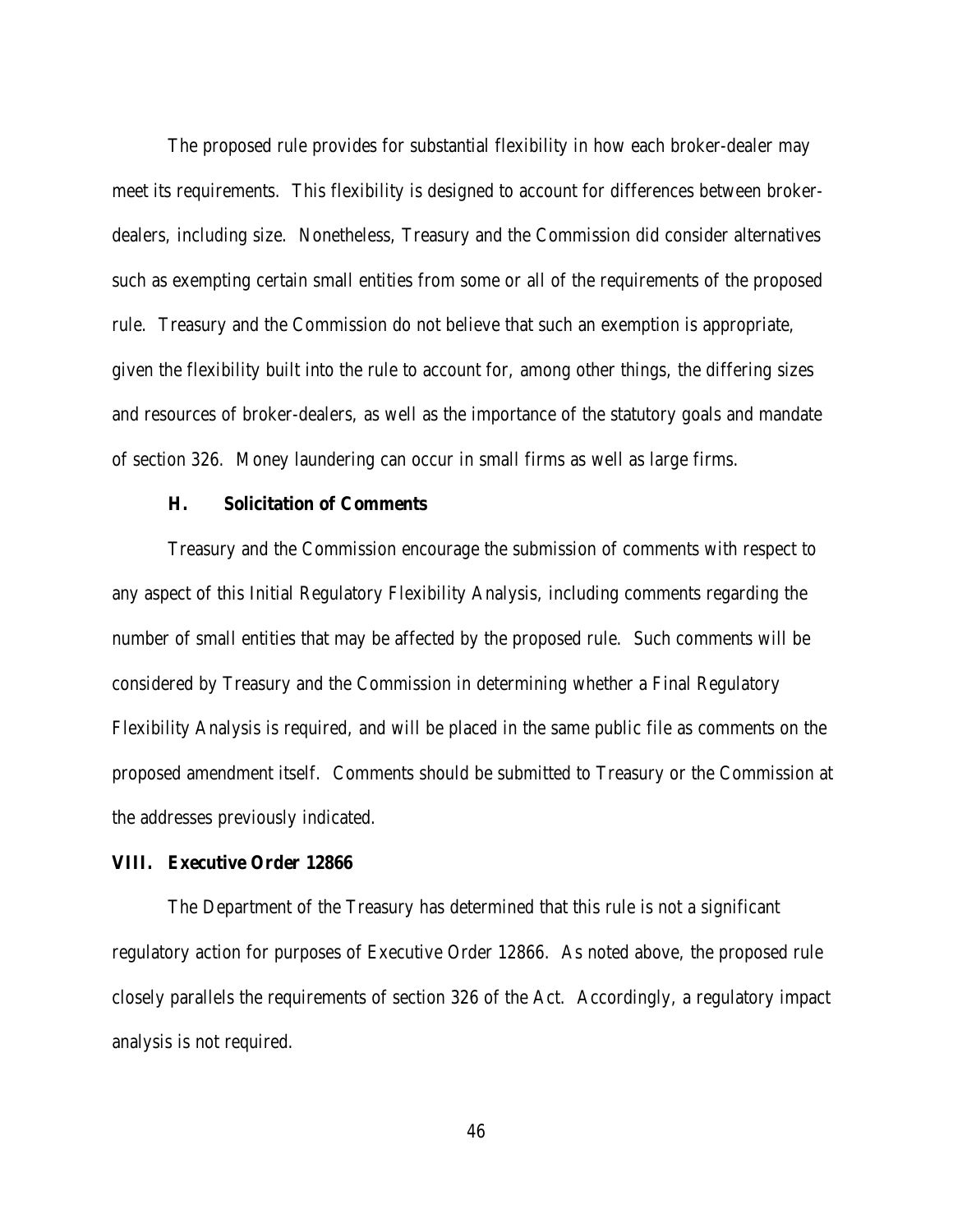## **Lists of Subjects in 31 CFR Part 103**

Administrative practice and procedure, Authority delegations (Government agencies), Banks, banking, Brokers, Currency, Foreign banking, Foreign currencies, Gambling, Investigations, Law enforcement, Penalties, Reporting and recordkeeping requirements, Securities.

## **Authority and Issuance**

For the reasons set forth in the preamble, part 103 of title 31 of the Code of Federal Regulations is proposed to be amended as follows:

# **PART 103 - FINANCIAL RECORDKEEPING AND REPORTING OF CURRENCY**

# **AND FOREIGN TRANSACTIONS**

1. The authority citation for part 103 is revised to read as follows:

**Authority:** 12 U.S.C. 1829b and 1951-1959; 12 U.S.C. 1818, 12 U.S.C. 1786(q), 31

U.S.C. 5311-5331; title III, secs. 312, 313, 314, 319, 326, 352, and Pub L. 107-56, 115 Stat. 307.

2. Section 103.35 is amended as follows:

a. By removing paragraph (a);

b. By redesignating paragraph (b) introductory text and paragraphs (b)(1) through (b)(4) as paragraphs (a) through (d), respectively; and

c. In newly redesignated introductory text, by removing ", in addition," in the first sentence.

3. Subpart I of part 103 is amended by adding 103.122 to read as follows:

# **§ 103.122 - Customer identification programs for broker-dealers.**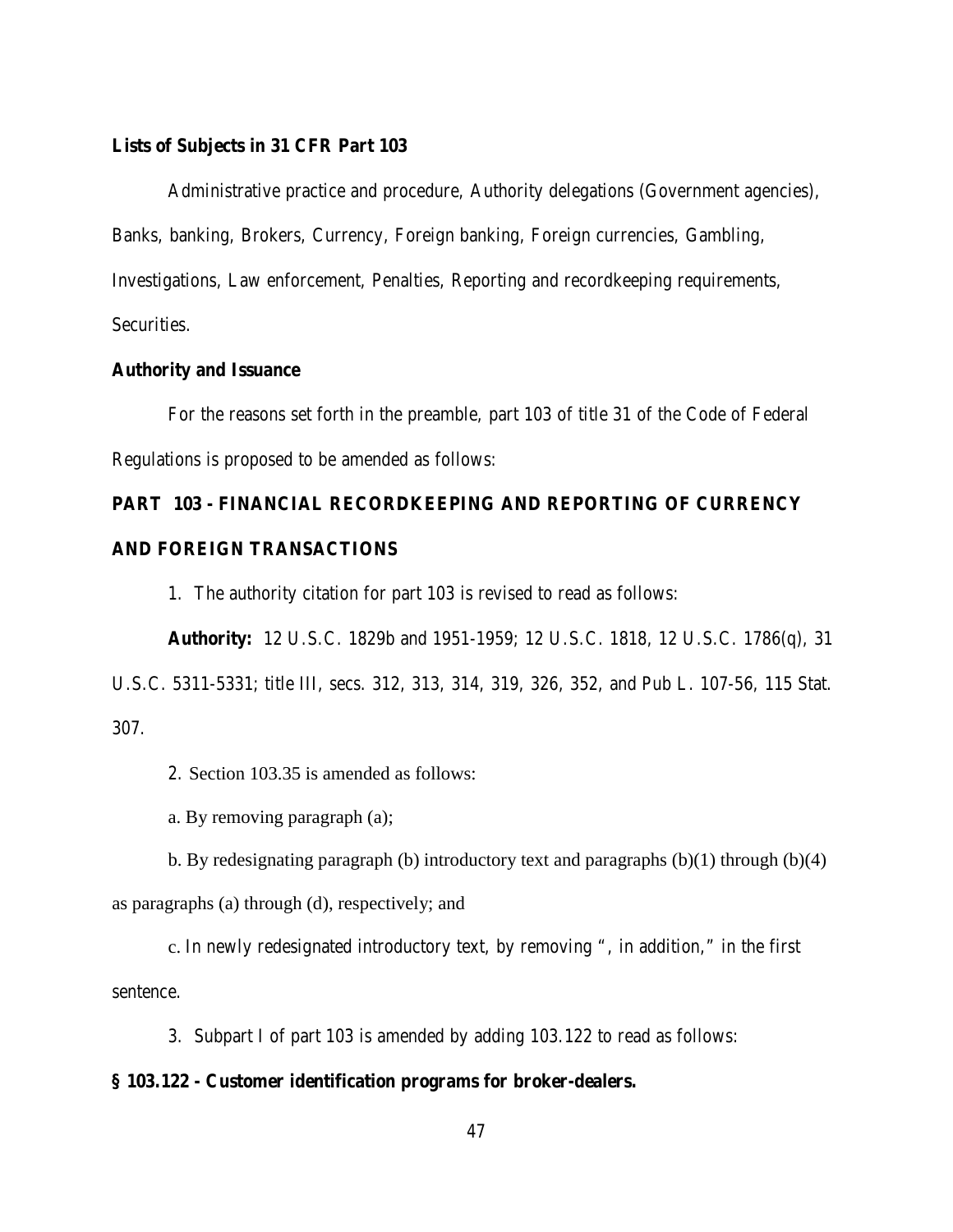(a) Definitions. For the purposes of this section:

(1) *Account* means any formal business relationship with a broker-dealer established to effect financial transactions in securities, including, but not limited to, the purchase or sale of securities, securities loan and borrowed activity, or the holding of securities or other assets for safekeeping or as collateral. For example, a cash account, margin account, prime brokerage account that consolidates trading done at a number of firms, or an account for repurchase transactions would each constitute an account.

(2) *Broker-dealer* means any person registered or required to be registered as a broker or dealer with the Commission under the Securities Exchange Act of 1934 (15 U.S.C 77a et seq.), except persons who register pursuant to 15 U.S.C 78o(b)(11).

(3) *Commission* means the United States Securities and Exchange

Commission.

- (4) *Customer* means:
	- (i) Any person who opens a new account with a broker-dealer; and
	- (ii) Any person who is granted authority to effect transactions with respect to an account with a broker-dealer.
- (5) *Person* has the same meaning as that term is defined in §103.11(z).
- (6) *U.S. person* means:
	- (i) Any U.S. citizen; and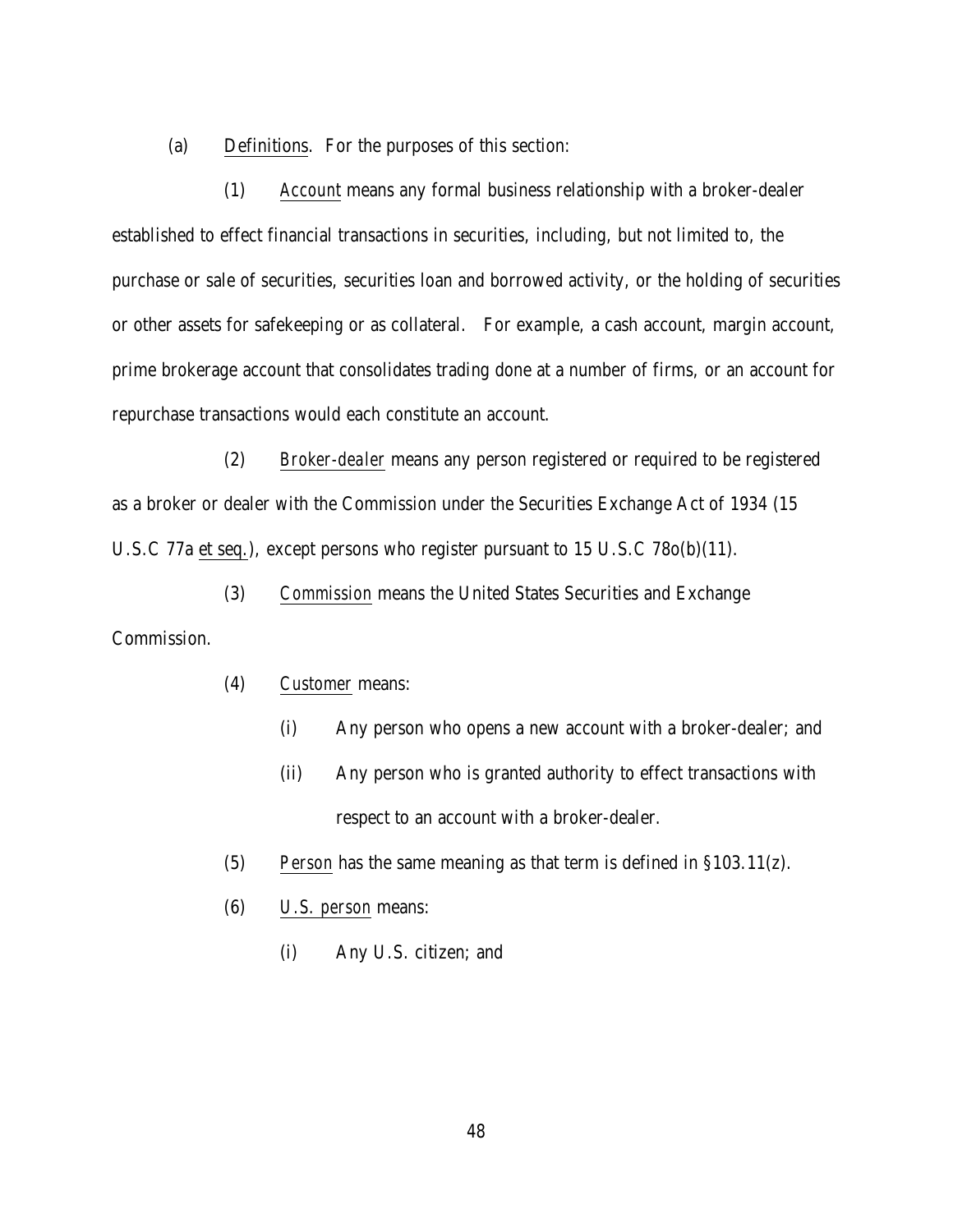- (ii) Any corporation, partnership, trust, or person (other than a natural person) that is established or organized under the laws of a State or the United States.
- (7) *Non-U.S. person* means a person that is not a *U.S. person*.

(8) *Taxpayer identification number*. The provisions of section 6109 of the Internal Revenue Code of 1986 (26 U.S.C. 6109) and the regulations of the Internal Revenue Service promulgated thereunder shall determine what constitutes a taxpayer identification number.

(b) Customer identification program. A broker-dealer shall establish, document, and maintain a written Customer Identification Program ("CIP"). A broker-dealer's CIP procedures must enable it to form a reasonable belief that it knows the true identity of the customer. A broker-dealer's CIP must be a part of its anti-money laundering program required under 31 U.S.C. 5318(h). A broker-dealer's CIP procedures shall be based on the type of identifying information available and on an assessment of relevant risk factors including:

- (1) The broker-dealer's size;
- (2) The broker-dealer's location;
- (3) The broker-dealer's methods for opening accounts;
- (4) The types of accounts the broker-dealer maintains for customers;
- (5) The types of transactions the broker-dealer executes for customers;
- (6) The broker-dealer's customer base; and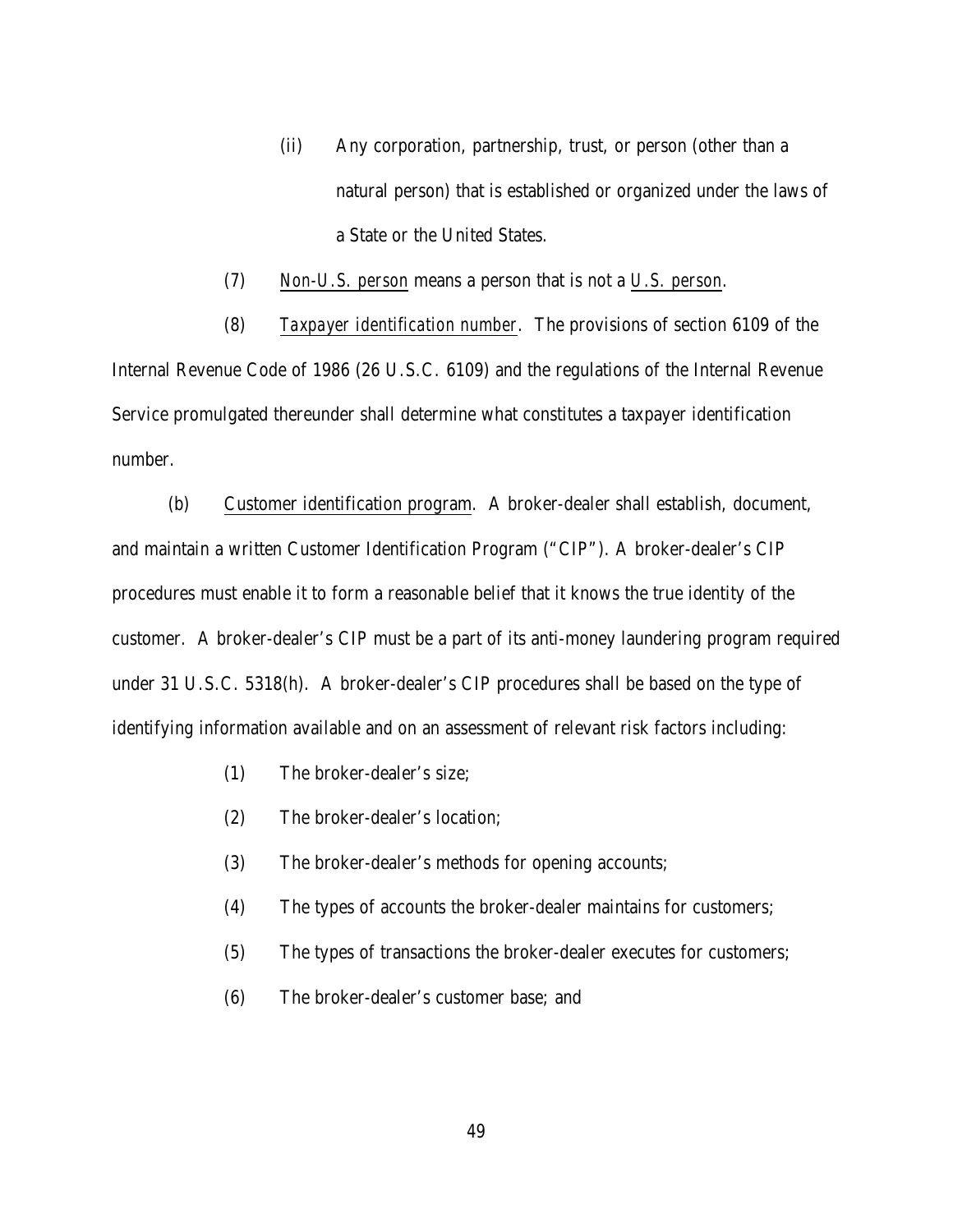(7) The broker-dealer's reliance on another broker-dealer with which it shares an account relationship.

(c) Required information. (1) General. Except as permitted by paragraph  $(c)(2)$  of this section, the CIP shall require the broker-dealer to obtain specified identifying information about each customer before an account is opened or a customer is granted authority to effect transactions with respect to an account. The specified information must include, at a minimum:

- (i) Name;
- (ii) Date of birth, for a natural person;
- (iii) Addresses:
	- (A) Residence and mailing (if different) for a natural person;
- or
- (B) Principal place of business and mailing (if different) for a person other than a natural person; and
- (iv) Documentary record:
	- (A) U.S. person. A taxpayer identification number from each customer that is a U.S. person; or
	- (B) Non-U.S. person. A taxpayer identification number, passport number and country of issuance, an alien identification card number, or the number and country of issuance of any other government-issued document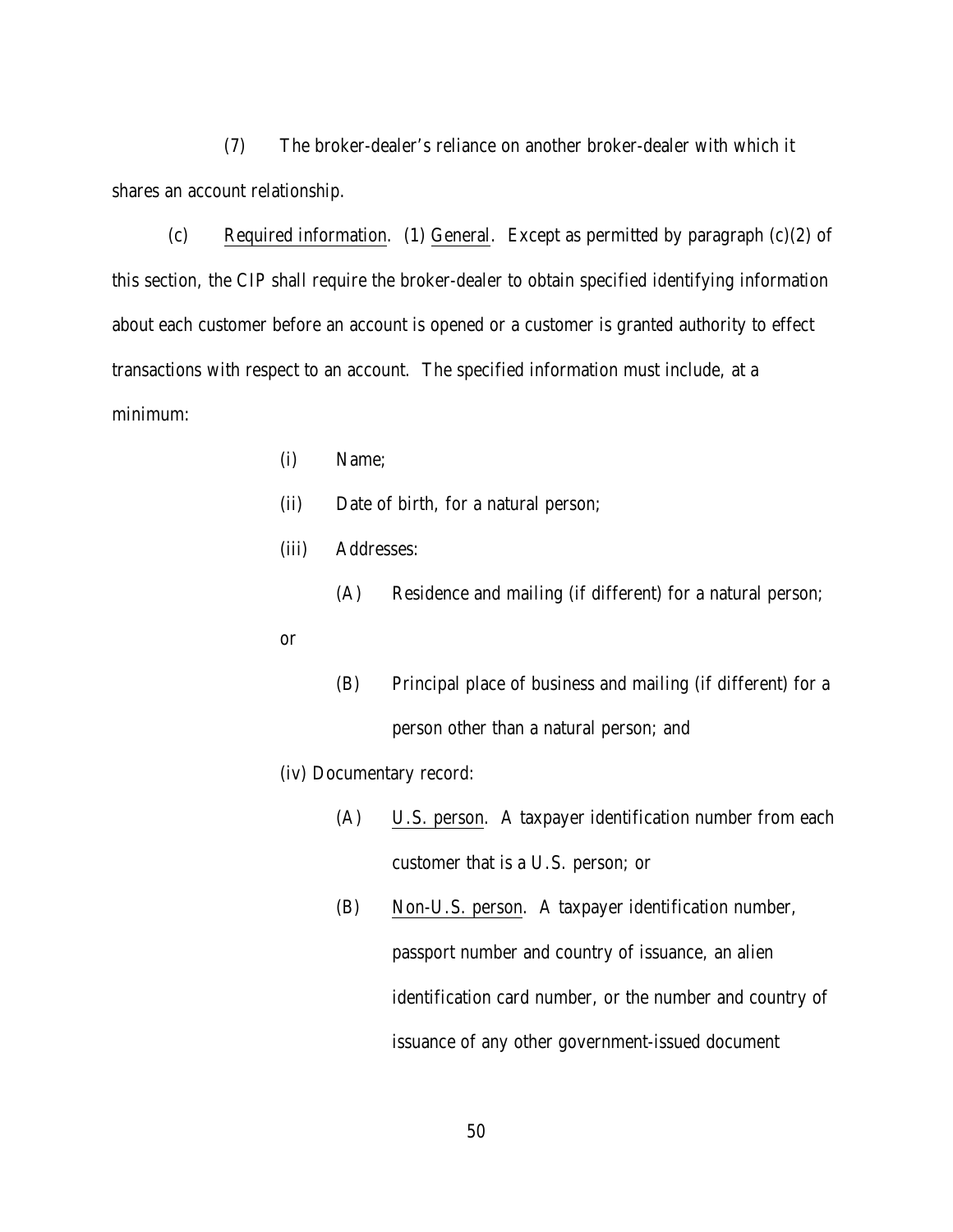evidencing nationality or residence and bearing a photograph or similar safeguard.

(2) Limited exception. In the case of a person other than a natural person that has applied for, but has not received, an employer identification number, the CIP may allow the employer identification number to be provided within a reasonable period of time after the account is established, if the broker-dealer obtains a copy of the application for the employer identification number prior to the opening of an account or the granting of trading authority.

(d) Required verification procedures. The CIP shall include procedures for verifying the identity of customers, to the extent reasonable and practicable, using identifying information obtained. Such verification must occur within a reasonable time before or after the customer's account is opened or the customer is granted authority to effect transactions with respect to an account.

(1) Verification through documents. The CIP must describe when the brokerdealer will verify customers' identities through documents and describe the documents that the broker-dealer will use for this purpose. Suitable documents for verification may include:

- (i) For natural persons, an unexpired government-issued identification evidencing nationality or residence and bearing a photograph or similar safeguard; and
- (ii) For persons other than natural persons, documents showing the existence of the entity, such as registered articles of incorporation, a government-issued business license, a partnership agreement, or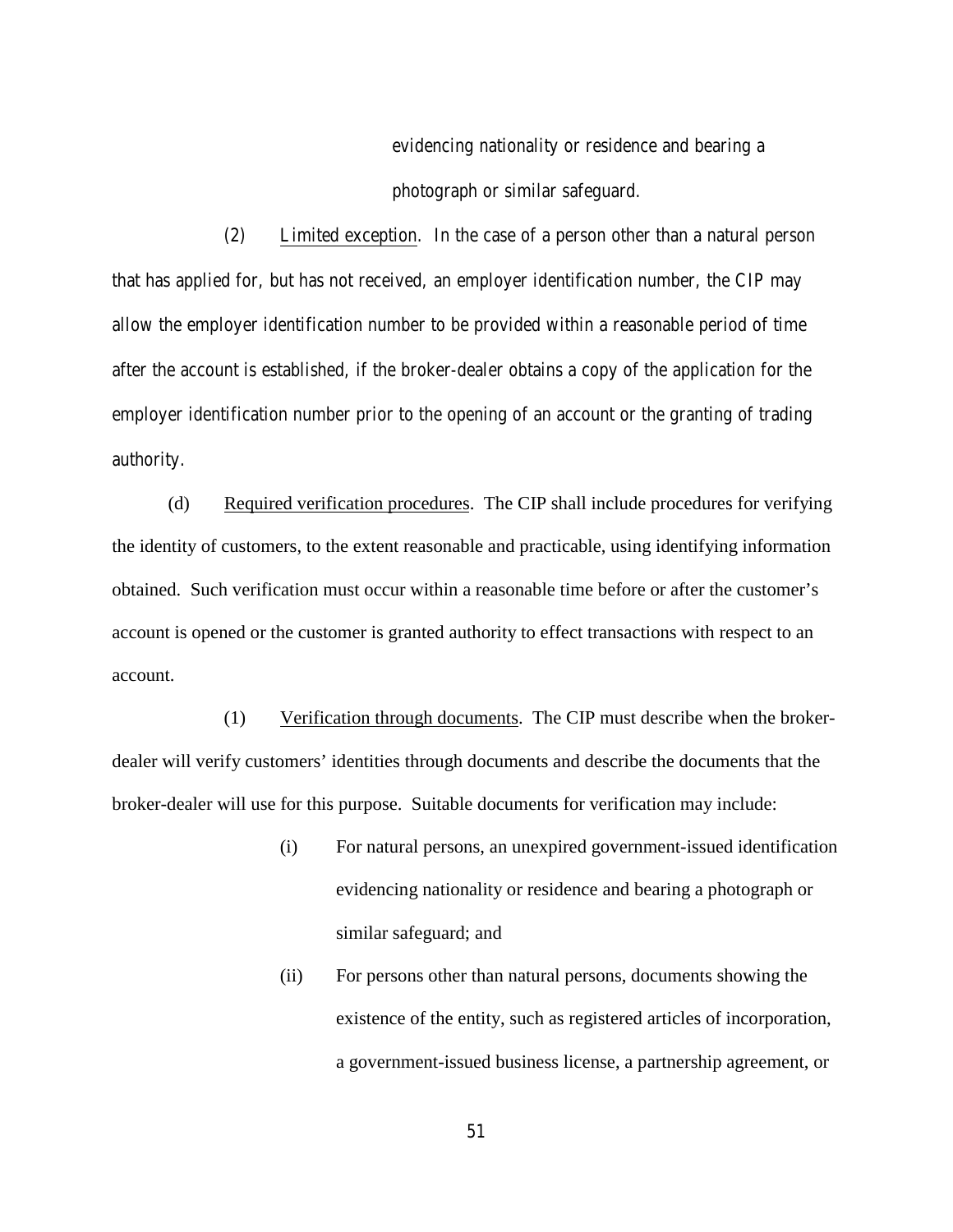a trust instrument.

(2) Verification through non-documentary methods. The CIP must describe non-documentary methods the broker-dealer will use to verify customers' identities and when these methods will be used in addition to, or instead of, relying on documents. Nondocumentary verification methods may include contacting a customer, obtaining a financial statement, independently verifying information through credit bureaus, public databases, or other sources, and checking references with other financial institutions. Non-documentary methods shall be used when a customer who is a natural person is unable to present an unexpired government-issued identification document that bears a photograph or similar safeguard, or the broker-dealer is presented with unfamiliar documents to verify the identity of a customer, the broker-dealer does not obtain documents to verify the identity of a customer, does not meet face-to-face a customer who is a natural person, or the broker-dealer is otherwise presented with circumstances that increase the risk that the broker-dealer will be unable to verify the true identity of a customer through documents.

(e) Government lists. The CIP shall include procedures for determining whether a customer appears on any list of known or suspected terrorists or terrorist organizations provided to the broker-dealer by any federal government agency. Broker-dealers shall follow all federal directives issued in connection with such lists.

(f) Customer notice. The CIP shall include procedures for providing customers with adequate notice that the broker-dealer is requesting information to verify their identities.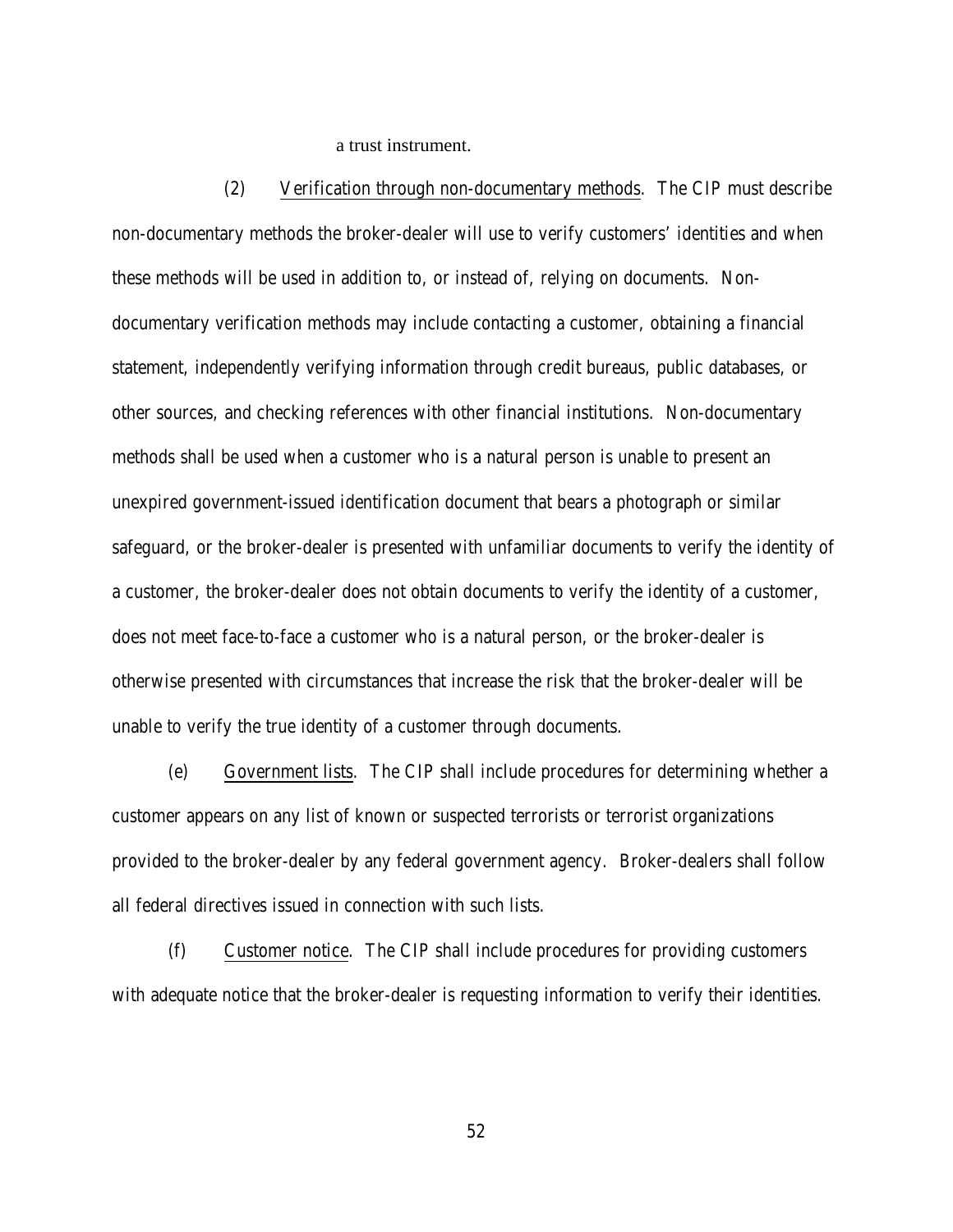(g) Lack of verification. The CIP shall include procedures for responding to circumstances in which the broker-dealer cannot form a reasonable belief that it knows the true identity of a customer.

(h) Recordkeeping. The CIP shall include procedures for making and retaining a record of all information obtained pursuant to the CIP.

(1) Required records. At a minimum, the CIP shall require the brokerdealer to make the following records:

- (i) All identifying information provided by a customer pursuant to paragraph (c) of this section, and copies of any documents that were relied on pursuant to paragraph  $(d)(1)$  of this section that accurately depict the types of documents and any identification numbers they may contain;
- (ii) The methods and results of any measures undertaken to verify the identity of a customer pursuant to paragraph  $(d)(2)$  of this section; and
- (iii) The resolution of any discrepancy in the identifying information obtained.

(2) Retention of records. The broker-dealer must retain all records made or obtained when verifying the identity of a customer pursuant to its CIP until five years after the date the account of the customer is closed or the grant of authority to effect transactions with respect to an account is revoked. In all other respects, the records shall be maintained pursuant to the provisions of 17 CFR 240.17a-4.